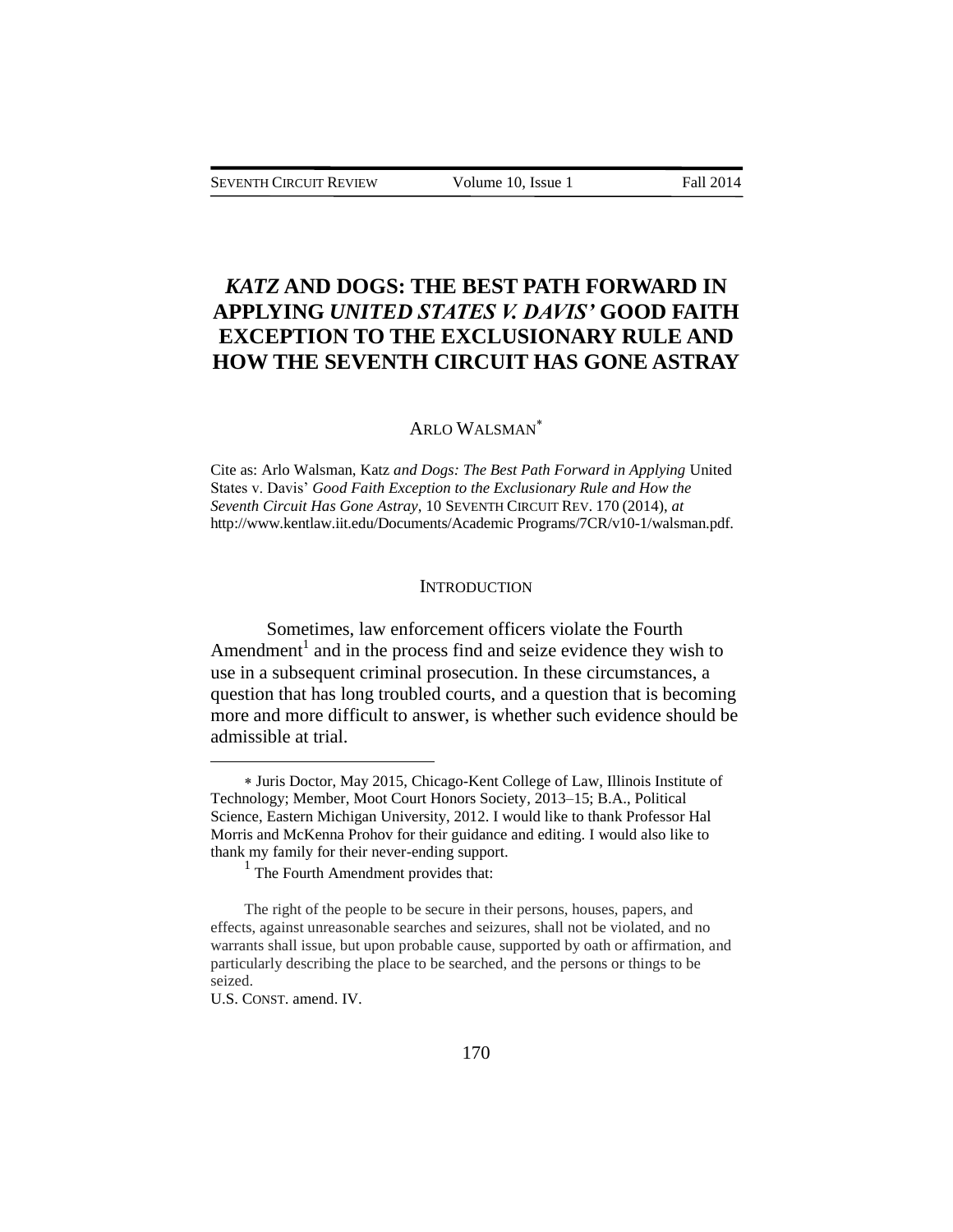| <b>SEVENTH CIRCUIT REVIEW</b> |  |  |
|-------------------------------|--|--|
|-------------------------------|--|--|

In *Weeks v. United States*,<sup>2</sup> the Supreme Court established that evidence seized in violation of the Fourth Amendment was not admissible in federal prosecutions,<sup>3</sup> and in *Mapp v. Ohio*,<sup>4</sup> the Court extended the rule to state prosecutions.<sup>5</sup> This rule has become known as the exclusionary rule.<sup>6</sup> However, in a line of cases beginning with *United States v. Leon*, 7 the Court has held, in a variety of different circumstances, that evidence should not be excluded if officers are acting in "good faith"<sup>8</sup> or "objectively reasonably,"<sup>9</sup> even when those officers' actions violate the Fourth Amendment.

For example, the Court has declined to suppress evidence, even though the law enforcement officers' conduct was unconstitutional, when those officers: executed facially valid<sup>10</sup> and invalid<sup>11</sup> search warrants with a good faith (but incorrect) belief that the warrants were valid; conducted a warrantless search of a business in objectively reasonable reliance on a state statute authorizing the search, even when the statute was subsequently declared unconstitutional; $^{12}$ arrested a suspect based on an objectively reasonable belief that a computer record, which indicated that an outstanding warrant existed for a suspect's arrest, was accurate, even when that record was inaccurate; $^{13}$  and arrested a suspect based on a good faith belief that an

 $\overline{a}$ 

<sup>4</sup> 367 U.S. 643 (1961).

5 *Id.* at 645–646.

6 United States v. Leon, 468 U.S. 897, 900 (1984).

7 *Id.* at 925.

8 *See* Herring v. United States, 555 U.S. 135, 147–48 (2009); Massachusetts v. Sheppard, 468 U.S. 981, 991 (1984); *Leon*, 468 U.S. at 918–26.

9 *See* Arizona v. Evans, 514 U.S. 1, 15–16 (1995); Illinois v. Krull, 480 U.S. 340, 360–61 (1987).

<sup>10</sup> *Leon*, 468 U.S. at 926.

<sup>11</sup> *Sheppard*, 468 U.S. at 991.

<sup>12</sup>*Krull*, 480 U.S. at 360–61 (1987).

<sup>13</sup>*Evans*, 514 U.S. at15–16 (1995).

 $^{2}$  232 U.S. 383, 398 (1914).

<sup>3</sup> *Id.* at 388–89.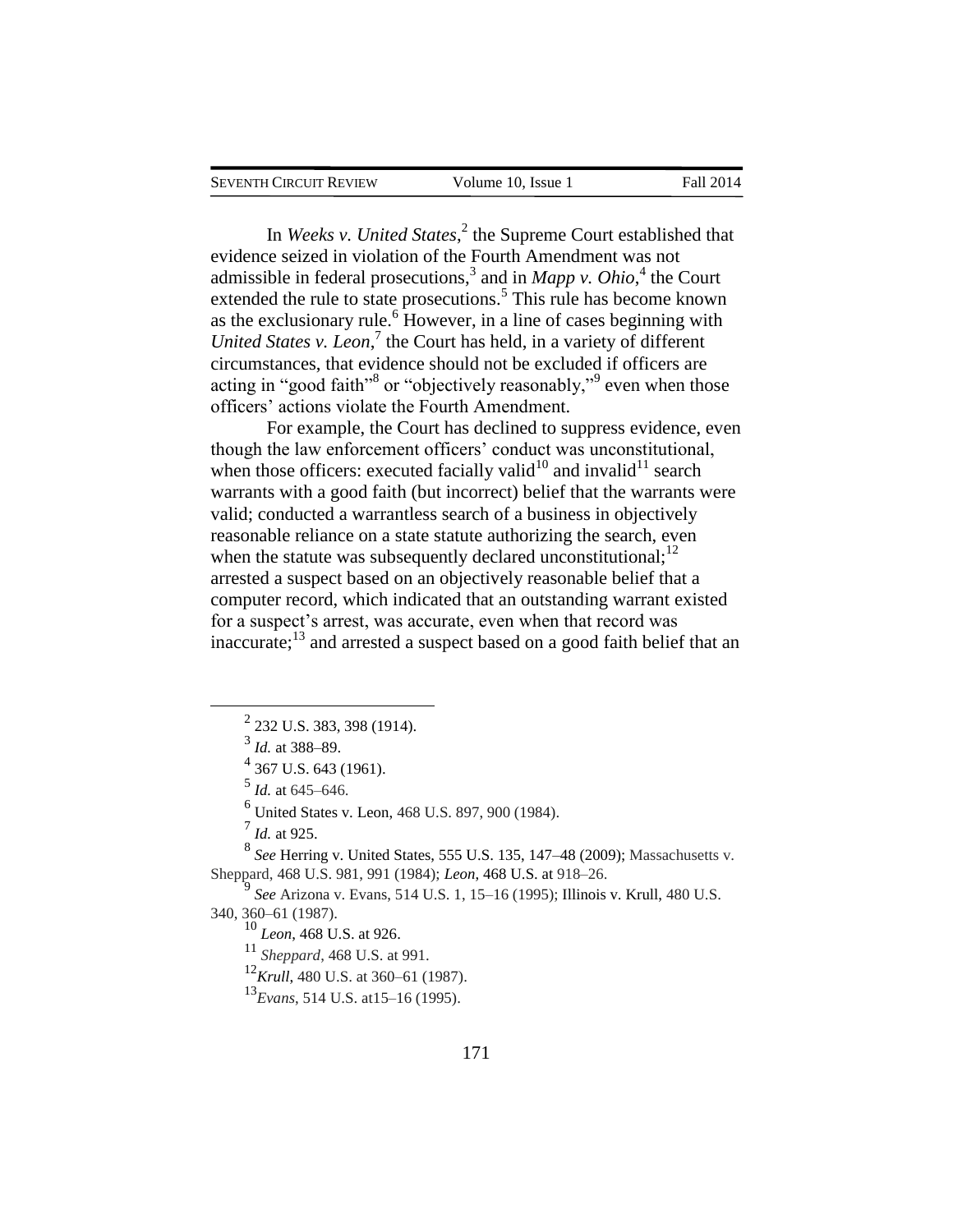arrest warrant existed in a neighboring county for the suspect, even when the record was inaccurate and the warrant had been rescinded.<sup>14</sup>

The Court's justification for this good faith exception to the exclusionary rule has been twofold. First, the Court has recognized that the exclusionary rule is not a personal constitutional right, but instead a judicially created remedy designed to deter law enforcement officers from committing future Fourth Amendment violations.<sup>15</sup> Second, because of the rule's purpose as a deterrent, the Court has held that it should only be applied when the benefits of applying it (deterring police misconduct) outweigh its costs (the suppression of reliable evidence of guilt, which often results in the guilty going free or getting reduced sentences through plea-bargaining).<sup>16</sup> Put differently, the Court has created the good faith exception because it has held that punishing law enforcement by excluding evidence would not yield any appreciable deterrent effect when officers act in good faith, and because it has considered the suppression of evidence a "bitter pill" for society to swallow. $17$ 

The most recent case in this line of good faith exception cases is *Davis v. United States*, where the Court held that "[e]vidence obtained during a search conducted in reasonable reliance on binding precedent is not subject to the exclusionary rule."<sup>18</sup> This good faith exception holds true even if the binding precedent the officers rely on is subsequently overruled. For example, in *Davis*, the Court held that evidence found during a search of Davis' car incident to his arrest was properly admitted at his trial, because at the time the search occurred (April 2007) the police were relying on the Court's holding in *New York v. Belton<sup>19</sup>* (decided in 1981) that such searches were authorized.<sup>20</sup> And, *Davis* held that the exclusionary rule should not

<sup>14</sup> Herring v. United States, 555 U.S. 135, 147–48 (2009).

<sup>15</sup> *Leon*, 468 U.S. at 906.

<sup>16</sup> *Id.* at 907.

<sup>17</sup> Davis v. United States, 131 S. Ct. 2419, 2427 (2011).

<sup>18</sup> *Id.* at 2429.

<sup>19</sup> 453 U.S. 454, 460 (1981).

<sup>20</sup> *Davis*, 131 S. Ct. at 2423.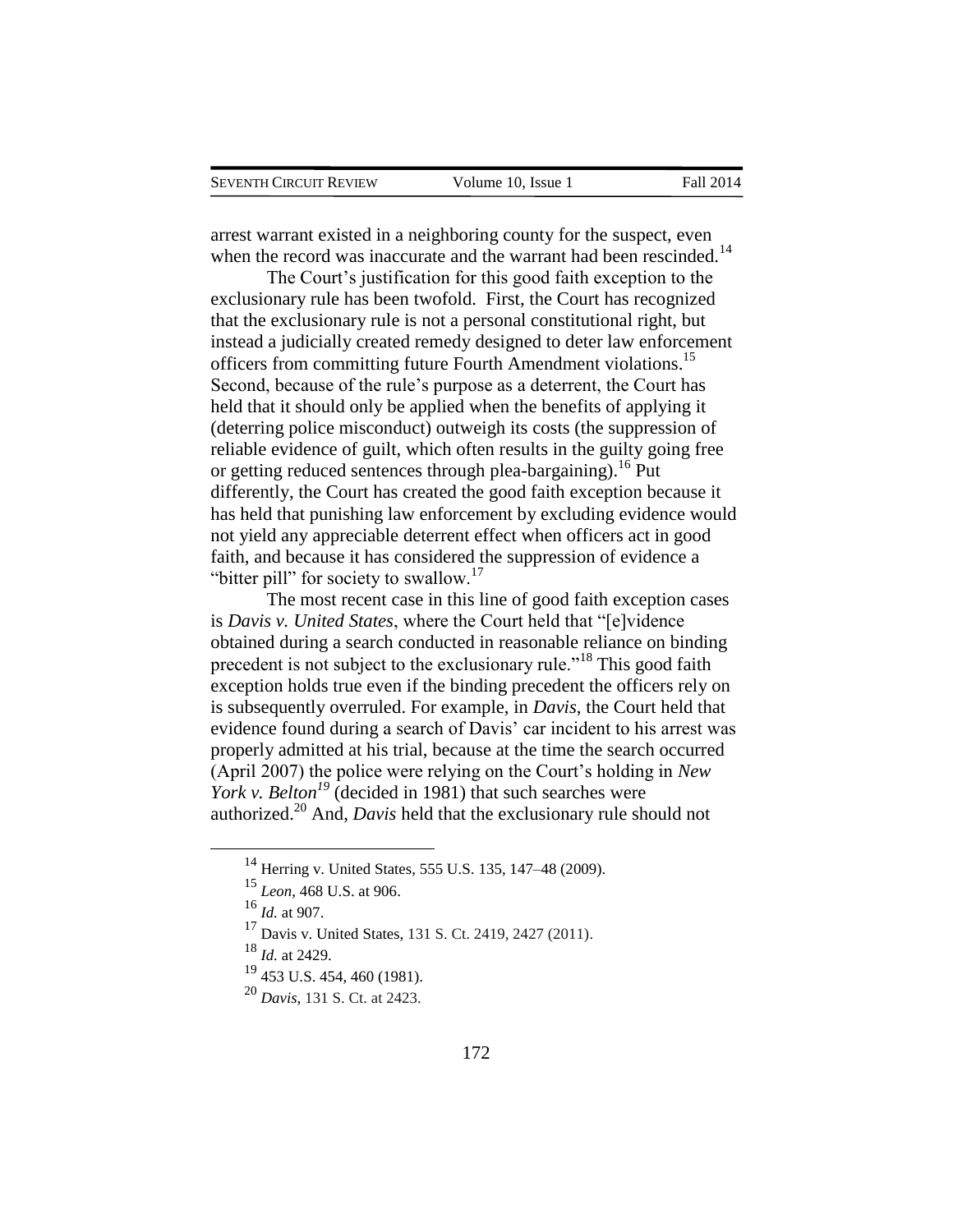apply even though *Belton's* holding had been subsequently limited by *Arizona v. Gant<sup>21</sup>* (decided in 2009), and that under *Gant* the police's conduct would have been unlawful. $^{22}$ 

Because of the potential breadth of its holding, *Davis* is an incredibly important case in Fourth Amendment jurisprudence, and it has already led to a great variety of interpretations in lower courts.<sup>23</sup> To illustrate this point, it is useful to briefly examine two key questions posed by *Davis*.

The first question is, what exactly constitutes binding precedent? If one jurisdiction lacks precedent authorizing a specific police practice, can another jurisdiction's precedent authorizing that practice be considered "binding" under *Davis*? <sup>24</sup> Second, if there is binding precedent available, what are the limits of officers' good faith reliance on that precedent? If the Supreme Court has said that officers may install a beeper in a package with the consent of the package's owner in order to monitor it for a few days without committing a Fourth Amendment search, $^{25}$  can officers rely in good faith on this case when they install a GPS monitoring device on a suspect's car without his consent and use it to monitor his movements for 347 days? $2^{26}$ 

Because these questions have been answered in very different ways, courts' interpretations of *Davis* have led to very different results.<sup>27</sup> This Comment focuses on the Seventh Circuit's

 $\overline{a}$ 

<sup>24</sup> *See, e.g.*, United States v. Stephens, 764 F.3d 327, 338–89 (4th Cir. 2014); *Martin*, 712 F.3d at 1082.

<sup>25</sup> United States v. Knotts, 460 U.S. 276, 285 (1983).

<sup>26</sup> *See* United States v. Baez, 744 F.3d 30, 36 (1st Cir. 2014) (holding that officers could have such good faith reliance).

<sup>27</sup> *See, e.g.*, United States v. Aguiar, 737 F.3d 251 (2d Cir. 2013) (holding that officers could rely in good faith on *Knotts*, 460 U.S. 276, and United States v. Karo,

 $^{21}$  556 U.S. 332 (2009).

<sup>22</sup> *Davis*, 131 S. Ct. at 2426.

<sup>23</sup> *Compare* United States v. Martin, 712 F.3d 1080, 1082 (7th Cir. 2013) (refusing to consider out of jurisdiction precedent as binding), *with* Taylor v. State, 410 S.W.3d 520, 526 (Tex. App. 2013) (accepting "federal precedent in the majority of the federal circuit courts" as binding precedent).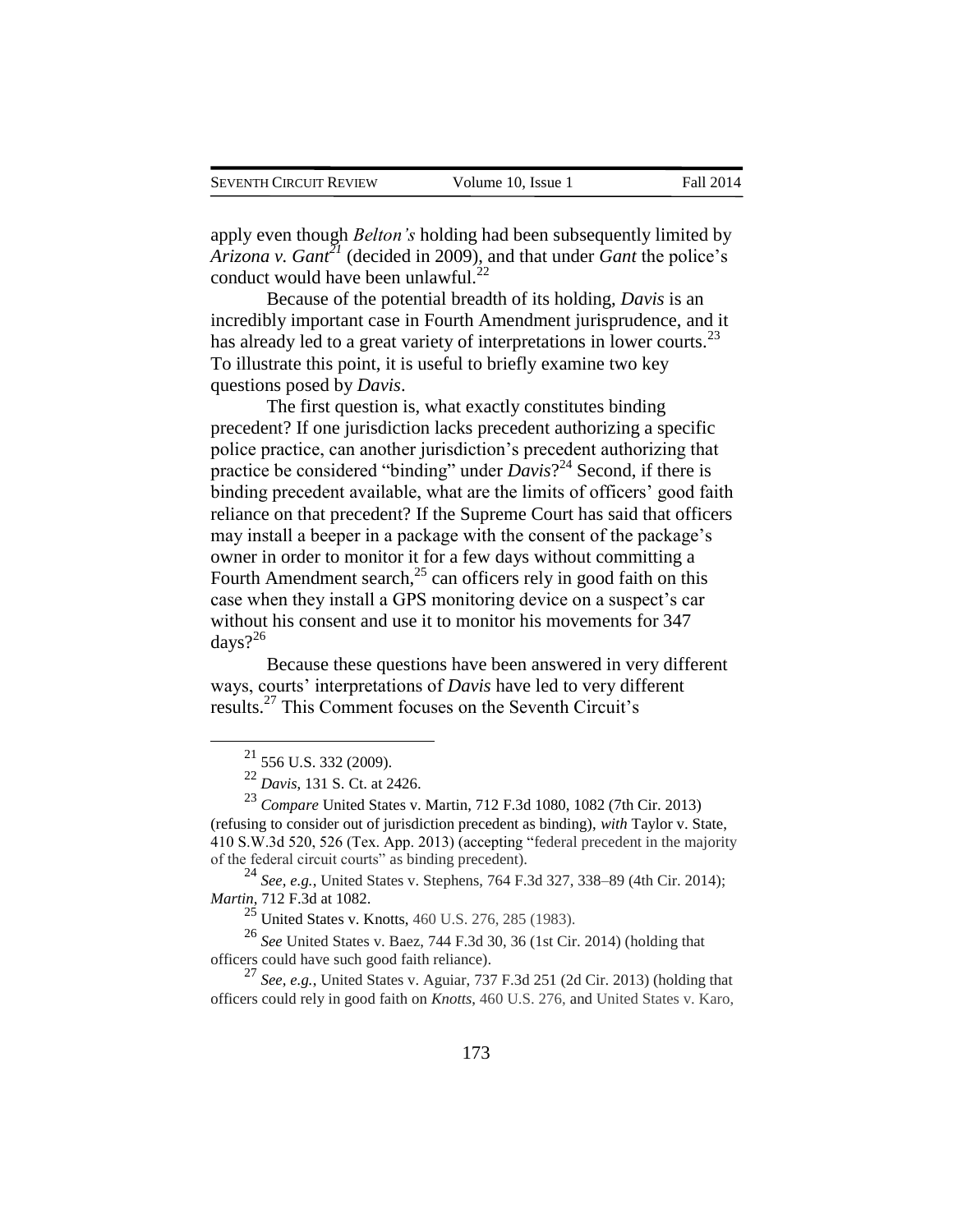interpretation of *Davis* in a 2014 case, *United States v. Gutierrez*, where the court held that drugs found in Gutierrez's home were properly admitted into evidence at his criminal trial because the officers were relying in good faith on binding precedent.<sup>28</sup> Consistent with *Davis*, the court in *Gutierrez* reached this holding even though it recognized that under a Supreme Court case<sup>29</sup> decided after the officers found the drugs, the officers' conduct was unconstitutional.

This Comment suggests that Seventh Circuit read *Davis* too broadly in *Gutierrez*, and in doing so failed to adopt the best possible interpretation of *Davis*. Part A of this Comment discusses *Gutierrez* in detail. Part B contains a brief history of the exclusionary rule. Part C discusses the history of the good faith exception to the exclusionary rule, including a detailed discussion of *Davis*. Part D discusses lower courts' applications of *Davis* and some of the most common questions courts have faced when determining whether law enforcement officers were relying in good faith on binding precedent. Part E discusses the best path forward for courts when interpreting and applying *Davis*. Finally, Part F discusses how the Seventh Circuit failed to follow this best path when deciding *Gutierrez*, and how the court erred in its analysis.

#### **BACKGROUND**

### *A. United States v. Gutierrez, 760 F.3d 750 (7th Cir. 2014)*

In November 2012, law enforcement officers in Indiana received a confidential tip that a man named Oscar Gutierrez was involved in drug trafficking and resided at an address in

<sup>468</sup> U.S. 705 (1984) when installing a GPS device onto a suspect's car and using the device to monitor the car's movements); State v. Adams, 763 S.E.2d 341, 347 (S.C. 2014) (holding that officers could not rely in good faith on *Knotts* and *Karo* when installing a GPS device onto a suspect's car and using the device to monitor the car's movements).

<sup>28</sup> 760 F.3d 750, 759 (7th Cir. 2014).

<sup>29</sup> Florida v. Jardines, 133 S. Ct. 1409 (2013).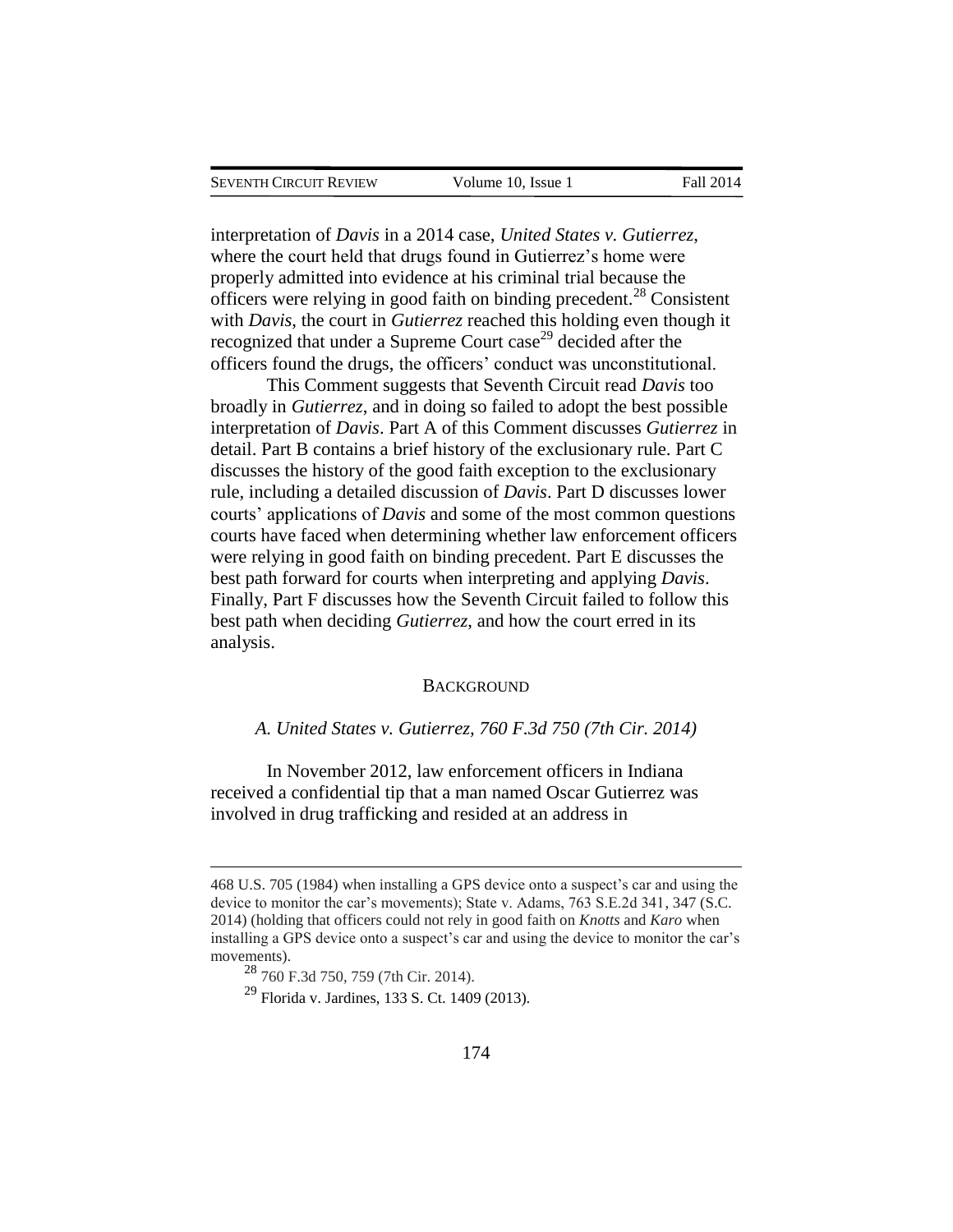Indianapolis.<sup>30</sup> Based on that tip, numerous law enforcement officers went to Gutierrez's home, bringing with them a certified drug detection dog named Fletch.<sup>31</sup> At the home, the officers knocked on the front door and saw movement inside, but no one answered.<sup>32</sup> A detective named Cline then had Fletch examine Gutierrez's front door for the scent of drugs, and the dog gave a positive alert.<sup>33</sup>

The officers continued to knock, but after about fifteen minutes of receiving no answer, they were instructed by the county prosecutor to enter and secure the home. $34$  So, the officers forcibly entered, conducted a sweep for occupants, found Gutierrez and a man named Cota, and then handcuffed them and brought them to the kitchen of the home.<sup>35</sup> Sometime after the entry, Cline left and obtained a search warrant in which he identified the informant's tip, the knock-and-talk attempt, and Fletch's positive indication at the front door as bases for probable cause.<sup>36</sup> When Cline returned, the officers began their search of Gutierrez's home and found 11.3 pounds of methamphetamine.<sup>37</sup>

In December 2012, Gutierrez was charged with a single count of possession with intent to distribute over fifty grams of methamphetamine.<sup>38</sup> In March 2013, the Supreme Court decided *Florida v. Jardines*, <sup>39</sup> in which the Court held that a dog-sniff of the curtilage of a home is a Fourth Amendment search for which a warrant is ordinarily required.<sup>40</sup> So, two months after *Jardines* was decided, Gutierrez filed a motion to suppress arguing that the officers were

- <sup>30</sup> *Gutierrez*, 760 F.3d at 752.
- <sup>31</sup> *Id.*
- <sup>32</sup> *Id.*

 $\overline{a}$ 

<sup>33</sup> Id.

- <sup>34</sup> *Id.*
- <sup>35</sup> *Id.*
- <sup>36</sup> *Id.* at 752.
- <sup>37</sup> *Id*.
- 
- <sup>38</sup> *Id.* at 753.
- <sup>39</sup> 133 S. Ct. 1409.
- <sup>40</sup> *Gutierrez*, 760 F.3d at 753 (citing *Jardines*, 133 S. Ct. at 1414).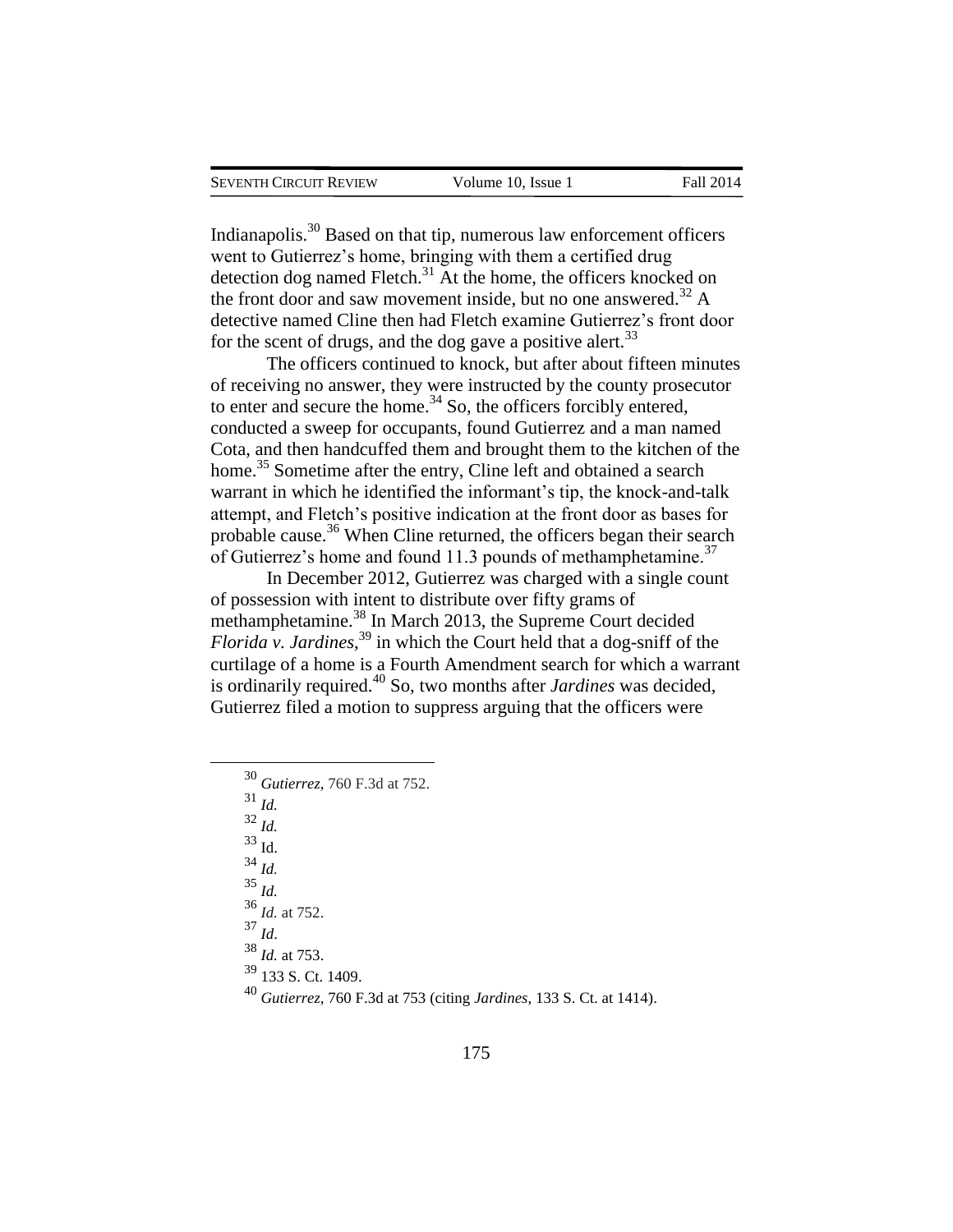required to get a warrant before having Fletch sniff his home, and that any evidence recovered inside his home should be suppressed. $41$ 

The district court denied his motion, holding that because at the time of the dog-sniff the officers were relying in good faith on binding judicial precedent, the exclusionary rule did not apply.<sup>42</sup> Gutierrez then entered into a conditional guilty plea, allowing him to appeal the district court's denial of his motion.<sup>4</sup>

On appeal, the Seventh Circuit affirmed the decision of the district court. $44$  First, the court discussed the history of the exclusionary rule, and the Court's recent decision in *Davis*. <sup>45</sup> In *Davis*, which is discussed in more detail in Part C-2, the Court held that if law enforcement officers "conduct a search in objectively reasonable reliance on binding judicial precedent," the exclusionary rule does not bar the admission of evidence found during that search, even if the judicial precedent is later held invalid.<sup>46</sup> Given this rule, the *Gutierrez* court held that "the evidence in Gutierrez's case should not be suppressed if binding appellate precedent authorized the officers' conduct." $47$ 

So, the court next had to review the Circuit's relevant precedent, *United States v. Brock*, <sup>48</sup> to determine whether the case was binding in November 2012 when Fletch sniffed Gutierrez's front door, and whether or not the officers could rely in good faith on *Brock* to authorize their conduct.<sup>49</sup>

In *Brock*, law enforcement officers went to David Brock's residence at 3375 Payton Avenue in Indianapolis and executed a

<sup>42</sup> *Id.*

 $\overline{a}$ 

- <sup>43</sup> *Id.*
- <sup>44</sup> *Id.* at 759.
- <sup>45</sup> *Id.* at 753–54
- <sup>46</sup> 131 S. Ct. at 2428.

<sup>47</sup> *Gutierrez*, 760 F.3d at 754.

<sup>48</sup> 417 F.3d 692 (7th Cir. 2005).

<sup>49</sup> *Gutierrez*, 760 F.3d at 754–57.

<sup>41</sup> *Id.* at 753.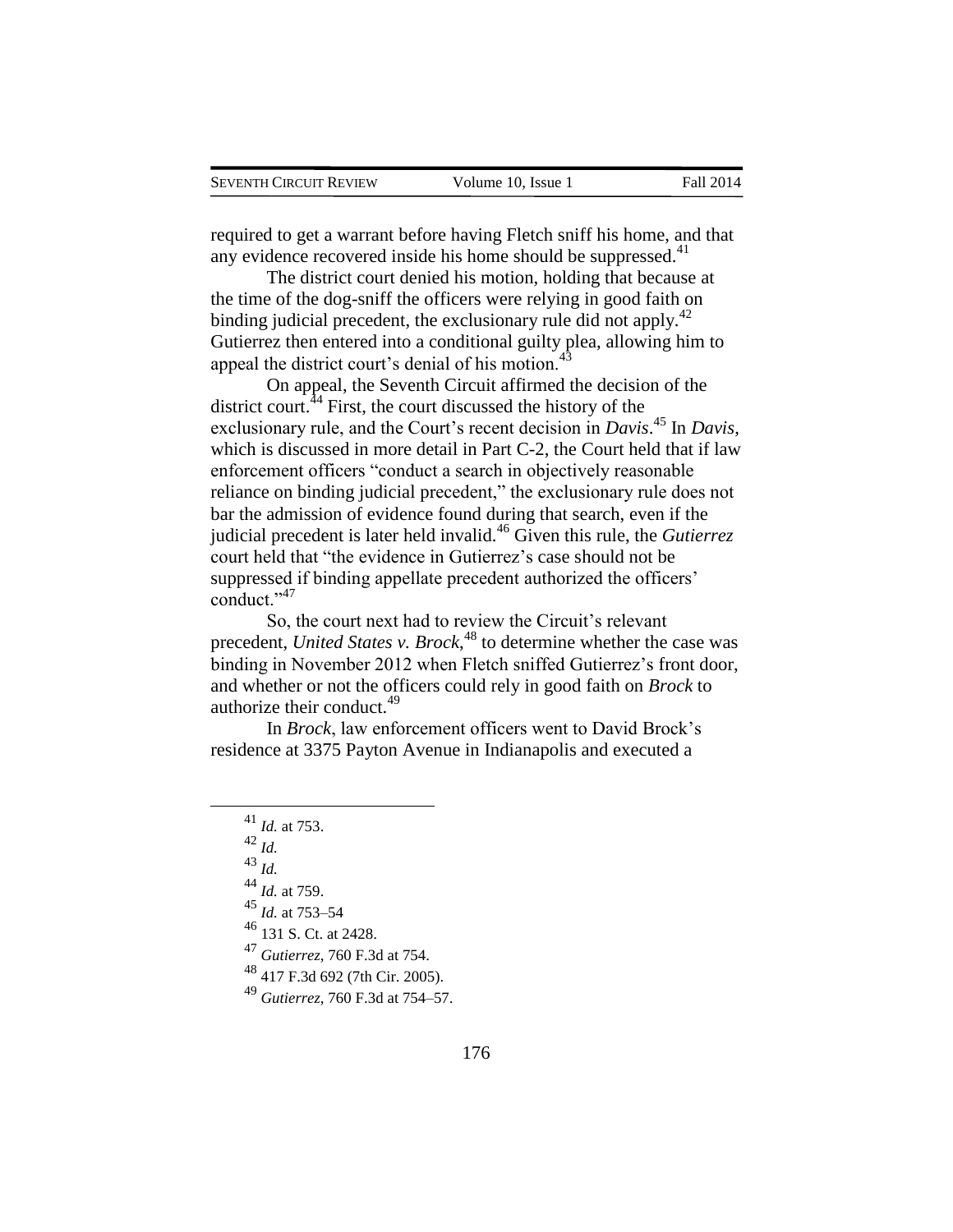search warrant.<sup>50</sup> To execute the warrant, the officers conducted a full search of the home during which they recovered drugs and other contraband.<sup>51</sup> Brock was not present during the search, but three individuals named Godsey, Knock, and Hayden were.<sup>52</sup> After an officer put all three in handcuffs, read them their *Miranda* rights, and questioned them, Godsey told the police he lived next door at 3381 Payton Avenue and that he watched over both houses.<sup>53</sup> Godsey then gave the police a key to 3381, and consented to a search of the common areas of that residence.<sup>54</sup> He also informed the police that Brock rented a room at 3381, and used it as a stash house to store drugs.<sup>55</sup>

After hearing this information, an officer (Miller) returned to his office to prepare an affidavit to obtain a search warrant for the entire 3381 residence.<sup>56</sup> Other officers entered 3381 with Godsey's key.<sup>57</sup> Inside, one bedroom was locked and had a sign on the door reading "Stay Out. David."<sup>58</sup> After the police saw the door, a canine officer and his dog were called to 3381 to corroborate the presence of narcotics in the bedroom.<sup>59</sup> Inside the home, the dog gave a positive alert for the presence of drugs while sniffing just outside Brock's  $locked$  bedroom. $60$ 

Officer Miller then prepared an affidavit in which he detailed the evidence collected from 3375, as well as the dog's alert in front of Brock's door at 3381 as bases for probable cause.<sup>61</sup> Based on these

<sup>50</sup> 417 F.3d at 693. <sup>51</sup> *Id.* <sup>52</sup> *Id.* <sup>53</sup> *Id.* <sup>54</sup> *Id.* <sup>55</sup> *Id.* <sup>56</sup> *Brock*, 417 F.3d at 693. <sup>57</sup> *Id.* <sup>58</sup> *Id.* <sup>59</sup> *Id.* <sup>60</sup> *Id.* at 693–94. <sup>61</sup> *Id.* at 694.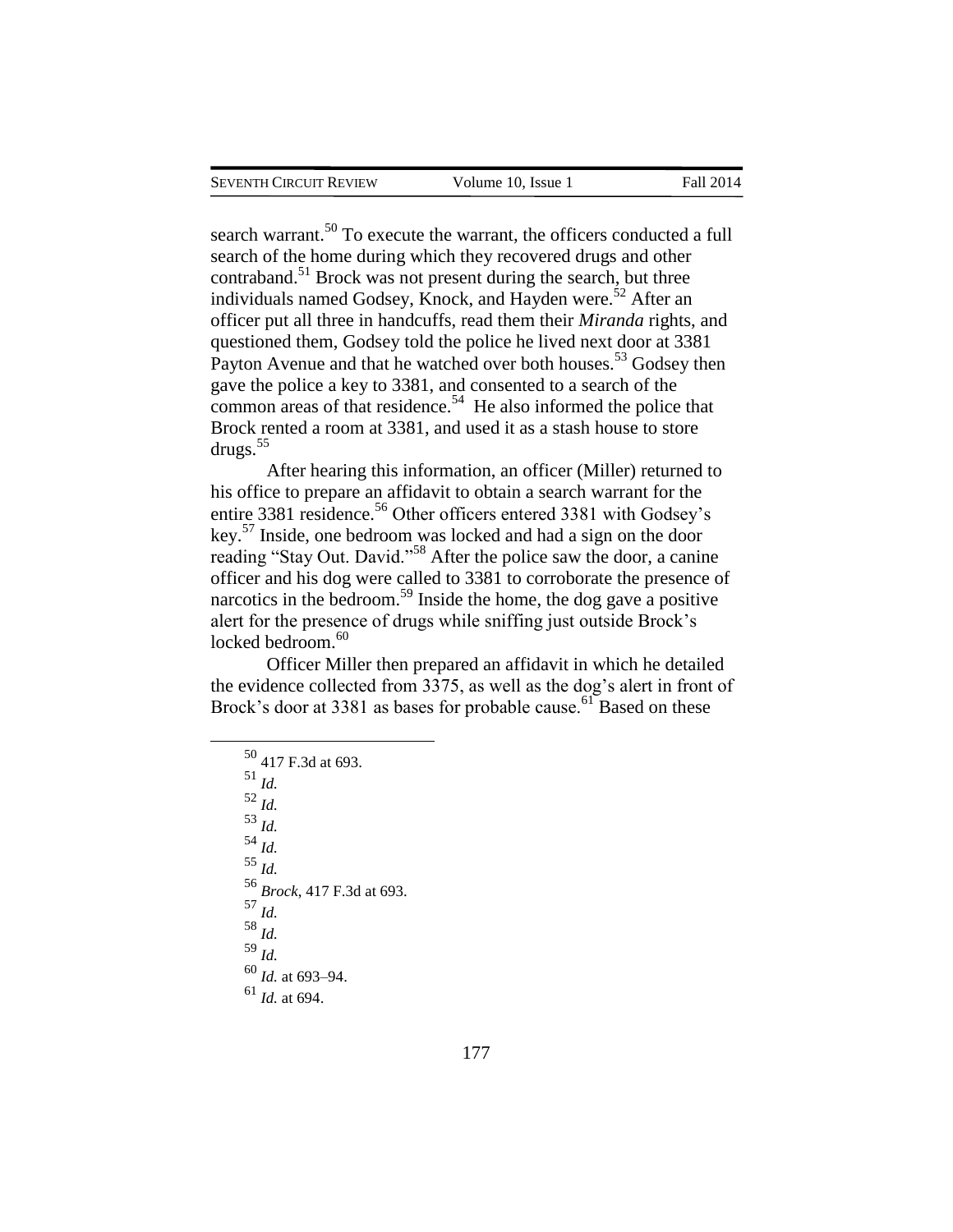facts, a judge issued a search warrant authorizing a search of  $3381$ .<sup>62</sup> When Miller returned with the warrant, the police entered Brock's bedroom and discovered more drugs and other contraband.<sup>63</sup> Brock was later charged with drug and firearm offenses.<sup>64</sup>

Prior to his trial, Brock moved to suppress the evidence found in 3381, but the trial court denied his motion.<sup>65</sup> On appeal, Brock argued that the dog sniff outside his locked bedroom door was an illegal warrantless search, and that the warrant to search 3381 issued in reliance on that sniff violated the constitution.<sup>66</sup> The government argued that the dog sniff was not a search, because the police were lawfully inside Brock's home due to Godsey's consent, and that Brock had no reasonable expectation that of privacy in his drugs going undetected.<sup>67</sup>

Ultimately, the court affirmed the trial court's denial of Brock's motion.<sup>68</sup> This was because the dog sniff at Brock's door could only reveal the presence or absence of narcotics, and because Brock's expectation that his possession of narcotics would remain private was not objectively reasonable.<sup>69</sup> In reaching this holding, the court relied on three Supreme Court decisions,<sup>70</sup> and several decisions of federal appellate courts, $^{71}$  almost all of which held that dog sniffs used only to detect the presence or absence of contraband are not

<sup>62</sup> *Id.* <sup>63</sup> *Id.* <sup>64</sup> *Id.* <sup>65</sup> *Id.* <sup>66</sup> *Id.* <sup>67</sup> *Id.* at 695. <sup>68</sup> *Id.* at 700. <sup>69</sup>*Id.* at 696.

 $\overline{a}$ 

<sup>70</sup> *See* Illinois v. Caballes, 543 U.S. 405 (2005); City of Indianapolis v. Edmond, 531 U.S. 32 (2000); United States v. Place, 462 U.S. 696 (1983).

<sup>71</sup> *See* United States. v. Reed, 141 F.3d 644, 650 (6th Cir.1998); United States v. Roby, 122 F.3d 1120, 1125 (8th Cir. 1997); United States v. Lingenfelter, 997 F.2d 632, 638 (9th Cir. 1993); United States v. Vasquez, 909 F.2d 235, 238 (7th Cir. 1990); United States v. Colyer, 878 F.2d 469, 477 (D.C. Cir. 1989).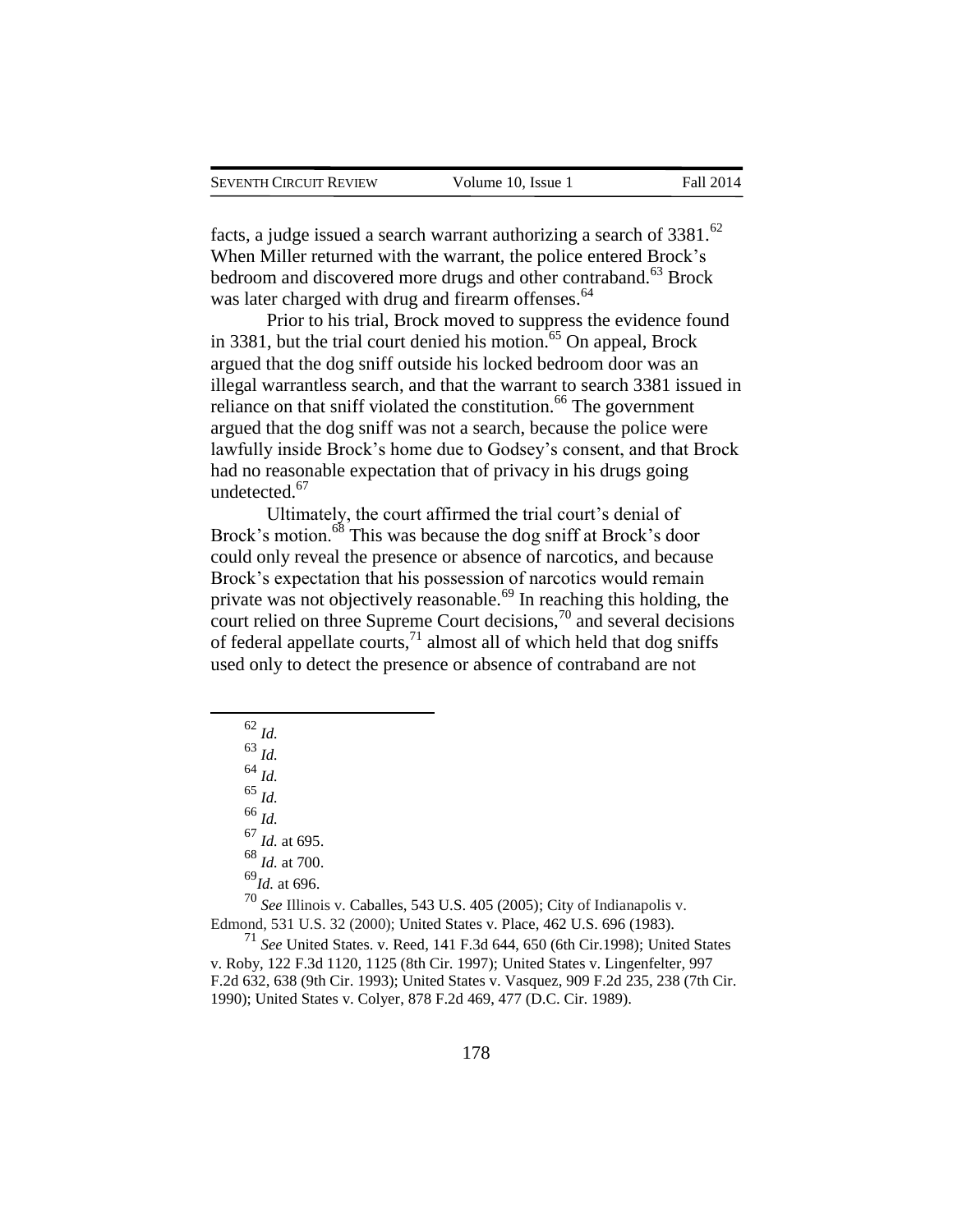searches because individuals do not have a reasonable expectation of privacy in concealing contraband.<sup>72</sup>

Also, the court noted that a "critical" aspect of its holding was the fact that the police were "lawfully present inside the common areas of the residence with the consent of Brock's roommate."<sup>73</sup>

In *Gutierrez*, Gutierrez argued that *United States v. Jones*, 74 which was decided before the police used their dog to sniff his front door, had overruled *Brock*. <sup>75</sup> This was because *Jones* held that the government could commit a search by trespassing into a constitutionally protected area like the home or a person's effects.<sup>76</sup> So, Gutierrez argued that the dog sniff in his case was a search because the police physically intruded into the curtilage of his home to conduct the sniff.<sup>77</sup> And, because the dog-sniff was a search, the fact that the police lacked a warrant to conduct the sniff rendered it unlawful.

However, the court in *Gutierrez* held that *Jones* did not overrule *Brock*, despite Jones' clear holding that the "common-law trespassory test $178$  could be used to determine whether a search occurred.<sup>79</sup> First, the court noted that the Court had previously ruled that dog sniffs are "sui generis," (of their own kind) which suggested that doctrinal changes to Fourth Amendment principles might not apply to dog sniffs due to their unique nature.<sup>80</sup> Second, the court noted that in *Kentucky v. King*, <sup>81</sup> decided less than a year before *Jones*, the Court had held that police may, without a warrant, knock on a door

<sup>72</sup> *Brock*, 417 F.3d at 696–97 (citations omitted).

<sup>73</sup> *Id.* at 697.

<sup>74</sup> 132 S. Ct. 945 (2012).

<sup>75</sup> United States v. Gutierrez, 760 F.3d 750, 756 (7th Cir. 2014).

<sup>76</sup> *Id.* (citing United States v. Jones, 132 S. Ct. 945, 949–51 (2012)).

<sup>77</sup> Brief and Required Short Appendix for Defendant-Appellant at 10, United States v. Gutierrez, 760 F.3d 750 (7th Cir. 2014) (No. 14-1159).

<sup>78</sup> *Jones*, 132 S. Ct. at 952.

<sup>79</sup> *Gutierrez*, 760 F.3d at 756.

<sup>80</sup> *Id.* (citing United States v. Place, 462 U.S. 696, 707 (1983)).

<sup>81</sup> 131 S. Ct. 1849 (2011).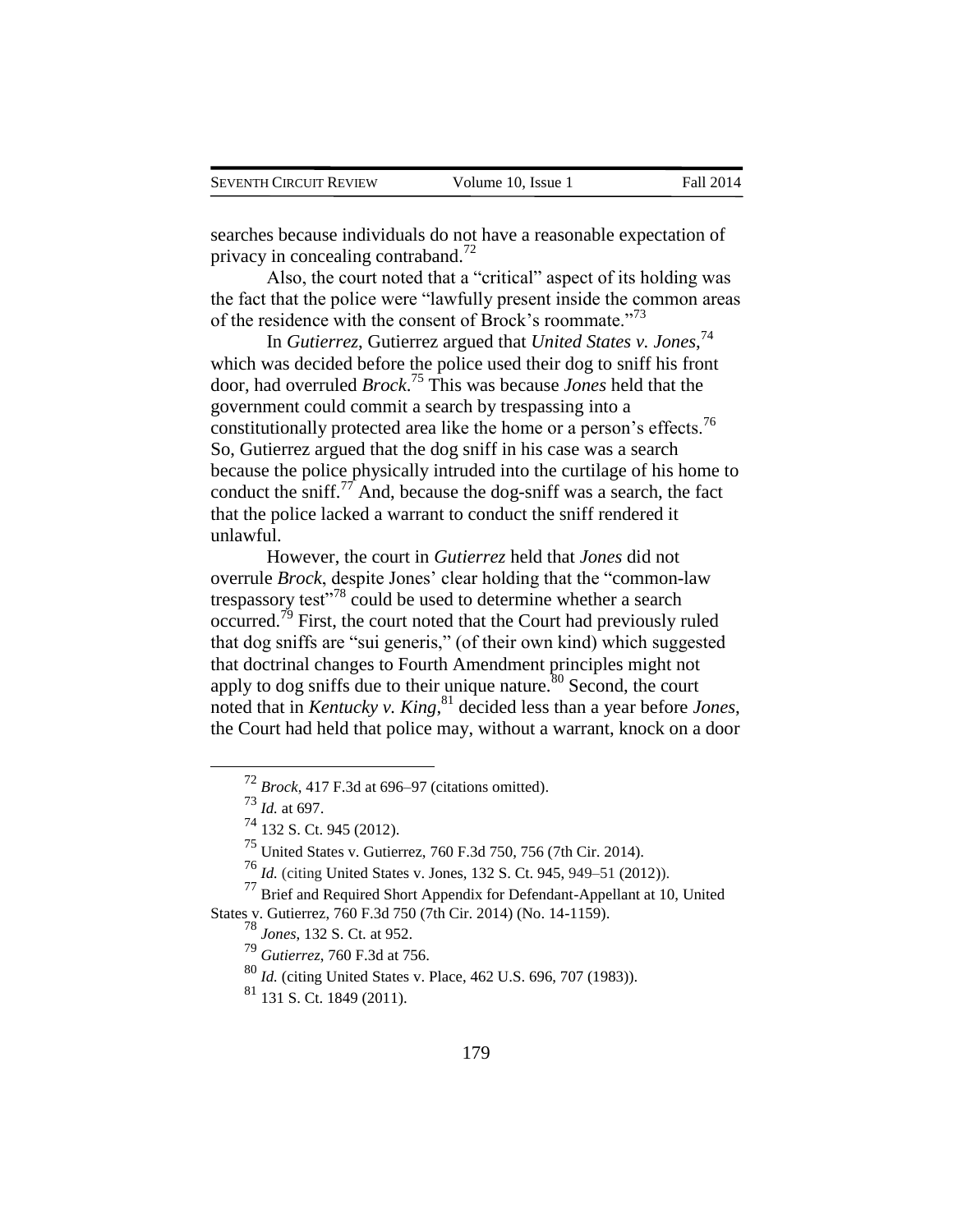of a home, including for investigatory purposes, because in doing so the officers do no more than any private citizen.<sup>82</sup>

So, the court reasoned that before *Jardines* was decided, the Court had allowed police officers to use dog sniffs and to enter the curtilage of a home to seek information without trespassing, and that these two holdings were "sufficient to determine that *Brock* was still good law at the time of the search of Gutierrez's home . . . ."<sup>83</sup>

Gutierrez also argued that the police officers did not act in good faith on any precedent, because the officers "acted in obvious disregard of established trespass principles."<sup>84</sup> However, the court rejected this argument because it found that the case was "exactly like *Brock* in all-important respects."<sup>85</sup> According to the court, in both *Brock* and the present case, the law enforcement officers were lawfully present in the areas they where in when using their dogs to sniff for drugs.<sup>86</sup> So, the court held that "because binding appellate precedent permitted law enforcement's conduct at the time it took place," the case fell within *Davis'* exception to the exclusionary rule.<sup>87</sup>

#### *B. The Exclusionary Rule*

In *Weeks v. United States*, Weeks was convicted of using the mails for the purposes of transporting tickets or shares in a lottery.<sup>88</sup> However, before Weeks was ever arrested, police officers entered his home without a warrant and searched it, finding and seizing various papers that were turned over to a U.S. Marshall.<sup>89</sup> Later in the same

<sup>83</sup> *Gutierrez*, 760 F.3d at 756. <sup>84</sup> *Id.* at 758. <sup>85</sup> *Id.* <sup>86</sup> *Id.* <sup>87</sup> *Id.* <sup>88</sup> 232 U.S. 383, 386 (1914). <sup>89</sup> *Id.*

<sup>82</sup> *Gutierrez*, 760 F.3d at 756 (citing *King*, 131 S. Ct. at 1862, and WAYNE LAFAVE, SEARCH AND SIEZURE: A TREATISE ON THE FOURTH AMENDMENT § 2.3(e), at 592–93 (4th Ed. 2004)).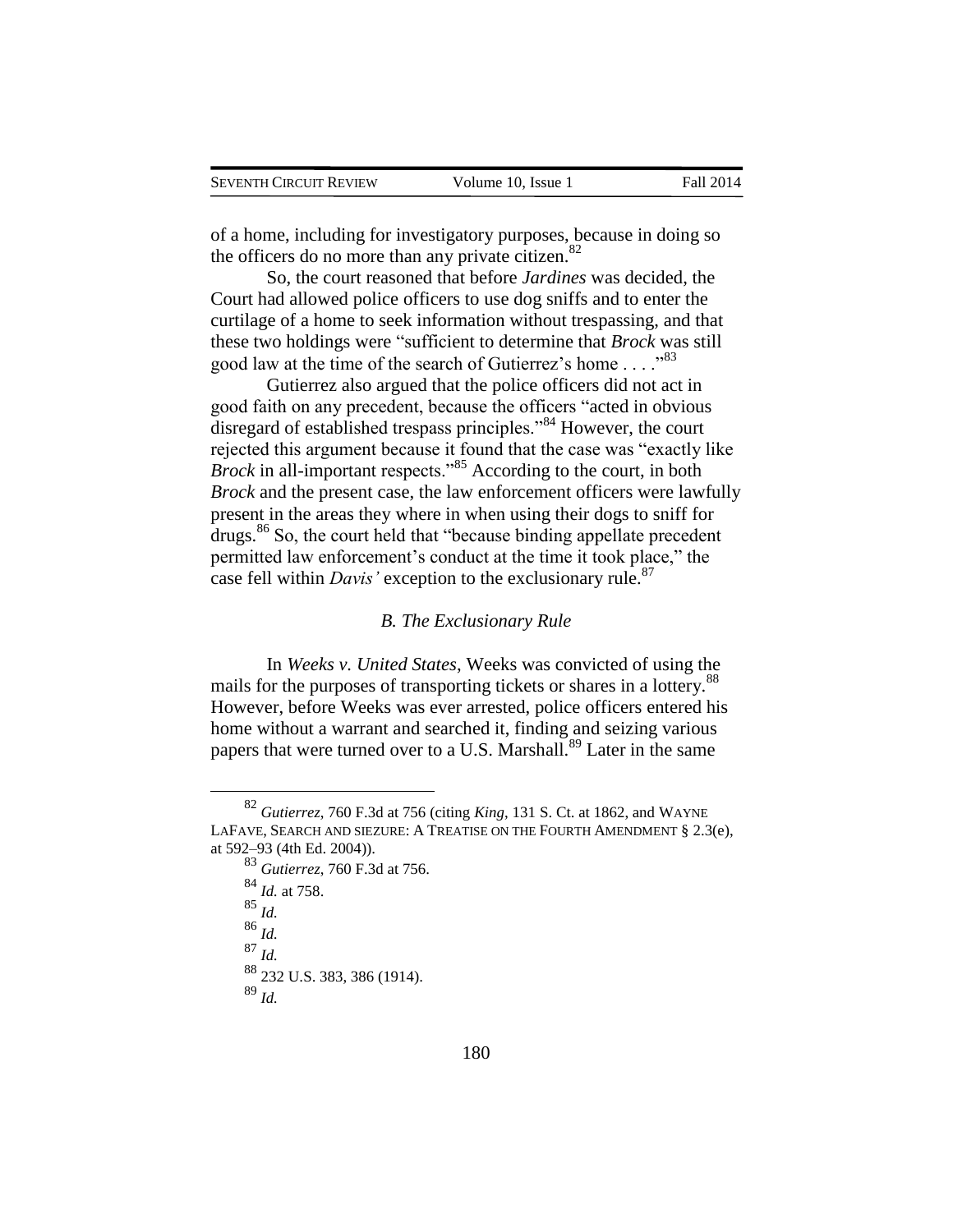day, the Marshall returned to Weeks' home and again entered without a warrant, searched the home, and found and took more papers.<sup>90</sup>

Before his trial started, Weeks filed a petition for the return of his papers, on the grounds that the government had entered his home unlawfully.<sup>91</sup> In ruling on the petition, the trial court did order the return of papers that did not relate to Weeks' charges, but declined to order the return of the papers that were pertinent his charges that would be used in evidence at his trial. $92$ 

So, on appeal, the question before the Court was, what must trial courts do when faced with motions to exclude evidence seized in violation of the Fourth Amendment?<sup>93</sup> Ultimately, the Court unanimously held that the purpose of the Fourth Amendment was to limit the power and authority of federal courts and officials, and to "forever secure the people, their persons, houses, papers and effects against all unreasonable searches and seizures under the guise of law."<sup>94</sup> Further, the Court held that the duty of giving the Fourth Amendment its true force and effect was "obligatory" upon all those entrusted in the federal system with enforcing the law.<sup>95</sup> So, the Court held that the unlawfully seized evidence should have been excluded from use at Weeks' trial.<sup>96</sup>

In *Mapp v. Ohio*, Mapp was convicted of possessing lewd books and pictures, but her conviction was based primarily evidence (the lewd books and pictures) that the police seized during an unlawful search of her home.<sup>97</sup> Ohio argued that, even if the search was unlawful, the evidence could be admitted because the Court had previously ruled that Fourteenth Amendment did not forbid the

- <sup>94</sup> *Id.* at 391–92.
- <sup>95</sup> *Id.* at 392.
- <sup>96</sup> *Id.* at 388–89.
- <sup>97</sup> 367 U.S. 643 (1961).

<sup>90</sup> *Id.*

<sup>91</sup> *Id.* at 387–88. <sup>92</sup> *Id.* at 388.

<sup>93</sup> *Id.* at 389.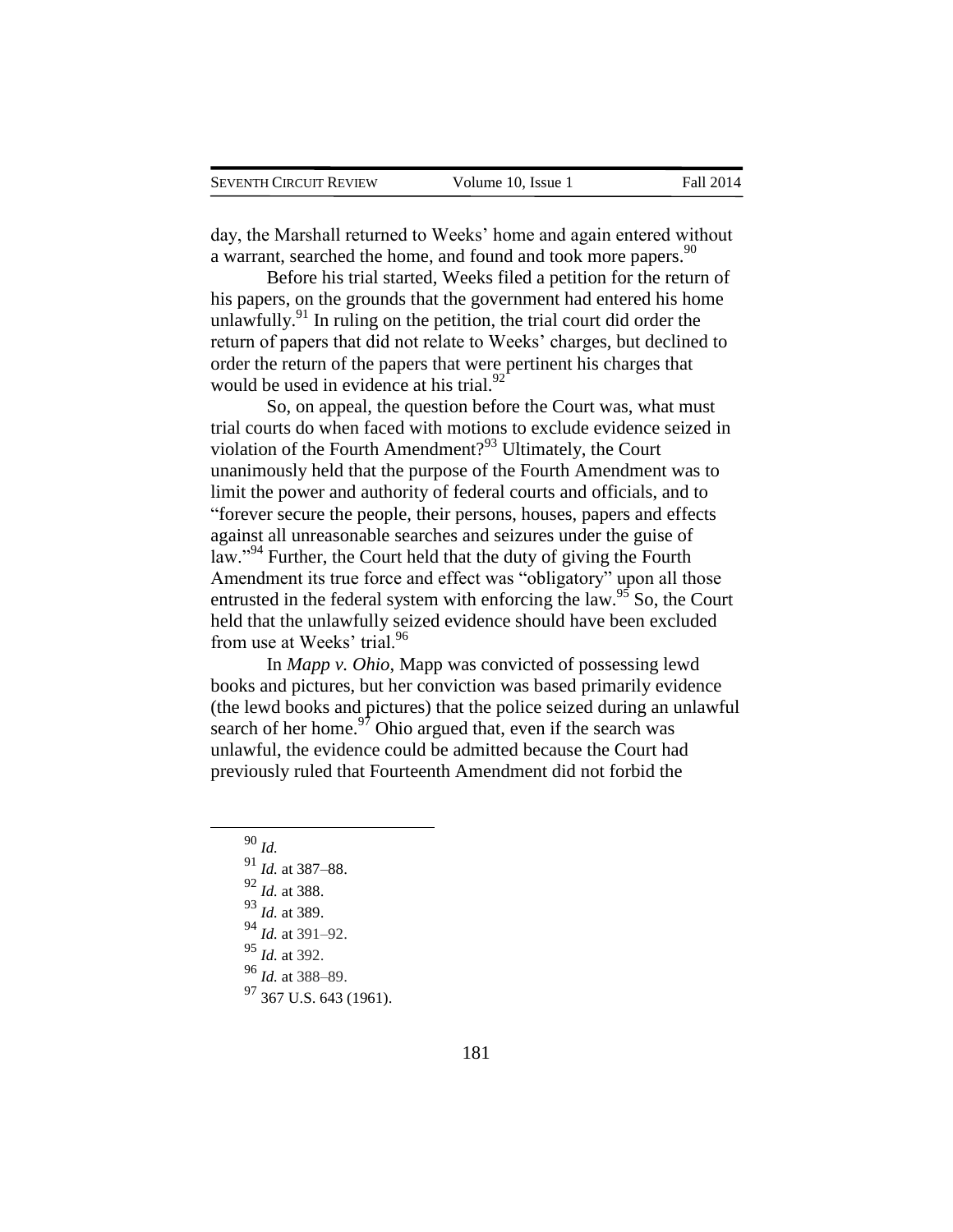admission of unlawfully seized evidence in state prosecutions.<sup>98</sup> However, the Court rejected this argument and held that Fourth Amendment's exclusionary rule was applicable to the states through the Fourteenth Amendment.<sup>99</sup> In the Court's view, the right to have unlawfully obtained evidence excluded in a criminal trial was a "constitutional privilege," and that individuals should not be restrained from enforcing this privilege in state courts. $100$ 

#### *C. The Good Faith Exception to the Exclusionary Rule*

#### 1. Pre-*Davis* Case Law

In *United States v. Leon*, the Court for the first time carved out an exception to the exclusionary rule.<sup>101</sup> The case arose after a confidential informant of "unproven reliability" told a police officer in Burbank, California that two persons were selling drugs from their residence at 620 Price Drive in Burbank.<sup>102</sup> Based on this information, the police began investigating the residence, and eventually applied for and obtained a facially valid warrant to search it as was well as two other residences and various suspects' cars.<sup>103</sup>

However, in response to a motion to dismiss brought by Leon and others, the trial court held that the officer's affidavit in support of the warrant application was insufficient to establish probable cause and therefore suppressed the evidence.<sup>104</sup> The trial court did rule that the officers had acted in good faith, but it rejected the government's position that the exclusionary rule should not apply when evidence is seized in reasonable, good faith reliance on a search warrant.<sup>105</sup> But,

<sup>98</sup> *Id.* at 645–646 (citing Wolf v. Colorado, 338 U.S. 25 (1949)).

<sup>99</sup> *Mapp*, 367 U.S. at 655.

<sup>100</sup> *Id.*

<sup>101</sup> 468 U.S. 897 (1984).

<sup>102</sup> *Id*. at 901.

 $103$  *Id.* at 901–02.

<sup>104</sup> *Id.* at 903.

<sup>105</sup> *Id.* at 903–04.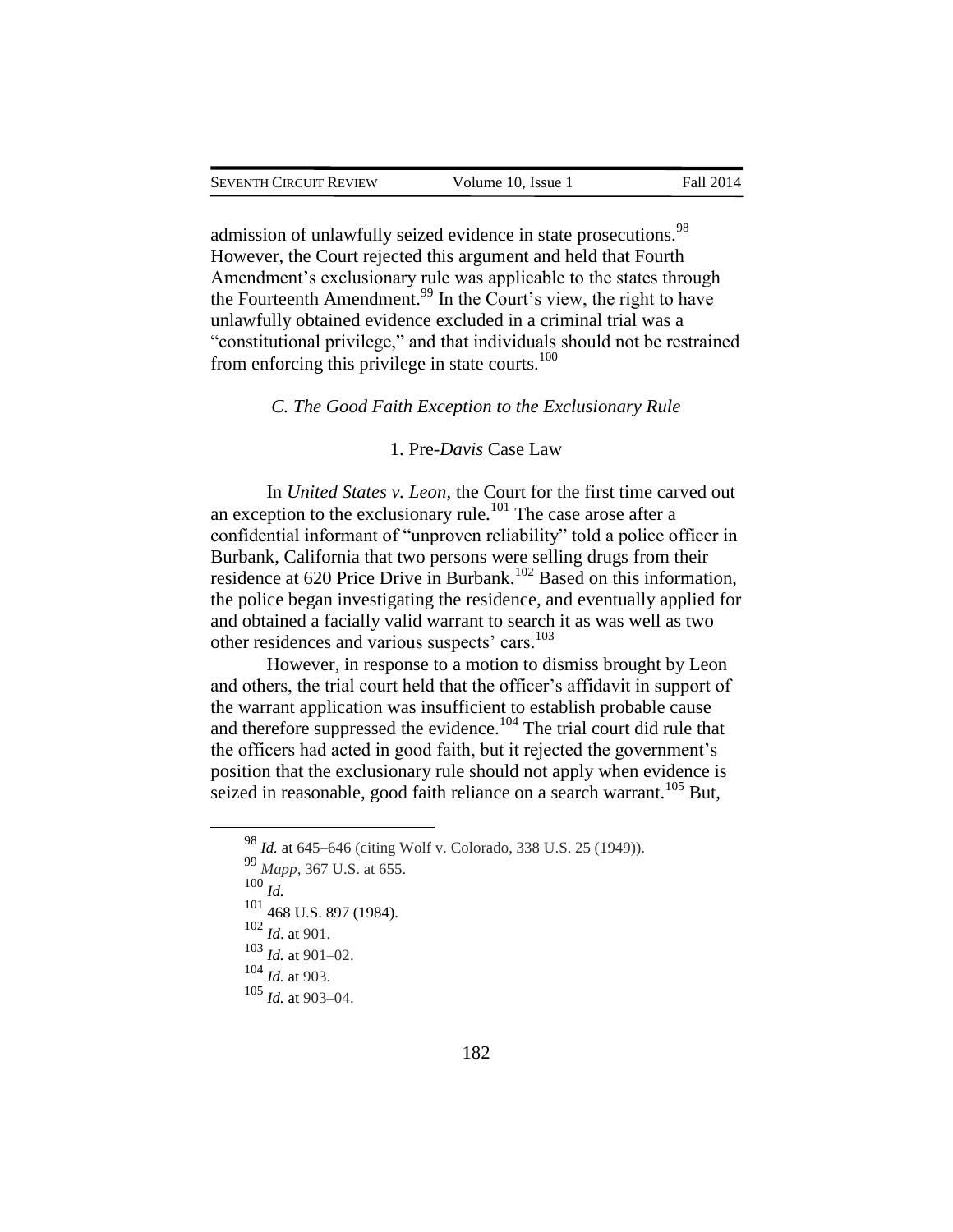the Court reversed, holding that the exclusionary rule should be modified so as not to require the suppression of evidence when officers act in "good-faith reliance on a search warrant that is subsequently held to be defective."<sup>106</sup> According to the Court, this modification was appropriate for three basic reasons.

First, the Court held that because the Fourth Amendment contains no provision expressly precluding the use of evidence obtained in violation of its commands, the use of unlawfully seized evidence at trial does not constitute a new Fourth Amendment violation.<sup>107</sup> So, because of this, the exclusionary rule only operated as a "judicially created remedy" designed to protect Fourth Amendment rights through its deterrent effect and was not a "personal constitutional right."<sup>108</sup> This holding notably moved away from the Court's previous position in *Mapp* that the ability to have unconstitutionally seized evidence excluded at trial was a "constitutional privilege."<sup>109</sup>

Second, because the exclusionary rule was not a personal constitutional right, the Court held that the question of whether to apply it must be a separate inquiry from whether the Fourth Amendment rights of the person seeking to invoke the rule were violated by the government.<sup>110</sup> Stated differently, the fact that there should be two independent inquiries meant that a Fourth Amendment violation did not automatically trigger application of the exclusionary and the suppression of evidence found during the violation.

Third, the Court held that deciding when to apply the exclusionary rule must be resolved by "weighing the costs and benefits" of preventing the use in the prosecution's case in chief of "inherently trustworthy tangible evidence  $\ldots$  ..."<sup>111</sup> On the cost side of this equation, the Court recognized that exclusion was "substantial,"

<sup>106</sup> *Id.* at 905.

<sup>107</sup> *Id.* at 906.

<sup>108</sup> *Id.*

 $109$  367 U.S. at 655.

<sup>110</sup> *Leon*, 468 U.S. at 906.

<sup>111</sup> *Id.* at 906–07.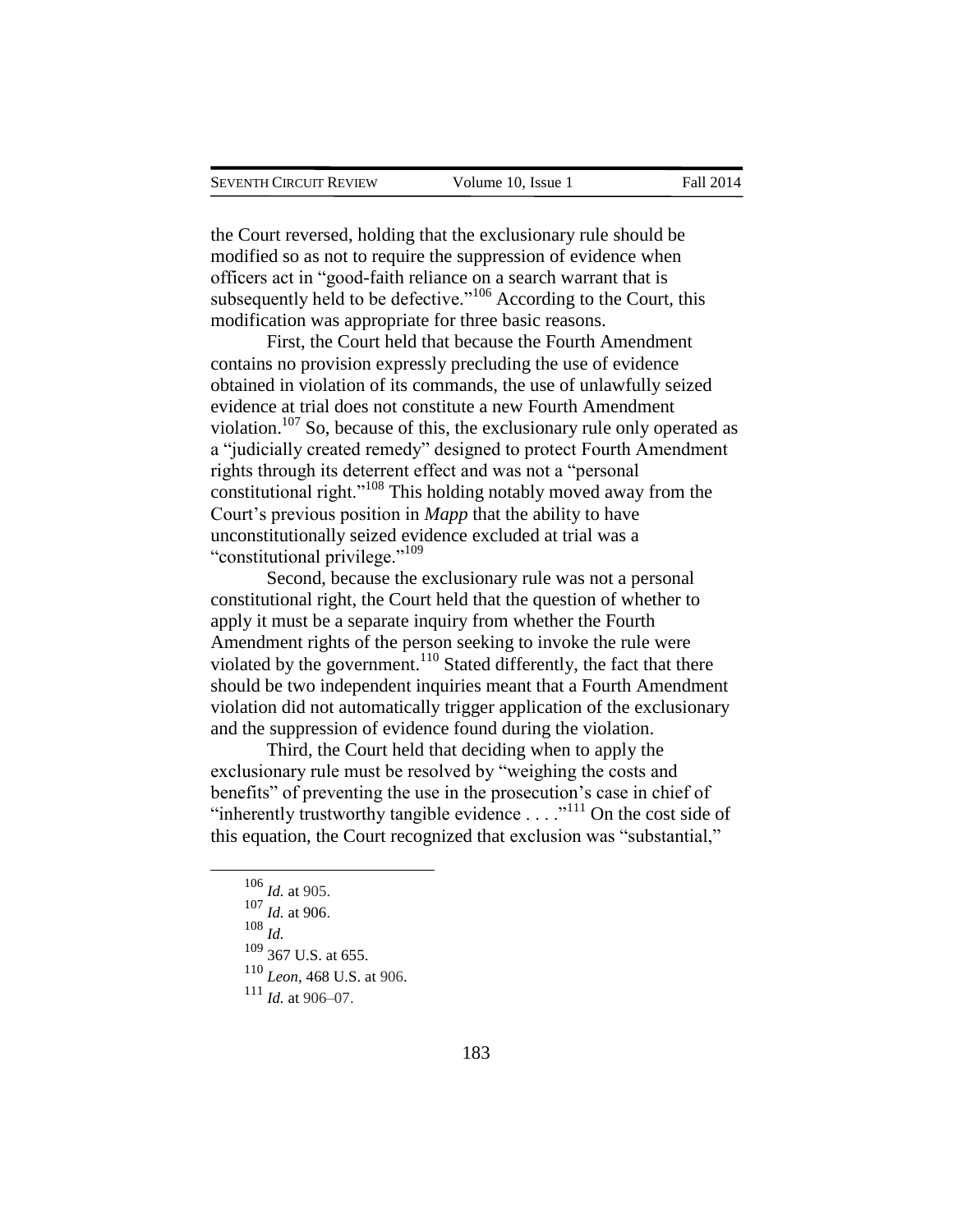because it would unacceptably impede the truth-finding functions of the judge and jury.<sup>112</sup> And, as a collateral consequence of this interference, some guilty defendants may go free or receive reduced sentences after plea-bargaining.<sup>113</sup> So, on the benefit side of the equation, the Court held that the rule should be restricted to situations in which its remedial deterrent objectives were "most efficaciously served."<sup>114</sup> Therefore, because the officers believed in good faith that their warrant was valid, the Court held that suppressing the evidence found in reliance on the warrant would not serve any deterrent purpose and the exclusionary rule should not apply.<sup>115</sup>

After *Leon*, the Court decided a string of cases extending this good faith exception in a number of different circumstances. In *Massachusetts v. Sheppard*, the Court extended *Leon* to hold that, even though a search warrant was facially invalid, items found during execution of the warrant should not be suppressed because the officers acted in good faith on the warrant.<sup>116</sup>

In *Illinois v. Krull*, an Illinois statute, in order to regulate the sale of cars, authorized state officials to inspect the premises of business that sold cars or car parts.<sup>117</sup> Pursuant to the statute, a detective of the Chicago police department went to an auto-wrecking yard to investigate the yard's license and any potential stolen vehicles.<sup>118</sup> During his investigation, the detective discovered that three of the cars at the lot were stolen.<sup>119</sup>

In the trial court, the respondents moved to suppress the evidence seized from the yard, because a federal court had held (one day after the detectives' search) that the statute was unconstitutional

<sup>112</sup> *Id.* <sup>113</sup> *Id. Id.* at 907*. Id.* at 918–926. 468 U.S. 981, 991 (1984). 480 U.S. 340, 342–43 (1987). *Id.* at 343.  $119 \frac{10}{1}$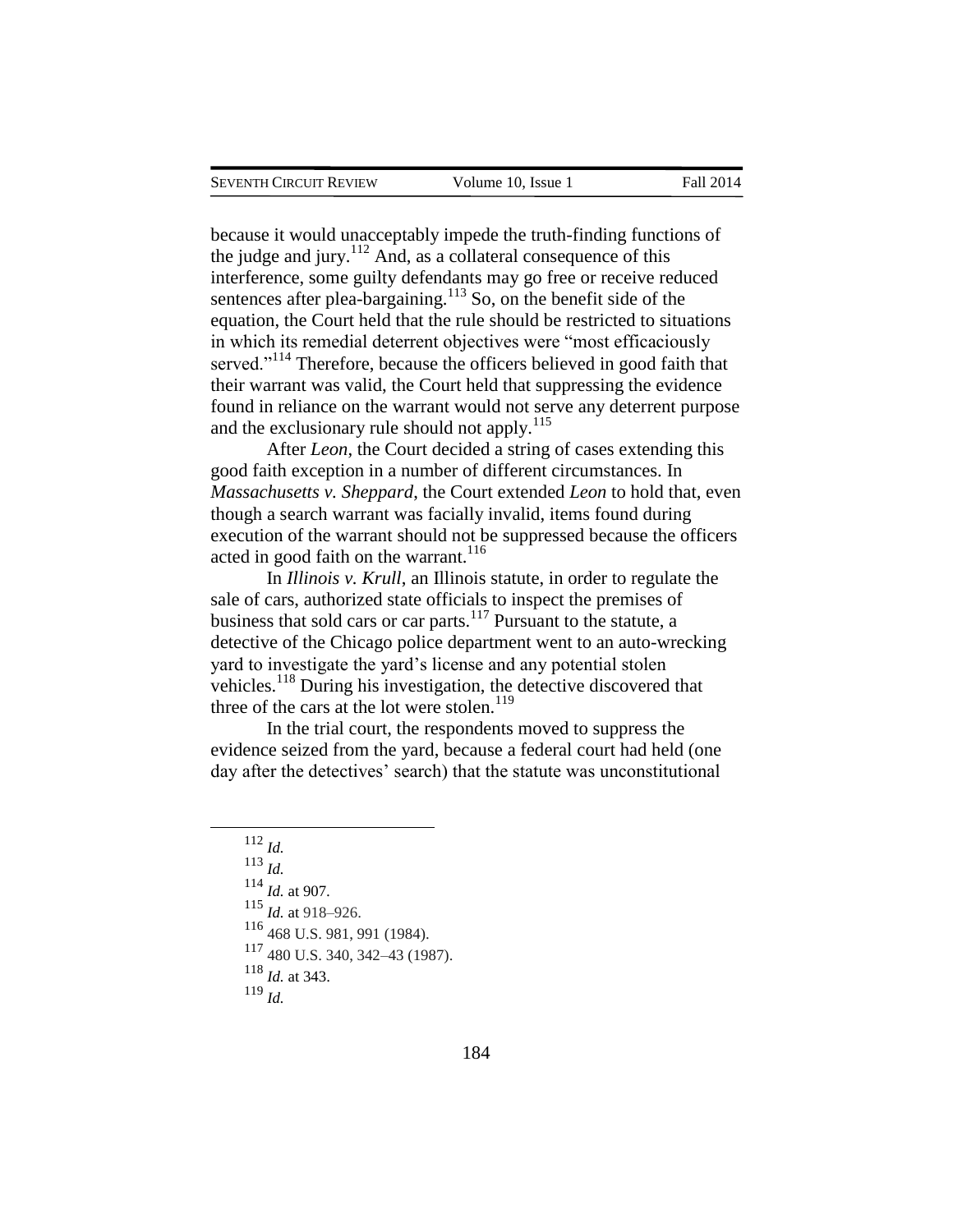due to the fact it authorized warrantless searches.<sup>120</sup> However, the Supreme Court reversed the trial court, holding that because the detective was acting in "objectively reasonable reliance" on the statute that authorized the search, the evidence should not be suppressed. $^{121}$ 

In *Arizona v. Evans*, a police officer saw Evans driving the wrong way on a one-way street in front of a police station.<sup>122</sup> After stopping Evans and entering Evans' name into a computer in the officer's patrol car, the computer indicated that there was an outstanding misdemeanor warrant for his arrest.<sup>123</sup> During Evans' subsequent arrest, he dropped a marijuana cigarette that led to the police searching his car and finding a bag of marijuana.<sup>124</sup>

In his subsequent criminal proceeding for possession of marijuana, Evans argued that the drugs should be suppressed because his arrest warrant had been quashed seventeen days before his arrest, making the arrest unlawful.<sup>125</sup> The trial court agreed and granted Evans' motion because it concluded that, "the State had been at fault for failing to quash the warrant."<sup>126</sup> But, the Supreme Court reversed, and held that because the officer was acting "objectively reasonably" on the computer record, it did not matter that the record was inaccurate and the exclusionary rule did not apply. $127$ 

The Court's most recent good faith case, prior to *Davis*, was *Herring v. United States*. <sup>128</sup> In *Herring*, a police officer learned that Herring had driven to a county sheriff's department to pick something

<sup>120</sup> *Id.* at 344 (citing Bionic Auto Parts & Sales, Inc. v. Fahner, 518 F. Supp. 582 (N.D. Ill. 1981)).

<sup>&</sup>lt;sup>121</sup> *Krull*, 480 U.S. at 360–61.

<sup>122</sup> 514 U.S. 1, 4 (1995).

<sup>123</sup> *Id.*

<sup>124</sup> *Id.*

<sup>125</sup> *Id.*

<sup>126</sup> *Id.* at 5.

 $127$  *Id.* at 15–16.

<sup>128</sup> 555 U.S. 135 (2009).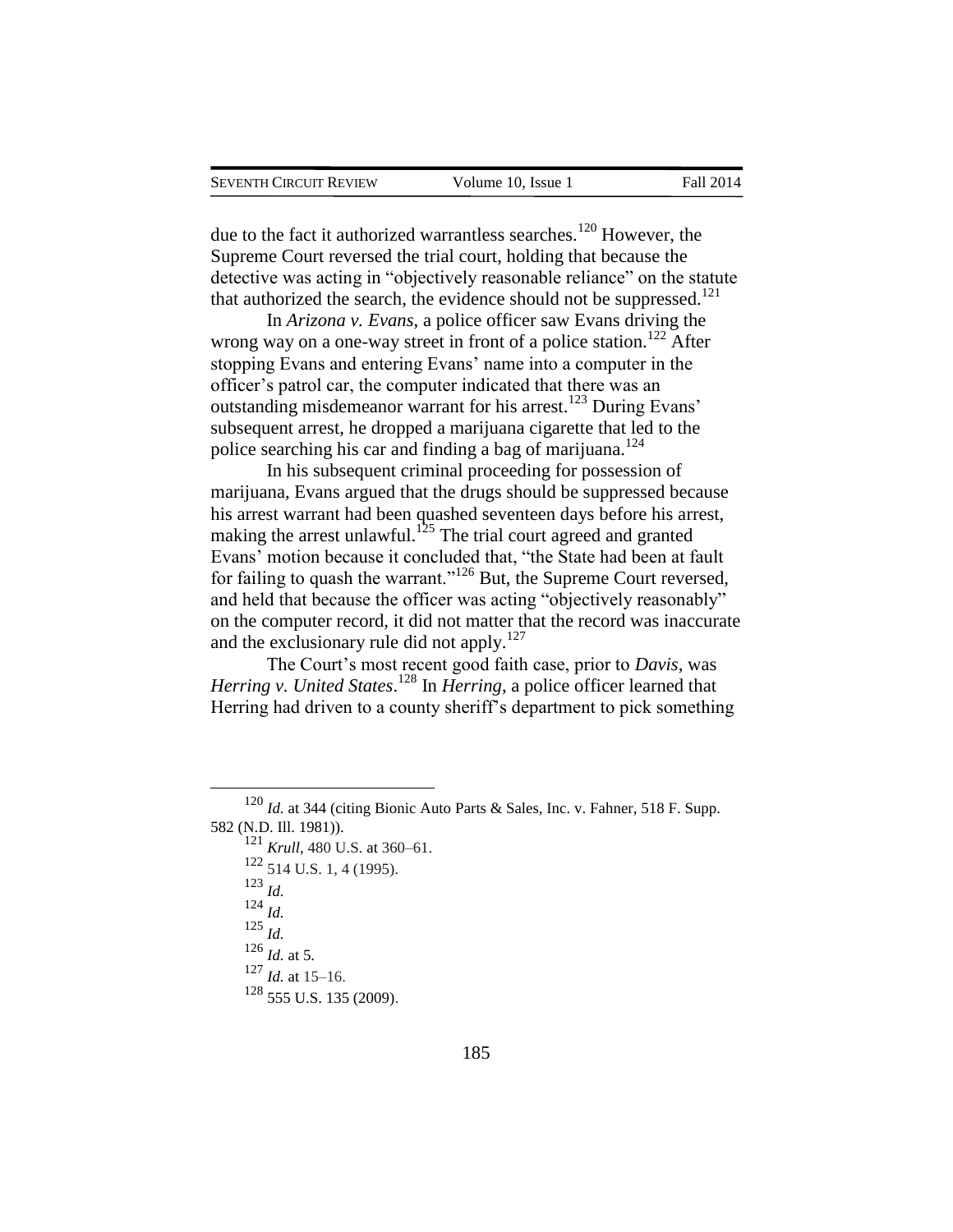up from his impounded truck.<sup>129</sup> In response to this, the officer asked the county's warrant clerk (Pope) to check to see if Herring had any outstanding warrants for his arrest.<sup>130</sup> When Pope found no warrants, the officer asked her to check with the clerk of a neighboring county (Morgan), and Morgan reported that there was an active arrest warrant.<sup>131</sup> So, the officer and a deputy followed Herring as he left the impound, pulled him over, and arrested him.<sup>132</sup> During a search incident to the arrest, the police found drugs on Herring's person and a pistol in his car.<sup>133</sup>

However, there had been a mistake about the existence of the warrant.<sup>134</sup> Morgan's computer records indicated that there was an arrest warrant, but when she went to retrieve the physical copy in order to fax it to the officer, she could not find it.<sup>135</sup> Morgan then called a court clerk and "learned that the warrant had been recalled five months earlier."<sup>136</sup> Morgan called Pope to alert her of the mistake, and Pope then called the officer, but by this time Herring had already been arrested.<sup>137</sup>

After Herring was indicted, he moved to suppress the evidence based on the unlawful warrantless arrest.<sup>138</sup> However, the trial court denied the motion because the officers had "acted in a good-faith belief that the warrant was still outstanding."<sup>139</sup> The Court affirmed, holding that because at the very worst the officer's actions were negligent, the exclusionary rule should not apply.<sup>140</sup> The Court held

<sup>129</sup> *Id.* at 137. <sup>130</sup> *Id.* <sup>131</sup> *Id.* <sup>132</sup> *Id.* <sup>133</sup> *Id.* <sup>134</sup> *Herring*, 555 U.S. at 137. <sup>135</sup> *Id.* at 137–38. <sup>136</sup> *Id.* at 138. <sup>137</sup> *Id.* <sup>138</sup> *Id.* <sup>139</sup> *Id.* <sup>140</sup> *Id.* at 147–48.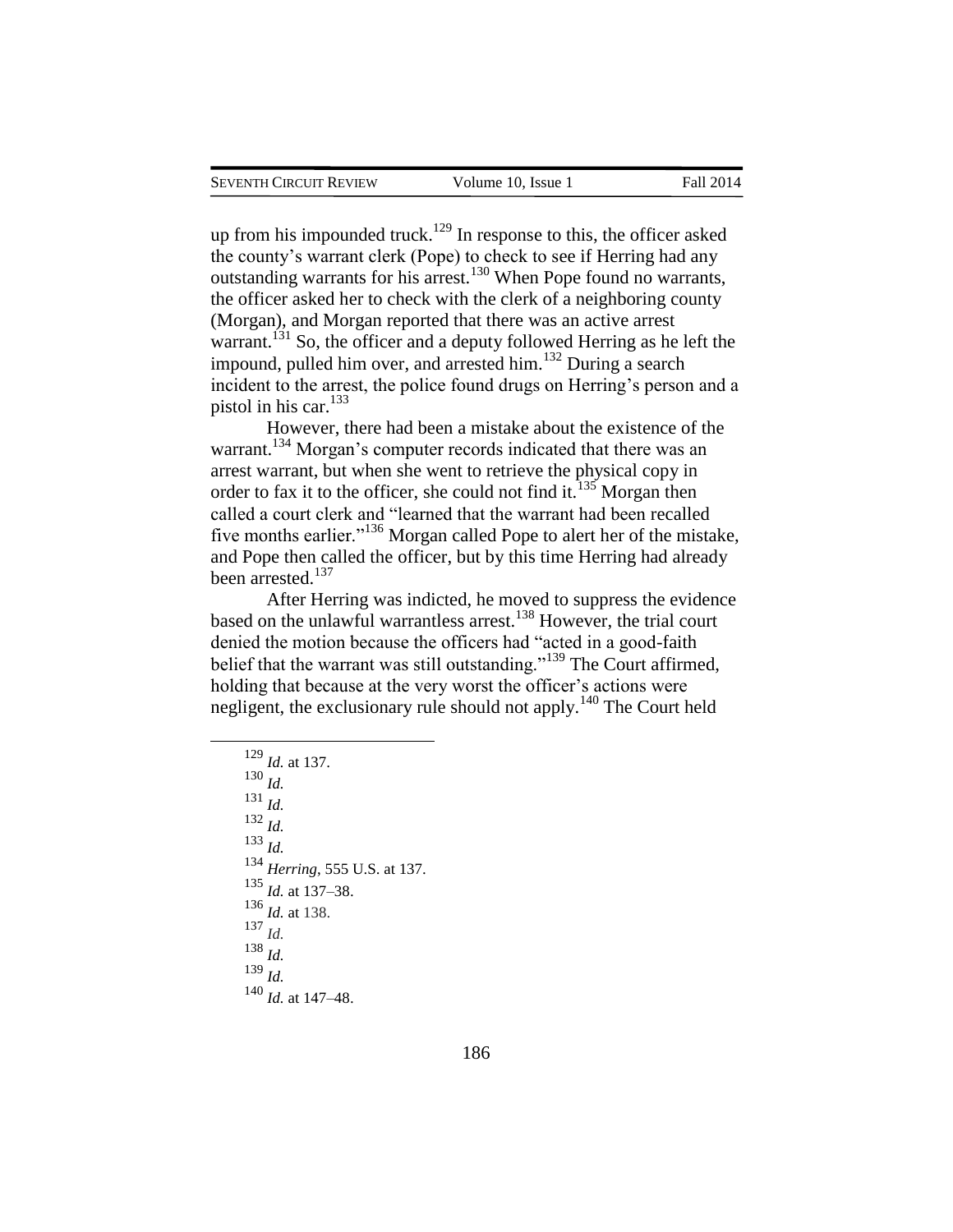that applying the rule would only yield "marginal deterrence," and that this marginal deterrence did not outweigh the cost of letting Herring go free. $141$ 

2. *Davis v. United States*, 131 S. Ct. 2419 (2011)

*Davis* is the latest case in the Supreme Court's good faith jurisprudence. Although the concepts the Court used to reach its holding are familiar, the case has the potential to dramatically change the way the exclusionary rule is applied, and it has already changed the way some courts approach individuals' motions to suppress evidence brought on Fourth Amendment grounds. $^{142}$ 

In *Davis*, police officers in Greeneville, Alabama conducted a routine stop of a car in which Davis was a passenger in April 2007.<sup>143</sup> The stop ultimately led to Davis' arrest, and he was placed in the back of a patrol car.<sup>144</sup> The police then searched the car and found a revolver in Davis' jacket, and Davis was subsequently indicted for being a felon in possession of a firearm.<sup>145</sup> To better understand the procedural posture of the case, and to better understand the Court's overall holding, it is useful (as Justice Alito did in the majority opinion) to briefly describe the history of the Court's search incident to arrest cases.

In *Chimel v. California*, the Court held that a police officer that makes a lawful arrest may conduct a warrantless search of the arrestee's person and the area within his immediate control.<sup>146</sup> In the years directly after *Chimel*, its rule became difficult to apply,

 $\overline{a}$ 

<sup>144</sup> *Id.*

<sup>141</sup> *Id.*

<sup>142</sup> *See, e.g.*, United States v. Sparks, 711 F.3d 58, 62 (2013) (declining to address whether or not the government's conduct violated the Fourth Amendment and instead focusing only on whether the officers were acting in good faith and whether the exclusionary rule should apply).

<sup>143</sup> 131 S. Ct. at 2425.

<sup>145</sup> *Id.* at 2425–26.

<sup>146</sup> 395 U.S. 752, 763 (1969).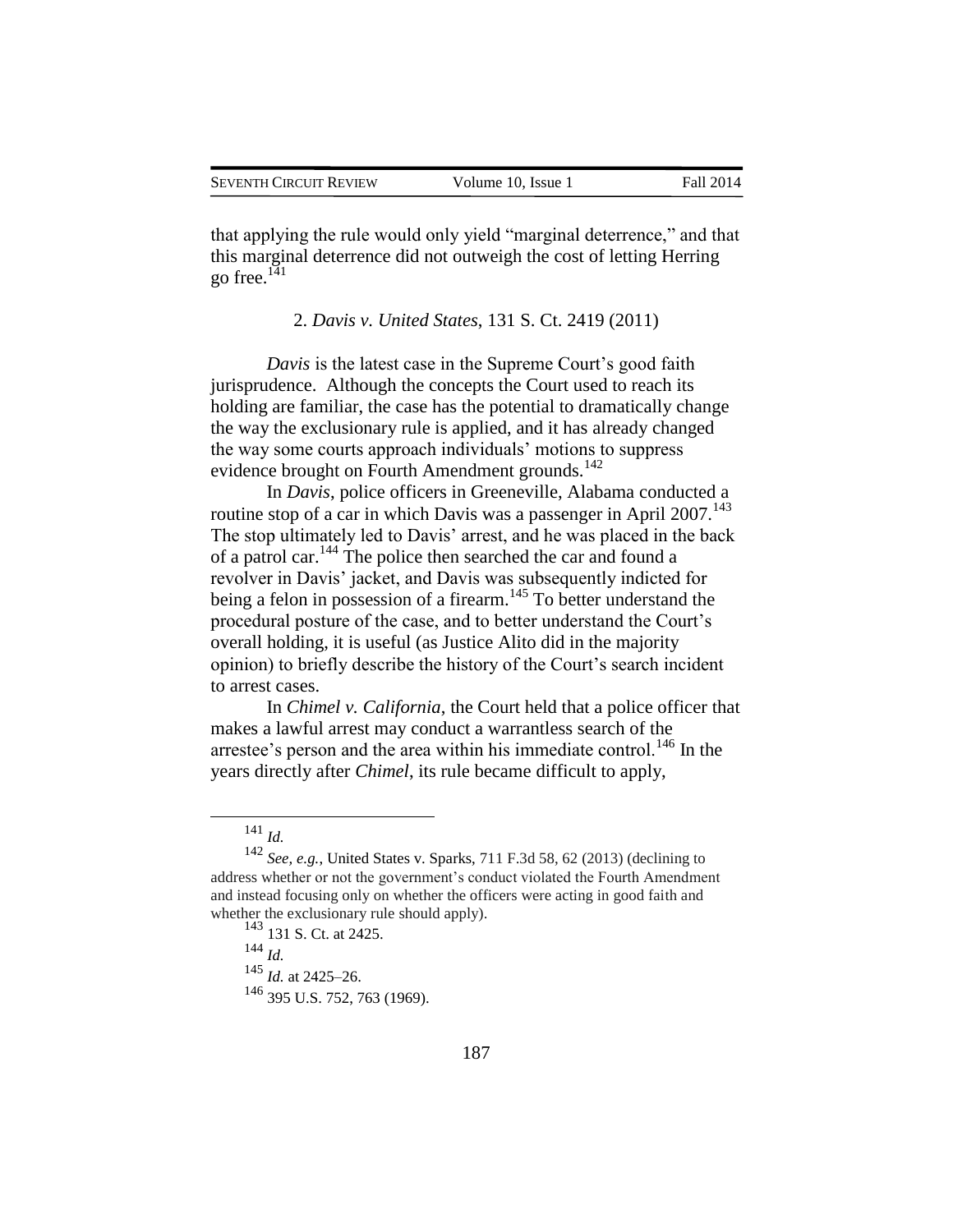"particularly in cases that involved searches inside of automobiles after the arrestees were no longer in them."<sup>147</sup>

Some courts "upheld the constitutionality of vehicle searches that were substantially contemporaneous with occupants' arrests,"<sup>148</sup> while others "disapproved of automobile searches incident to arrests, at least absent some continuing threat that the arrestee might gain access to the vehicle and destroy evidence or grab a weapon."<sup>149</sup> In 1981, the Court granted certiorari in *New York v. Belton<sup>150</sup>* to address this conflict. $151$ 

In *Belton*, a police officer pulled over a car in which Belton and three other men were traveling.<sup>152</sup> After suspecting the passengers of possessing marijuana, he ordered all of them out of the car and arrested them.<sup>153</sup> The officer then split them up into four different areas of a "[t]hruway," and subsequently searched the passenger compartment of the car.<sup>154</sup> Inside, he found a jacket belonging to Belton that contained cocaine.<sup>155</sup> Ultimately, the Court ruled that the search was lawful, and held that "when a policeman has made a lawful custodial arrest of the occupant of an automobile, he may, as a contemporaneous incident of that arrest, search the passenger compartment of that automobile."<sup>156</sup>

Many courts understood *Belton* to have announced a bright line rule that authorized searches of cars incident to arrests of occupants regardless of whether the arrestee was within reaching distance of the

<sup>147</sup> Davis v United States, 131 S. Ct. 2419, 2424 (2011) (citing New York v. Belton, 453 U.S. 454, 458–59 (1981)) (alteration in original) (internal quotation marks omitted).

<sup>&</sup>lt;sup>148</sup> *Id.* at 2424 n.1 (citations omitted) (internal quotation marks omitted). <sup>149</sup> *Id.* at 2424 n.2 (citations omitted) (internal quotation marks omitted). <sup>150</sup> 453 U.S. 454.

<sup>151</sup> *Davis*, 131 S. Ct. at 2424 (citing *Belton*, 453 U.S. at 459–60).

<sup>152</sup> 453 U.S. at 455.

 $^{153}$  *Id.* at 456.

<sup>154</sup> *Id.*

<sup>155</sup> *Id.*

<sup>156</sup> *Id.* at 460.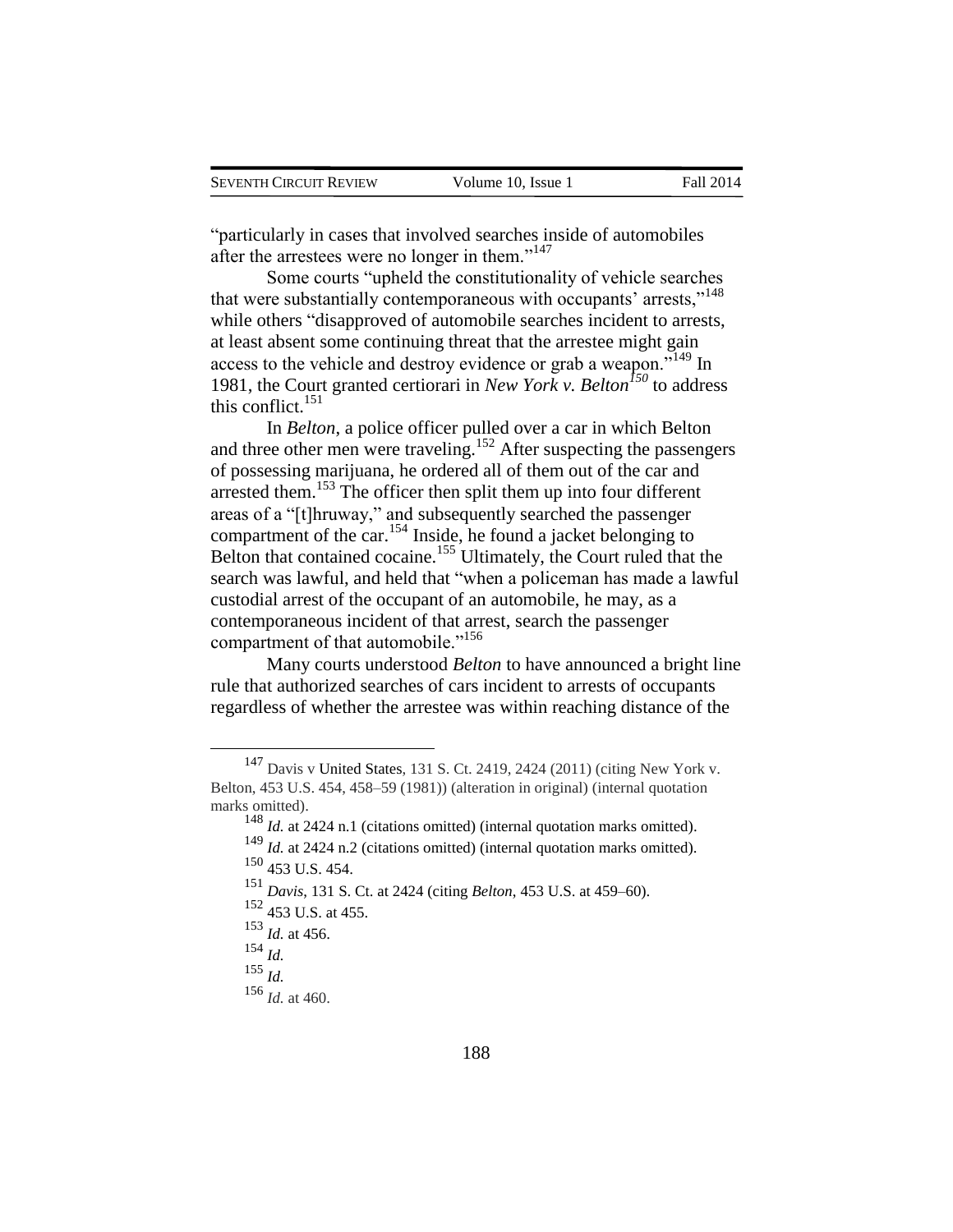car during the search.<sup>157</sup> This was true even when the arrestee had exited the vehicle and been taken into custody by the police.<sup>158</sup>

However, as *Davis* recognized, not every Court agreed with this interpretation of *Belton*. <sup>159</sup> For example, in *State v. Gant*, the Arizona Supreme Court held that where no exigency existed endangering the safety of the arresting officer or officers, *Belton* did not apply and a search of the passenger compartment of a vehicle would be unlawful.<sup>160</sup> On appeal, the Court in *Arizona v. Gant* (decided in 2009) affirmed and held that the *Belton* rule only applied where "the arrestee is unsecured and within reaching distance of the passenger compartment at the time of the search."<sup>161</sup> The end result of *Gant* is that an automobile search incident to an occupant's arrest is now constitutional only if the arrestee is within reaching distance of the car during the search, or if the police have reason to believe that there is "evidence relevant to the crime of arrest" in the vehicle.<sup>162</sup>

Davis was indicted in the Middle District of Alabama and later convicted.<sup>163</sup> While his appeal was pending, the Court decided *Gant*. <sup>164</sup> The Eleventh Circuit then applied *Gant's* new rule to Davis' case, and held that the search of the vehicle he was in was unlawful. But, the Eleventh Circuit nevertheless declined to suppress the evidence,<sup>165</sup> because the court concluded that penalizing the arresting officer for following what at the time was binding precedent (*Belton*) would not deter future Fourth Amendment violations.<sup>166</sup>

<sup>160</sup> *Id.* (citing State v. Gant, 162 P.3d 640, 643 (Ariz. 2007)).

<sup>164</sup> *Id.*

 $\overline{a}$ 

<sup>165</sup> *Id.*

<sup>157</sup> Davis v. United States, 131 S. Ct. 2419, 2424 (2011) (citing Thornton v. United States, 541 U.S. 615, 628 (2004)).

<sup>158</sup> *Davis*, 131 S. Ct. at 2424 n.3.

<sup>159</sup> *Id.* at 2425.

<sup>161</sup> *Davis*, 131 S. Ct. at 2425 (quoting Arizona v. Gant, 556 U.S. 332, 343 (2009)).

<sup>162</sup> *Davis*, 131 S. Ct. at 2425 (quoting *Gant*, 556 U.S. at 343).

<sup>163</sup> Davis, 131 S. Ct. at 2426.

<sup>166</sup> *Id.* (citing United States v. Davis, 598 F.3d 1259, 1263, 1265–66 (11th Cir. 2010)).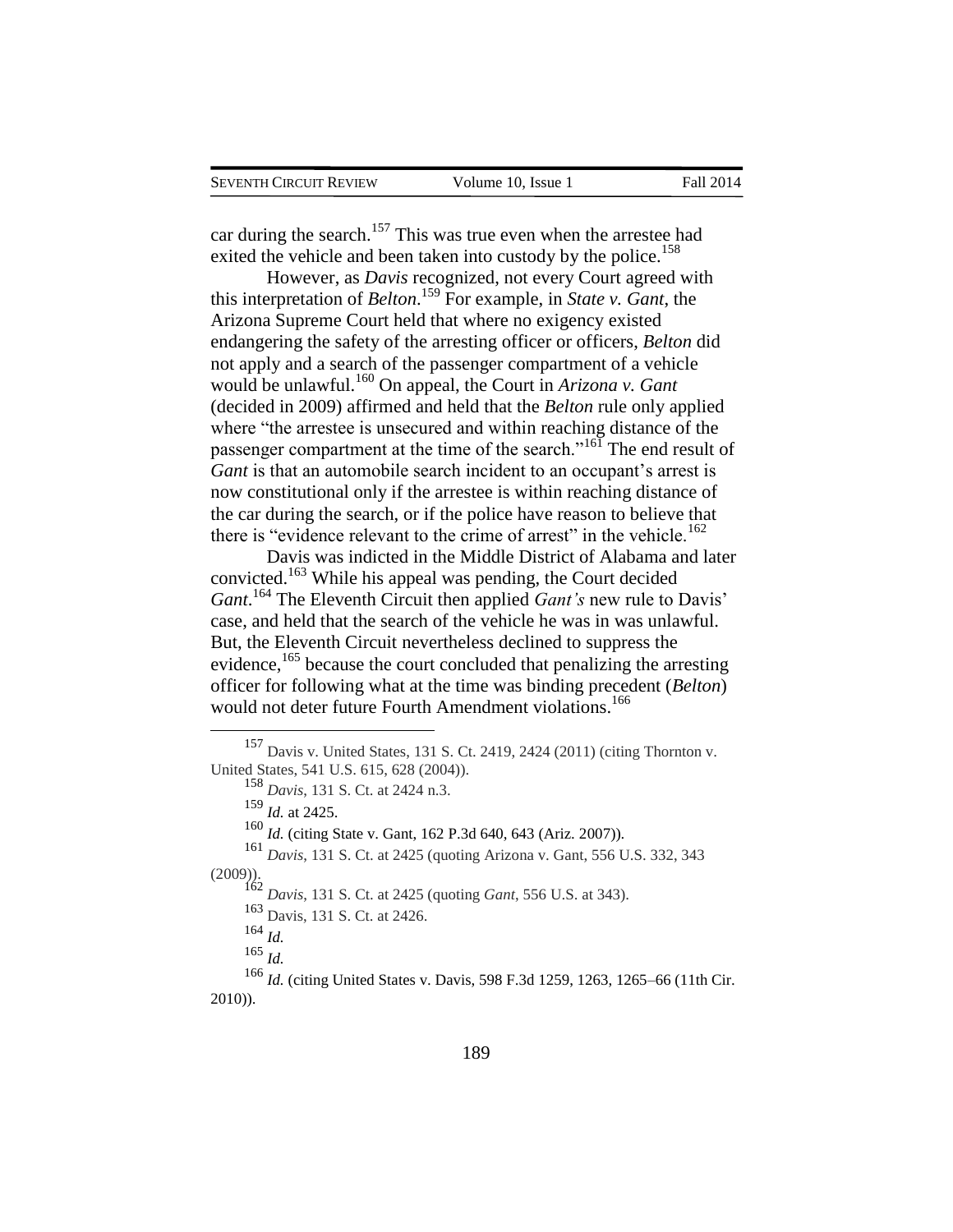| SEVENTH CIRCUIT REVIEW | Volume 10, Issue 1 | <b>Fall 2014</b> |
|------------------------|--------------------|------------------|
|                        |                    |                  |

So, on appeal in the Supreme Court, the question was "whether to apply the exclusionary rule when the police conduct a search in objectively reasonable reliance on binding judicial precedent."<sup>167</sup> In the end, the Court held that the exclusionary rule should not apply for three reasons.

First, the Court noted that Davis had conceded that at the time of the search, the officers were strictly complying with binding Eleventh Circuit precedent that authorized the search.<sup>168</sup> So, from the very start, the Court held that this concession doomed Davis' argument. This was because, second, the Court recognized that in twenty-seven years of jurisprudence since the good-faith exception was first created in *Leon*, the Court had "never applied" the exclusionary rule to "suppress evidence obtained as a result of nonculpable, innocent police conduct."<sup>169</sup> Finally, because the police officers were in no way culpable of any wrongdoing, the Court held that the only thing excluding the evidence would deter would be "conscientious police work."<sup>170</sup> As the Court noted, "when binding appellate precedent specifically *authorizes* a particular police practice, well-trained officers will and should use that tool to fulfill their crimedetection and public-safety responsibilities."<sup>171</sup> So, consistent with the its long standing cost-benefit analysis, the Court declined to exclude the evidence and held that "when the police conduct a search in objectively reasonable reliance on binding appellate precedent, the exclusionary rule does not apply."<sup>172</sup>

Justice Sotomayor wrote a very important concurring opinion. In the opinion, she agreed with the majority that because the primary purpose of the exclusionary rule was to deter police misconduct, the rule should not apply when binding precedent specifically authorizes a particular police practice, and that the authorization was "in accord

<sup>168</sup> *Id.*

 $\overline{a}$ 

<sup>170</sup> *Id.*

<sup>171</sup> *Id*.

<sup>172</sup> *Id.* at 2434.

*<sup>167</sup> Davis*, 131 S. Ct. at 2428.

<sup>169</sup> *Id.* at 2429.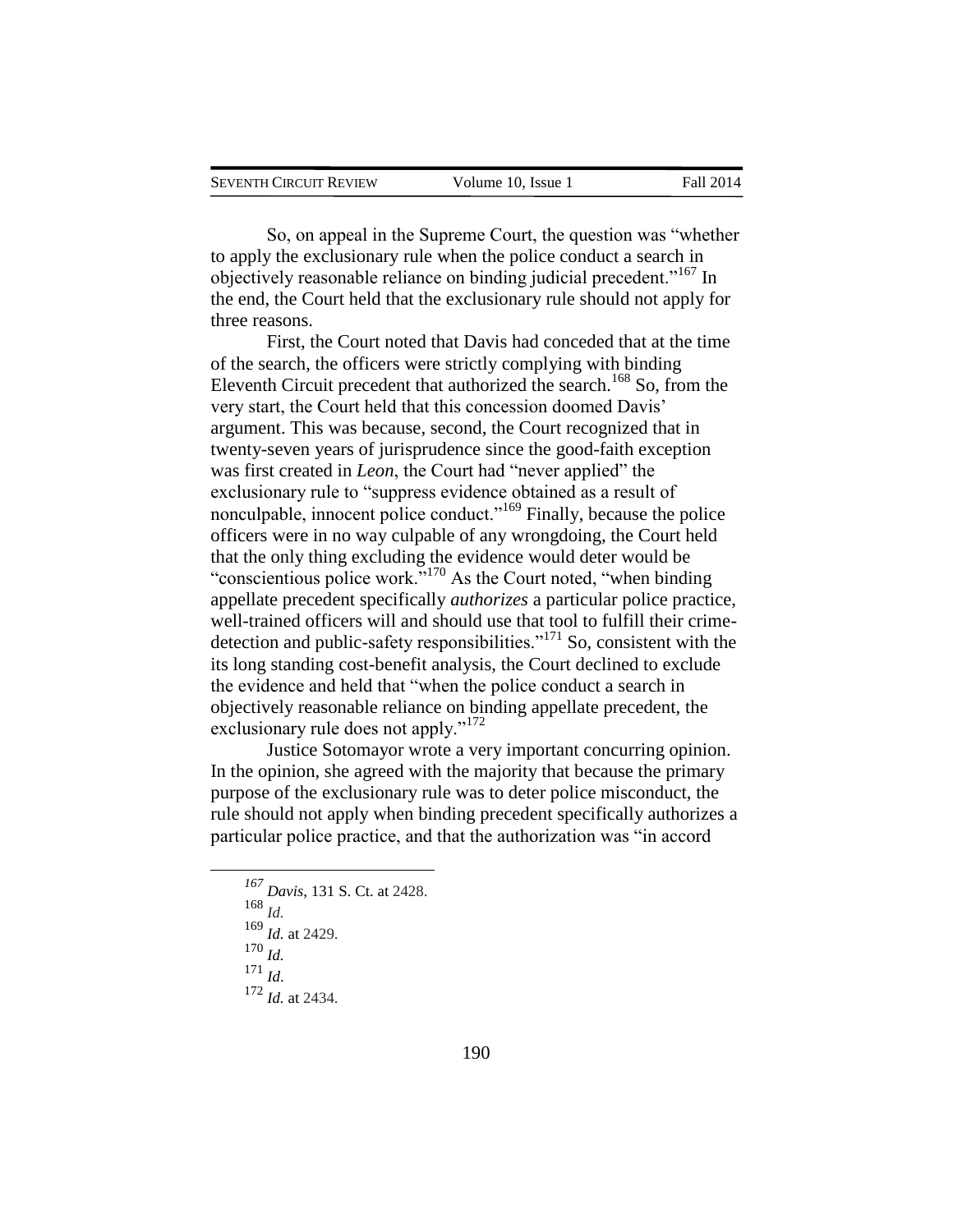with the holdings of nearly every other court in the country."<sup>173</sup> However, she suggested that if the underlying law regarding the constitutionality of a law enforcement practice was "unsettled," a different result may be warranted and the exclusionary rule may apply.<sup>174</sup> This was because, in these circumstances, exclusion might "appreciably deter Fourth Amendment violations . . . . .<sup>175</sup>

### ANALYSIS

#### *D. Lower Courts' Applications of Davis*

Courts applying *Davis'* good faith exception to the exclusionary rule have faced two interpretive challenges. The first has been to determine what constitutes binding precedent. The second has been determining the limits of officers' reliance on that precedent if any of relevance can be found. As one court has phrased the issue: "[t]he scope of [the] reasonable-reliance-on-precedent test turns on two subsidiary questions: what universe of cases can the police rely on? And how clearly must those cases govern the current case for that reliance to be objectively reasonable?"<sup>176</sup>

Due to the complexity of these challenges, lower courts have applied *Davis* in a variety of different ways, leading to very different and inconsistent results.

1. What Constitutes Binding Precedent?

One of the key questions that have divided courts when interpreting *Davis* has been whether decisions from other jurisdictions qualify as binding precedent. For example, some courts have held that only decisions from that court or the United States Supreme Court

*<sup>174</sup> Id.*

 $\overline{a}$ 

<sup>175</sup> *Id.* at 2436.

<sup>173</sup> *Id.* at 2434–45.

<sup>176</sup> *United States v. Sparks*, 711 F.3d 58, 63 (1st Cir. 2013).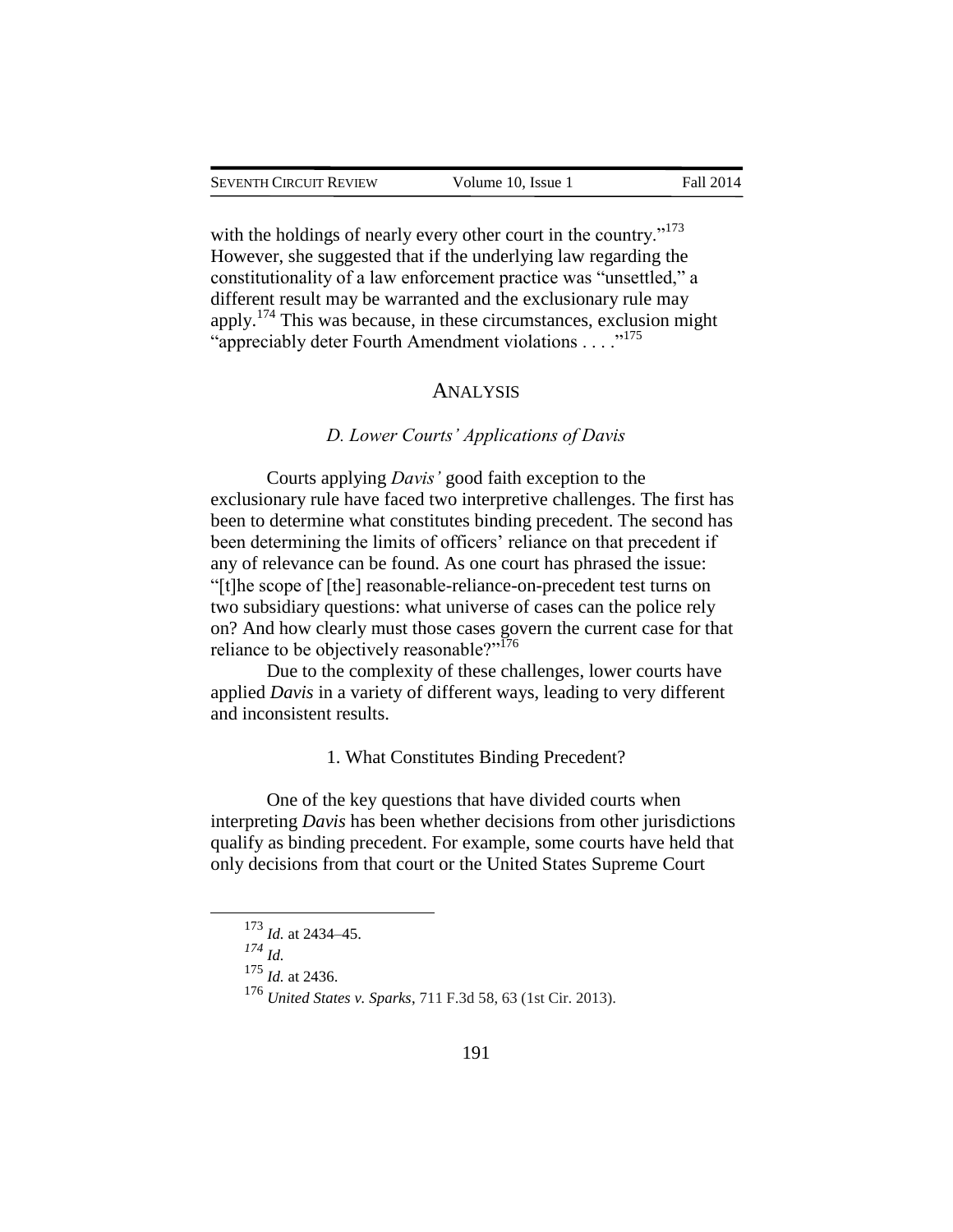$\overline{a}$ 

constitute binding precedent,  $177$  while other courts have held that officers may rely on precedent from outside the reviewing court's jurisdiction.<sup>178</sup> More commonly, courts have suggested, without explicitly holding, that binding precedent may come from other jurisdictions.<sup>179</sup>

<sup>177</sup> *See, e.g.*, *United States v. Aguiar*, 737 F.3d 251, 261 (2d Cir. 2013) ("In the context of statutory interpretation, 'binding precedent' refers to the precedent of this Circuit and the Supreme Court."); United States v. Martin, 712 F.3d 1080, 1082 (7th Cir. 2013) (rejecting the government's argument that the police should be able to rely in good faith on "the weight of authority around the country"); State v. Mitchell, 323 P.3d 69, 77 (Ariz. Ct. App. 2014) (rejecting the government's argument that officers could rely on the decisions of federal circuit courts); Parker v. Commonwealth, 440 S.W.3d 381, 387 (Ky. 2014) (defining binding precedent as "clearly established precedent from this Court or the United States Supreme Court"); Kelly v. State, 82 A.3d 205, 215 (Md. 2013) ("[O]peration of the exclusionary rule is suspended only when the evidence seized was the result of a search that, when conducted, was a 'police practice' specifically authorized by the jurisdiction's precedent in which the officer operates."); State v. Allen, 997 N.E.2d 621, 626–27 (Ohio Ct. App. 2013) (focusing solely on "binding appellate precedent in Ohio").

<sup>178</sup> United States v. Stephens, 764 F.3d 327, 338 (4th Cir. 2014) (holding that officers could rely on the "general legal landscape" and a decision of the Court of Special Appeals of Maryland to authorize their conduct); Taylor v. State, 410 S.W.3d 520, 526 (Tex. App. 2013) (holding that the good faith exception should apply because the officers "acted in reasonable reliance on federal precedent in the majority of the federal circuit courts of appeal").

 $179$  United States v. Sparks, 711 F.3d 58, 63–64 (1st Cir. 2013) (holding that *Davis'* emphasis on the absence of police culpability could be read to imply that officers could rely in good-faith on out of circuit precedent, but declining to expressly decide the issue); United States v. Fisher, 745 F.3d 200, 203 (6th Cir. 2014) (holding that officers were acting in good faith because at the time of their conduct, the Sixth Circuit and three other circuits had held that similar conduct was permissible); United States v. Brown, 744 F.3d 474, 478 (7th Cir. 2014) (strongly suggesting that officers may rely on decisions from other federal circuits because not allowing police to do so would not yield much deterrence); People v. LeFlore, 996 N.E.2d 678, 692 (Ill. Ct. App. 2013) (examining whether any decisions of the Seventh Circuit authorized the police's conduct); State v. Adams, 763 S.E.2d 341, 346–47 (S.C. 2014) (looking for federal decisions that the officers could have relied upon, but finding none). *See also* United States v. Katzin, 769 F.3d 163, 177–82 (3d Cir. 2014) (en banc) (holding that, even if *Davis'* binding precedent exception did not apply, the officers were still acting in good faith because their conduct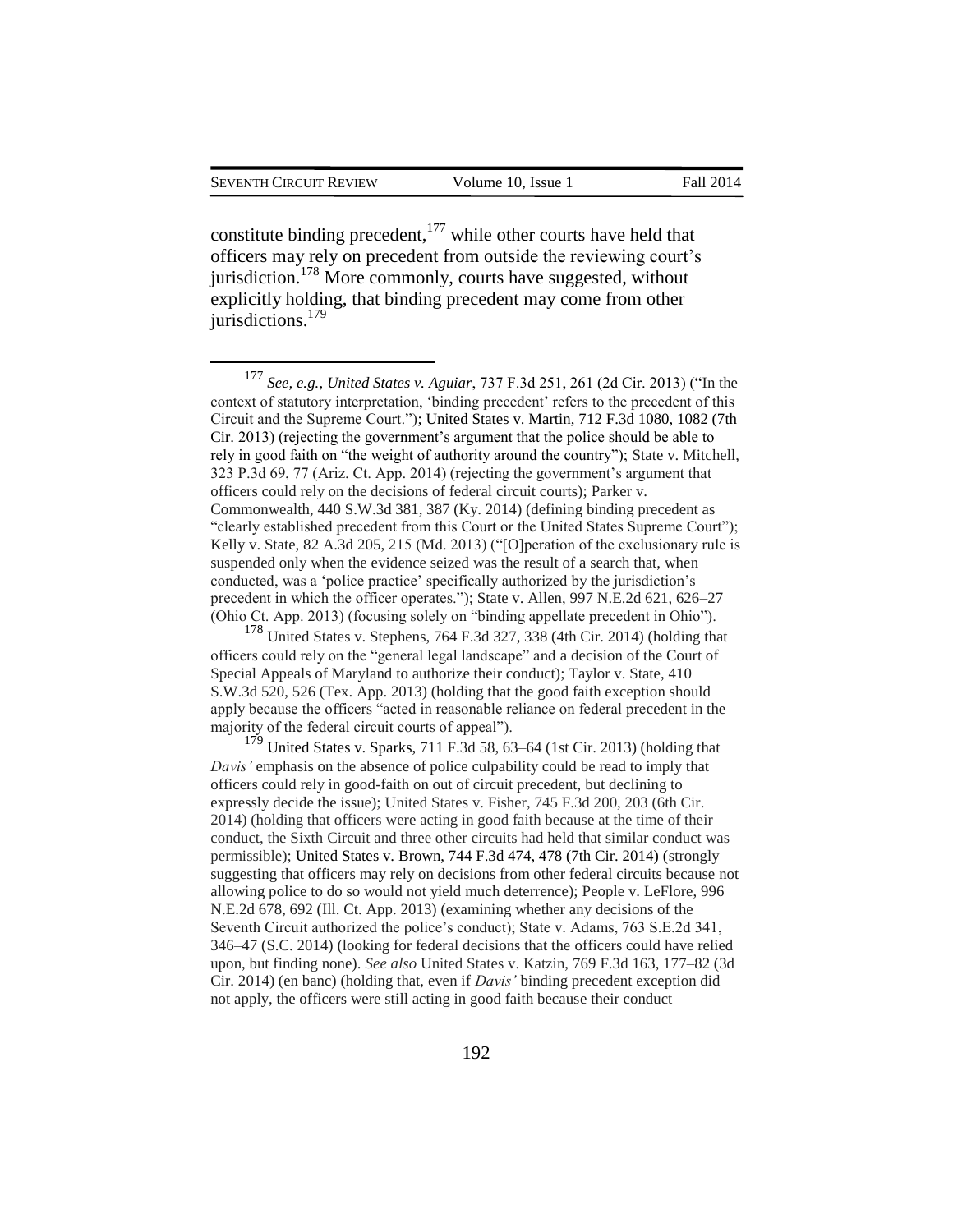$\overline{a}$ 

Another question has been, when an investigation takes place in several different states or jurisdictions, must officers comply with each jurisdiction's precedents in order to be acting in good faith?<sup>180</sup> For example, in *United States v. Barraza-Maldanado*, DEA agents attached a GPS monitoring device onto a car in Phoenix.<sup>181</sup> Four weeks later, Barraza-Maldonado borrowed the car from its registered owner, and agents monitored the car as he drove it from Phoenix to Minneapolis.<sup>182</sup> When the car entered Minnesota, the agents told state law enforcement officers that the car was suspected of transporting drugs, and advised officers of the car's location.<sup>183</sup> After a state trooper conducted a traffic stop and found drugs inside the vehicle, Barraza-Maldandao was subsequently tried in federal court in Minnesota, which is under the Eighth Circuit's jurisdiction.<sup>184</sup>

One day after Barraza-Maldonado's arrest, the Supreme Court decided *United States v. Jones*, and held that the use of a GPS device to monitor a car's movements was a search for which a warrant would ordinarily be required.<sup>185</sup> So, on appeal, the question before the Eighth Circuit was whether the agents acted in good faith on any binding precedent when they installed the device.<sup>186</sup>

The court began its analysis by holding that "[f]or the good faith exception to apply, officers performing a particular investigatory action—such as GPS tracking—must strictly comply with binding appellate precedent governing the jurisdiction in which they are acting."<sup>187</sup> So, because the DEA agents had installed the device in

 *Barraza-Maldonando*, 732 F.3d at 866. *Id.* at 866. <sup>183</sup> *Id. Id.* at 866–67. United States v. Jones, 132 S. Ct. 935, 954 (2012). *Barraza-Maldonando*, 732 F.3d at 867. <sup>187</sup> *Id.*

comported with the "general legal landscape" around the country, including out of circuit decisions).

<sup>180</sup> *See, e.g.*, United States v. Andres, 703 F.3d 828 (5th Cir. 2013); United States v. Barraza-Maldonado, 732 F.3d 865 (8th Cir. 2013); *Martin*, 712 F.3d at 1082.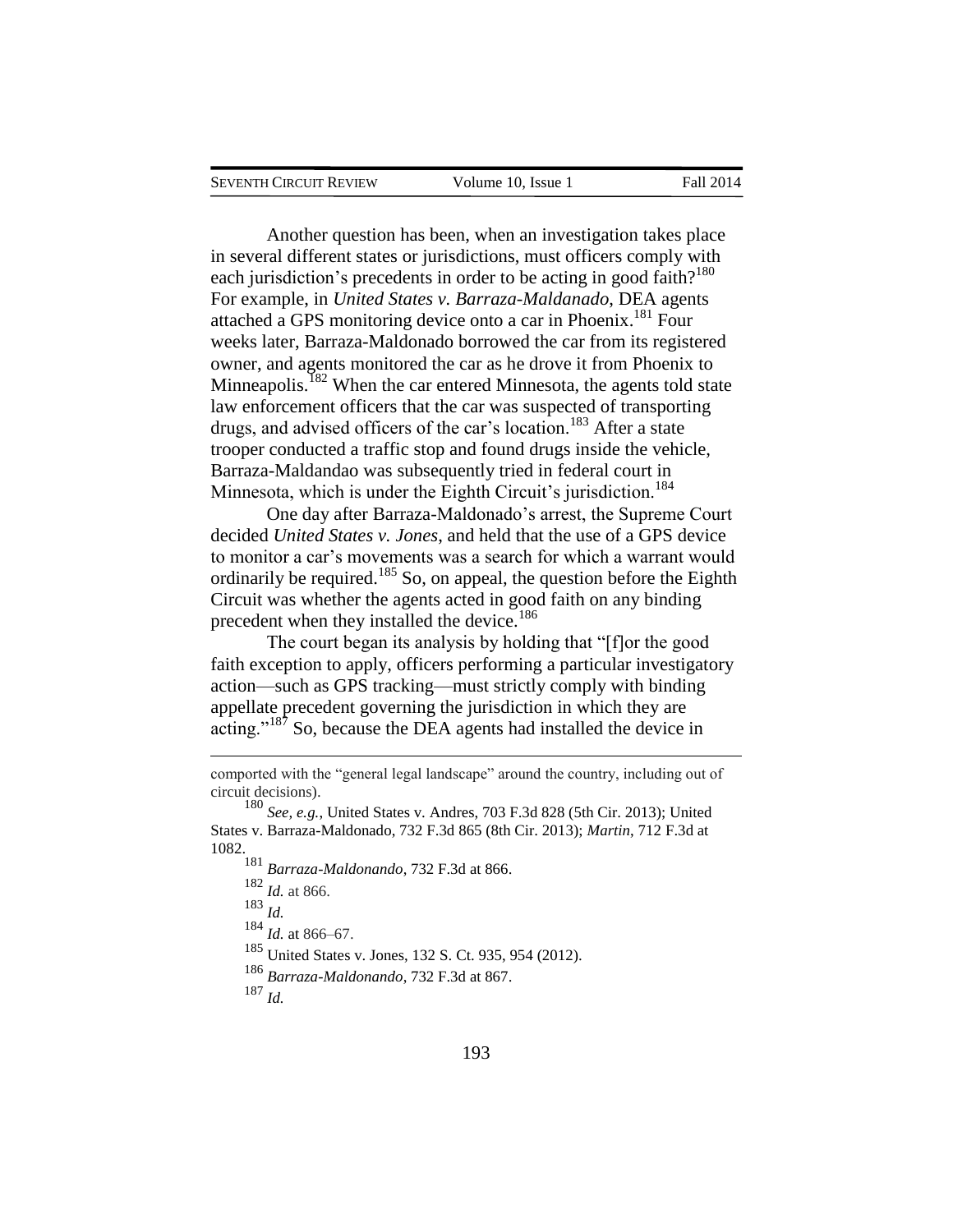Phoenix, which was under the Ninth Circuit's jurisdiction, and because Ninth Circuit precedent at the time of the installation authorized the agents' conduct,<sup>188</sup> the court held that the good faith exception did apply and the drugs were admissible.<sup>189</sup>

Barraza-Maldonado argued that the agents could not have acted in good faith, because Minnesota state law required "court approval before law enforcement officers may use a mobile tracking device."<sup>190</sup> However, the court rejected this argument, and instead focused only of the law of the jurisdiction where the agents had installed the device. $191$ 

A related case is *United States v. Andres*. 192 In *Andres*, DEA agents in Laredo, Texas installed a GPS monitoring device on a truck belonging to suspected drug traffickers without a warrant.<sup>193</sup> After learning that the car would be traveling to Chicago, the agents continued to monitor it with the GPS device as it left Texas.<sup>194</sup> Once it became clear through the agents' monitoring that the car was in fact heading to Chicago, the agents contacted the Illinois State Police, and a state trooper then conducted a traffic stop of the truck in Illinois and found drugs.<sup>195</sup> On appeal, the court held that agents did rely in good faith on binding Fifth Circuit precedent<sup>196</sup> when installing the device, but the court never analyzed whether the agents' installation of the device and monitoring of the car must have also comported with the precedent of Illinois, the Seventh Circuit, or any other jurisdictions the car traveled through on its way from Texas to Illinois.<sup>197</sup>

<sup>188</sup> *See* United States v. Pineda-Moreno, 591 F.3d 1212, 1215 (9th Cir. 2010).

<sup>189</sup> *Barraza-Maldonando*, 732 F.3d at 869.

<sup>190</sup> *Id.* at 868.

<sup>191</sup> *Id.* at 868-69.

<sup>192</sup> 703 F.3d 828 (5th Cir. 2013).

<sup>193</sup> *Id.* at 830.

 $^{194}$  *Id.* 

<sup>195</sup> *Id.* at 830–31.

<sup>196</sup> *See* United States v. Michael, 645 F.2d 252 (5th Cir. 1981).

<sup>197</sup> *See Andres*, 703 F.3d at 834–35.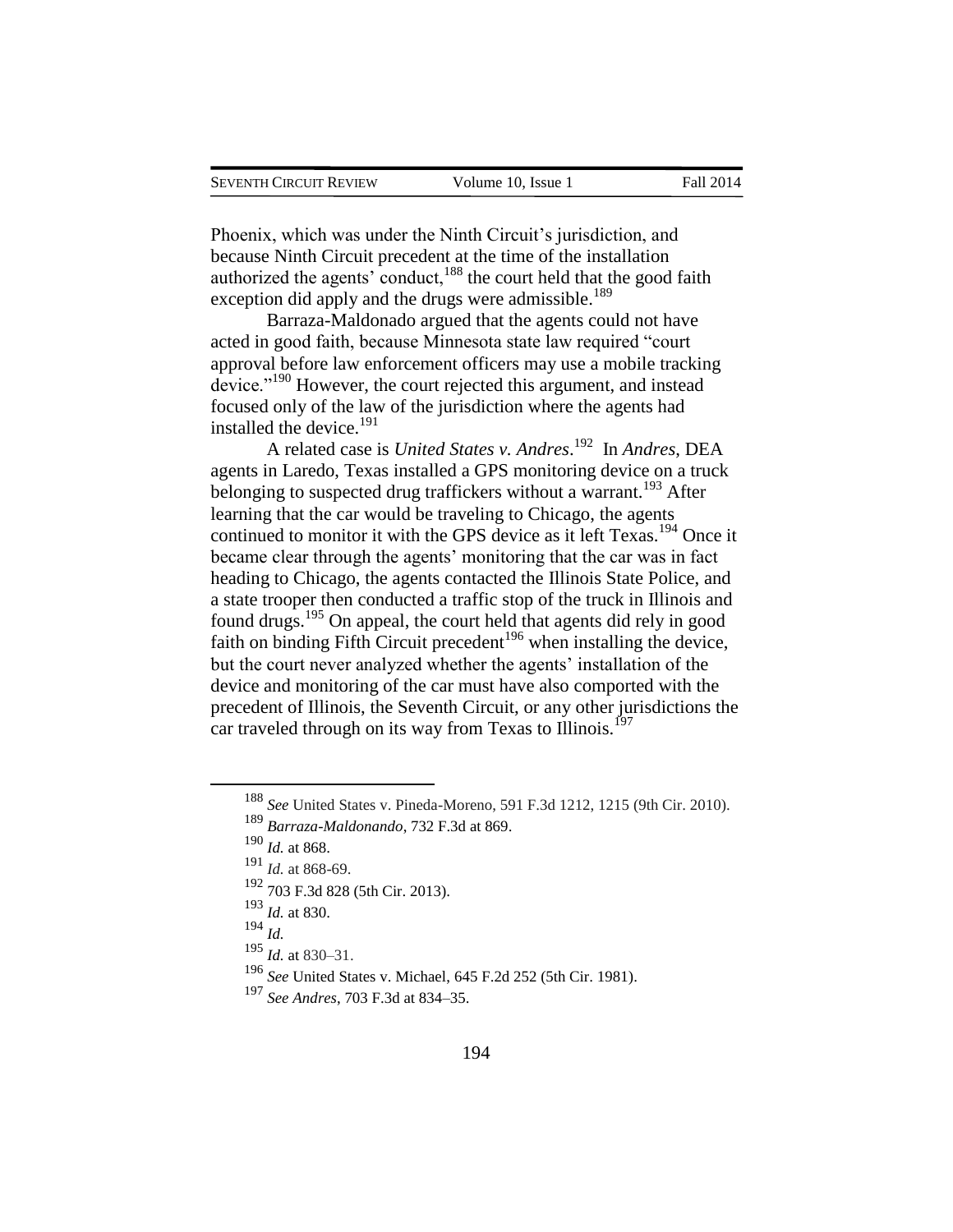| SEVENTH CIRCUIT REVIEW | Volume 10, Issue 1 | Fall 2014 |
|------------------------|--------------------|-----------|
|                        |                    |           |

Similarly, in *United States v. Martin*, Iowa police officers attached a GPS device to Martin's Car in Iowa, and then tracked Martin as he drove the car to Illinois.<sup>198</sup> Once in Illinois, a local sheriff stopped him and found a gun under the car's hood.<sup>199</sup> In Martin's subsequent prosecution in the Seventh Circuit, the court only looked to see whether there was any precedent authorizing the officers' use of the GPS device in the Eighth Circuit (which has jurisdiction over Iowa) and not the Seventh Circuit.<sup>200</sup>

Finally, another question faced by courts when deciding what constitutes binding precedent has arisen from the fact that often, federal and state law enforcement officers work together to investigate crime. For example, in *Gutierrez*, both DEA agents and Indianapolis police detectives went to Gutierrez's house to investigate drug trafficking.<sup>201</sup> So, in these circumstances, it is unclear whether different rules apply to each set of officers. $202$ 

May federal officers rely on both federal and state decisions to authorize their conduct, or must they only rely on federal decisions?<sup>203</sup> Conversely, if federal officers may look to state law, can that state law limit the bounds of the officers' good-faith reliance on federal law? Here, decisions like *Barraza-Maldonado* and others suggest the answer is no.<sup>204</sup> May state officers rely on both federal and state

 $\overline{a}$ 

 $203$  United States v. Sparks, 711 F.3d 58, 63–64 (1st Cir. 2013) (holding that *Davis'* emphasis on the absence of police culpability could be read to imply that officers could rely in good-faith on out of circuit precedent, but declining to expressly decide the issue); United States v. Stephens, 764 F.3d 327, 338 (4th Cir. 2014) (holding that officers could rely on the "general legal landscape" and a decision of the Court of Special Appeals of Maryland to authorize their conduct).

<sup>204</sup> 732 F.3d 865 (8th Cir. 2013); United States v. Andres, 703 F.3d 828 (5th Cir. 2013).

<sup>198</sup> 712 F.3d 1080, 1081 (7th Cir. 2013).

<sup>199</sup> *Id.*

<sup>200</sup> *Id.* at 1081–82.

<sup>201</sup> 760 F.3d 750, 752 (7th Cir. 2014).

<sup>202</sup> Oral Argument, United States v. Gutierrez, 760 F.3d 750 (7th Cir. 2014) (Case No. 14-1159), http://media.ca7.uscourts.gov/sound/2014/ab.14-1159.14- 1159\_06\_02\_2014.mp3 (last visited Jan. 15th, 2015).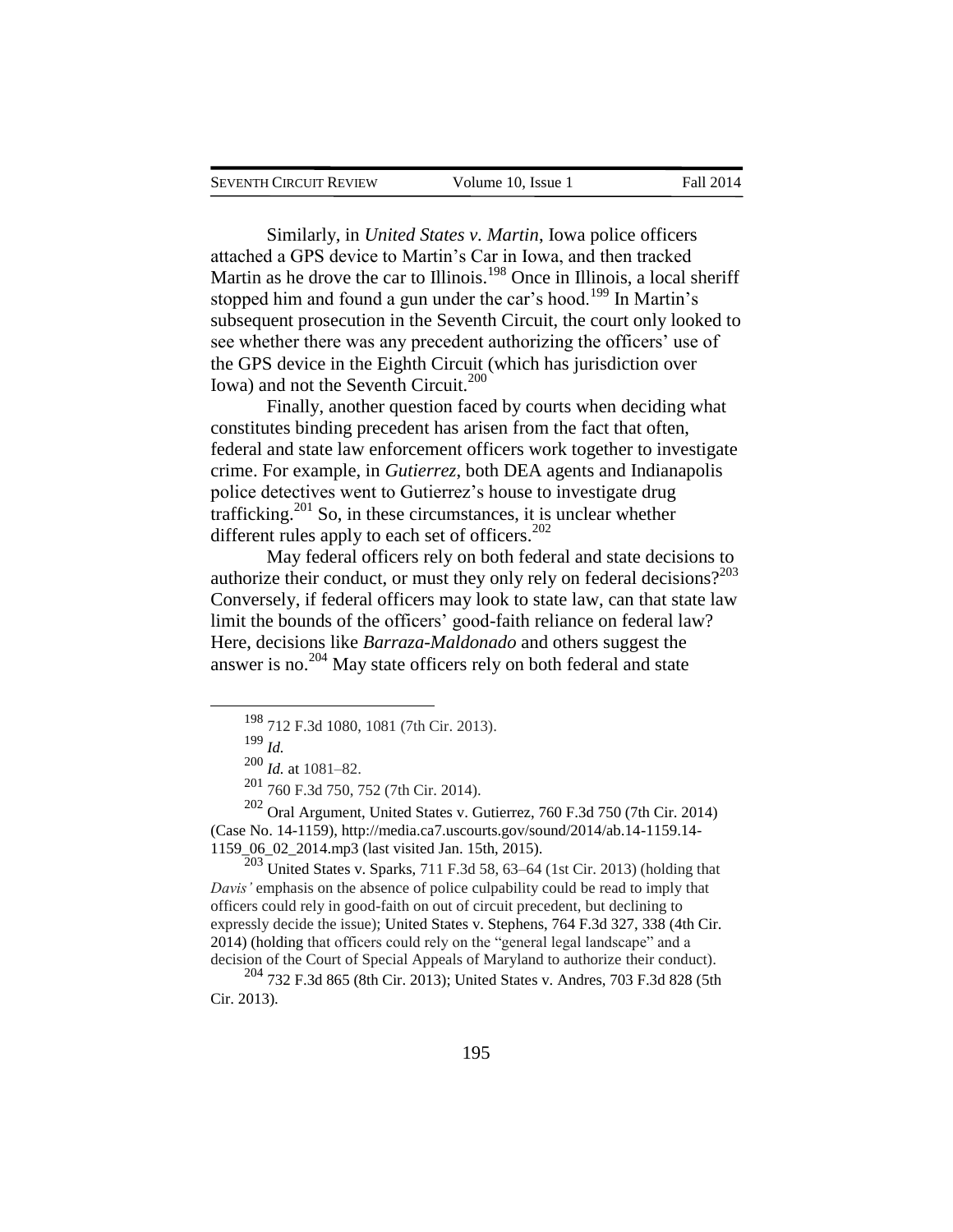| SEVENTH CIRCUIT REVIEW | Volume 10, Issue 1 | <b>Fall 2014</b> |
|------------------------|--------------------|------------------|
|                        |                    |                  |

decisions to authorize their conduct, $^{205}$  or must they only rely on state decisions?<sup>206</sup> Conversely, can federal law limit the bounds of state officers' reliance on state law?<sup>207</sup> These questions have all been difficult, and led to different answers by courts.

2. What are the Limits of Officers' Good Faith Reliance on Binding Precedent?

In *Davis*, the Court summarized the law that has developed since *Leon* regarding when a law enforcement officer's conduct will be sufficiently culpable to warrant application of the exclusionary rule:

> The basic insight of the *Leon* line of cases is that the deterrence benefits of exclusion vary with the culpability of the law enforcement conduct at issue. When the police exhibit deliberate, reckless, or grossly negligent disregard for Fourth Amendment rights, the deterrent value of exclusion is strong and tends to outweigh the resulting costs. But when the police act with an objectively reasonable good-faith belief that their conduct is lawful, or when their conduct involves only simple, isolated negligence, the deterrence rationale loses much of its force, and exclusion cannot pay its way.<sup>208</sup>

In terms of applying this standard in the realm of *Davis'* binding precedent exception, courts have faced a complicated task. Essentially, courts have had to compare an old case (or cases) with the present one under review in order to evaluate whether the officers' reliance on the

<sup>205</sup> *See* State v. Mitchell, 323 P.3d 69, 77–78 (Ariz. Ct. App. 2014).

<sup>206</sup> Taylor v. State, 410 S.W.3d 520 (Tex. App. 2013); People v. LeFlore, 996 N.E.2d 678, 693 (Ill. Ct. App. 2013).

<sup>207</sup> *See generally* Smallwood v. State, 113 So.3d 724, 739 (Fla. 2013) (suggesting the answer is yes).

 $208$  131 S. Ct. 2419, 2427–28 (2011) (alterations in original) (citations omitted) (internal quotation marks omitted).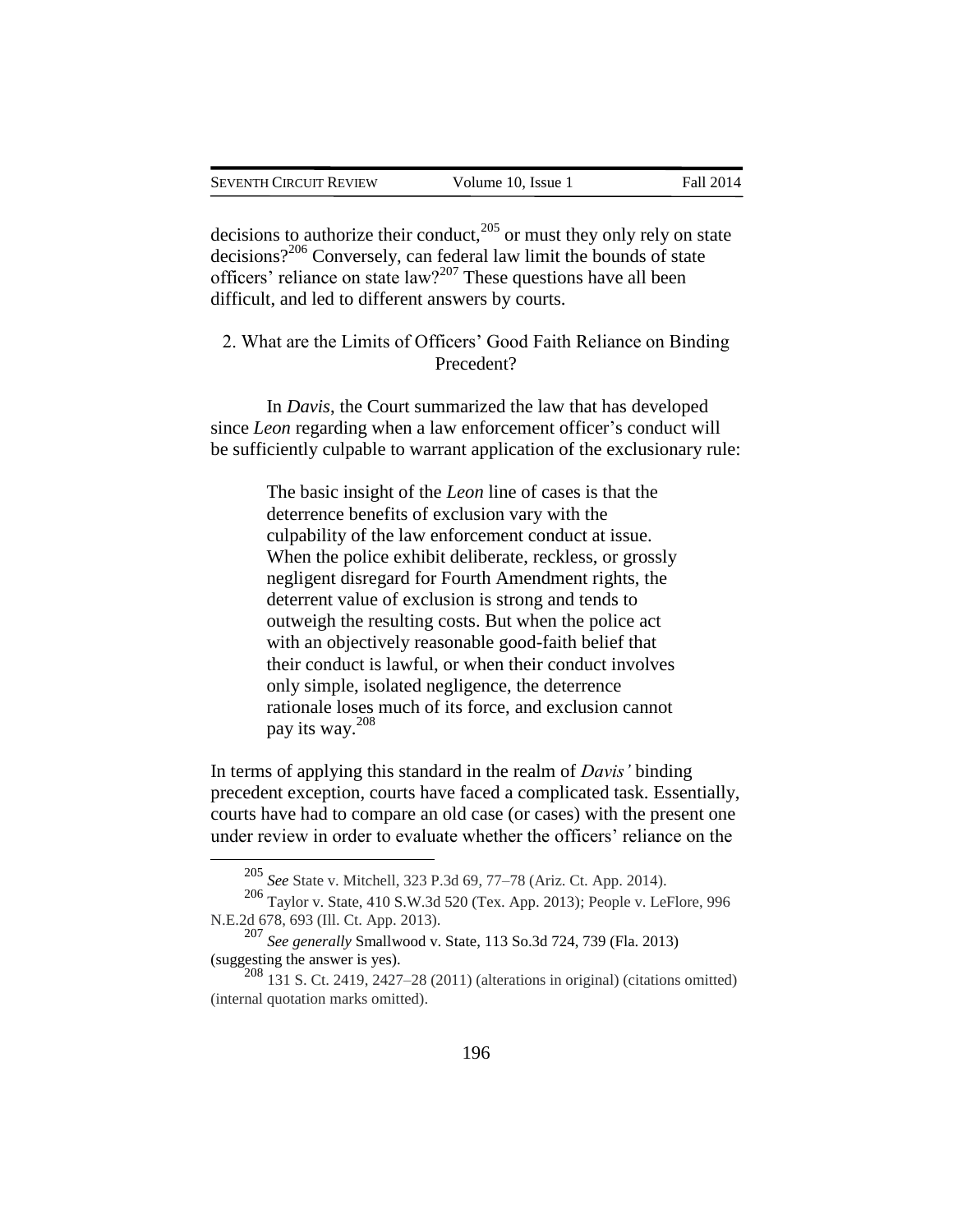| SEVENTH CIRCUIT REVIEW | Volume 10, Issue 1 | <b>Fall 2014</b> |
|------------------------|--------------------|------------------|
|                        |                    |                  |

old case was in good faith, or whether the officers' actions were culpable enough to warrant application of the exclusionary rule.

This task is has been a significant undertaking, and several difficult questions have arisen. The first is, how similar must the binding precedent be to the present case under review? Or, as *Davis* suggested the inquiry should be, whether or not the precedent "specifically authorizes" the officers' current conduct? $209$  More importantly, if the precedent that officers rely on does not actually authorize their conduct when it is performed, and the officers mistakenly rely on that precedent, can they still be held to be acting in good faith? $2^{210}$  Second, even if one piece of precedent does specifically authorize the officers' conduct, do other cases reaching different results suggest that the constitutionality of the practice is an unsettled question thus prohibiting officers from relying on the precedent?<sup>211</sup> Third, what is the relevance of officers seeking advice on the law from prosecutors or other government attorneys? If an officer receives advice from a prosecutor that his conduct will be lawful if performed, is this a factor to be used in considering whether the officer acted in good faith on binding precedent?<sup>212</sup> Fourth, what significance should be given to the fact that, at the time the officers carry out their conduct, a challenge to the constitutionality of similar conduct is currently pending in a court of review? Is this a proper factor for courts to consider in their analyses, and will this fact bar officers from relying in good faith on the old case authorizing a police practice?<sup>213</sup>

<sup>209</sup> *Id.* at 2429.

<sup>210</sup> *See* United States v. Davis ("Davis DNA"), 690 F.3d 226 (4th Cir. 2012).

<sup>211</sup> *Davis*, 131 S. Ct. 2419 at 2435 (Sotomayor, J., concurring).

<sup>212</sup> *See* United States v. Katzin, 769 F.3d 163, 181 (3d Cir. 2014).

<sup>213</sup> *See* United States v. Barraza-Maldonado, 732 F.3d 865, 869 (8th Cir. 2013).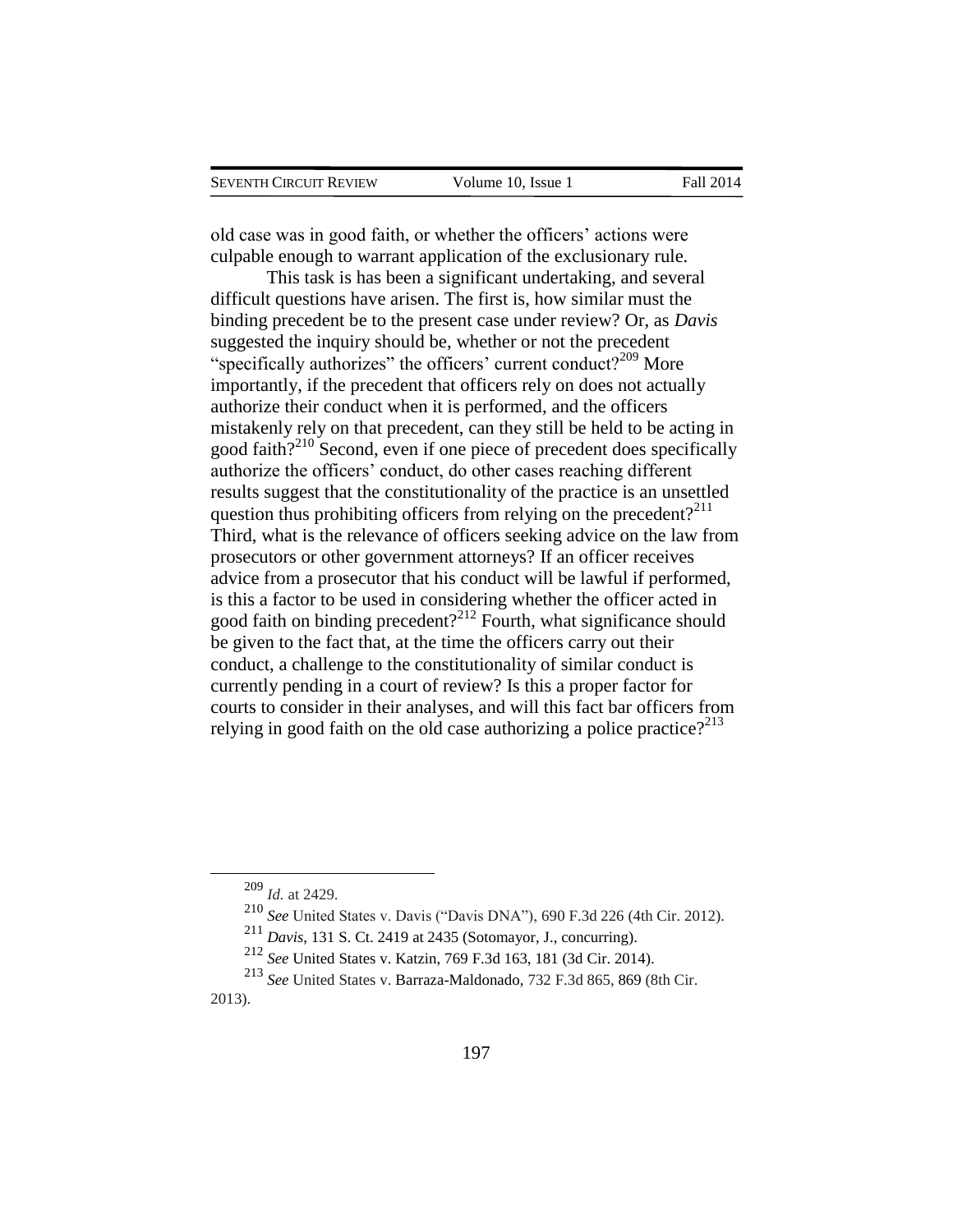| SEVENTH CIRCUIT REVIEW | Volume 10, Issue 1 | Fall 2014 |
|------------------------|--------------------|-----------|
|                        |                    |           |

## i. How Similar Must the Binding Precedent be to the Present Case Under Review?

Two police practices have been responsible for many decisions in which courts have applied *Davis'* good faith exception. The first has been when law enforcement officers use GPS devices to track suspects' cars, and the second has been when officers search suspects' cars incident to an arrest. Because each situation has arisen so often after *Davis*, the relevant background precedent is discussed below before analyzing the cases that have applied *Davis'* holding in each context.

### a. The GPS Cases

The Supreme Court made no ruling on whether the government's placement of a GPS device on a car to monitor a suspect's movements was Fourth Amendment search until it decided *United States v. Jones* in 2012.<sup>214</sup> However, before discussing *Jones*, it is useful to discuss two other relevant cases that preceded that decision: *United States v. Knotts*<sup>215</sup> and *United States v. Karo.*<sup>216</sup>

In *Knotts*, law enforcement officers placed a beeper in a fivegallon drum of chloroform with the consent of the drum's owner (the Hawkins Chemical Company).<sup>217</sup> When Hawkins then sold the drum to a man named Armstrong, officers used the beeper to track the movements of a car (in which the drum had been placed) as the car traveled along public streets. $^{218}$  Eventually, officers used the device to track the drum to an area outside a cabin belonging to Knotts, where the officers later found drugs. $^{219}$  The Court ultimately held that this monitoring was not a Fourth Amendment search because the

<sup>214</sup> 132. S. Ct. 945 (2012).

<sup>215</sup> 460 U.S. 276 (1983).

<sup>216</sup> 468 U.S. 705 (1984).

<sup>217</sup> 460 U.S. at 278.

<sup>218</sup> *Id.*

 $\overline{a}$ 

<sup>219</sup> *Id.*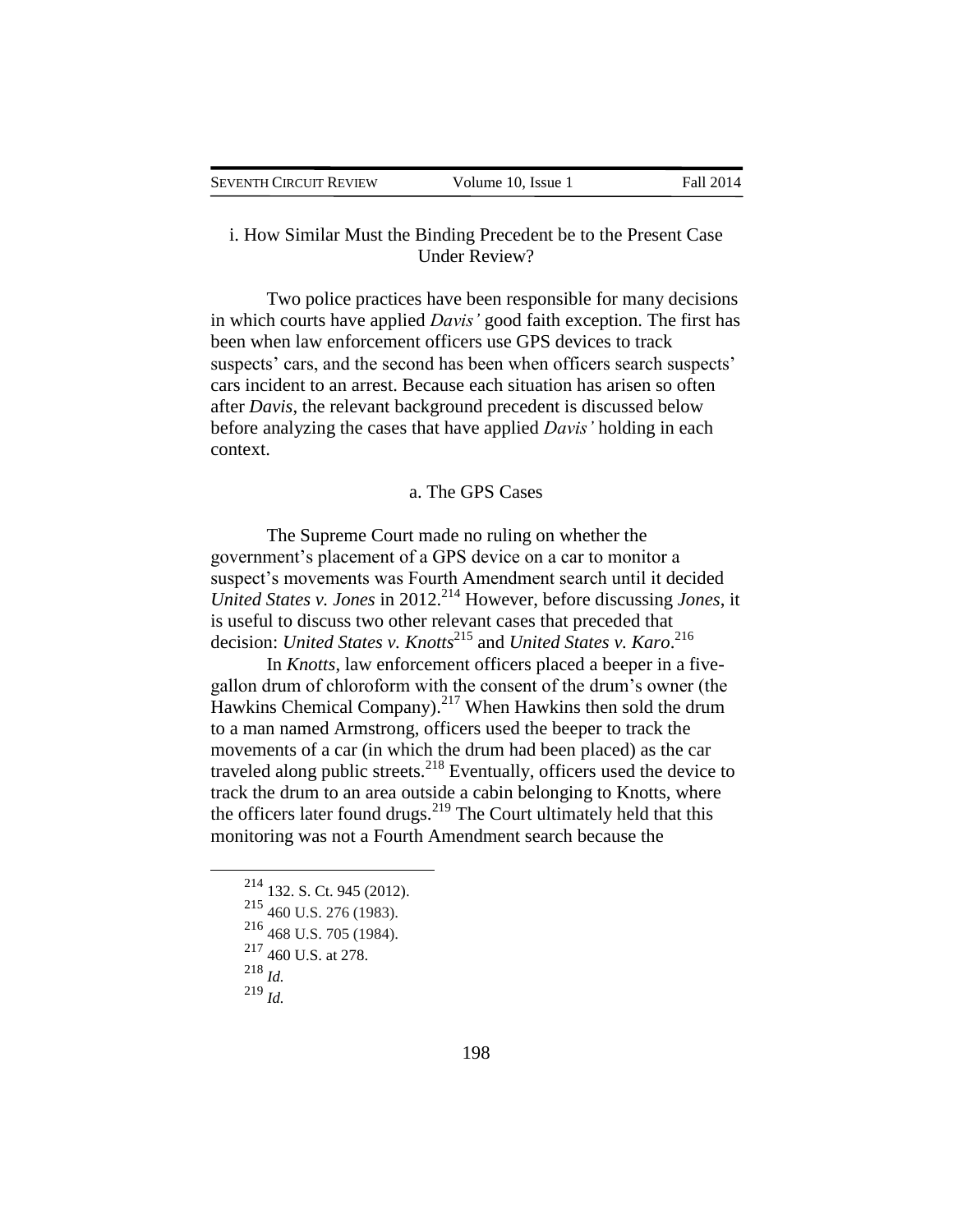government's monitoring of the beeper signals did not invade any legitimate expectation of privacy that Knotts held.<sup>220</sup> According to the Court, Knotts would have no expectation of privacy in his movements from one place to another while traveling in a car on public roads. $^{221}$ 

In *Karo*, the DEA learned that Karo and two others were planning on buying fifty gallons of ether from a government informant.<sup>222</sup> According to the informant, the ether was going to be used to extract cocaine from clothing that had been shipped into the United States.<sup>223</sup> So, the government obtained a court order authorizing them to install and monitor a beeper in a can of ether that was to be sold the group.<sup>224</sup> After installing a beeper into a can of ether that the DEA owned, the DEA then gave the can to the informant, and agents then subsequently saw Karo receive the can from the informant.<sup>225</sup> Over the next several months, the government followed the can as it was moved from one place to another, eventually being placed inside a home in Tao, New Mexico.<sup>226</sup> The agents had used the beeper to determine that the can was inside the house.<sup>227</sup> After suspecting that the ether was being used in the home, the agents obtained a warrant to search the Taos residence, based in part on the information they learned from using the beeper.<sup>228</sup> When the warrant was executed, cocaine was found.<sup>229</sup>

After Knotts challenged the use of the beeper in his criminal case, the question before the Court on appeal was, "whether a warrant

<sup>220</sup> *Id.* at 285. <sup>221</sup> *Id.* at 281. <sup>222</sup> 468 U.S. at 708. <sup>223</sup> *Id.* <sup>224</sup> *Id.* <sup>225</sup> *Id.*  $^{226}$  *Id.* at 708–10. <sup>227</sup> *Id.* at 710. *<sup>228</sup> Id.* at 710. <sup>229</sup> *Id.*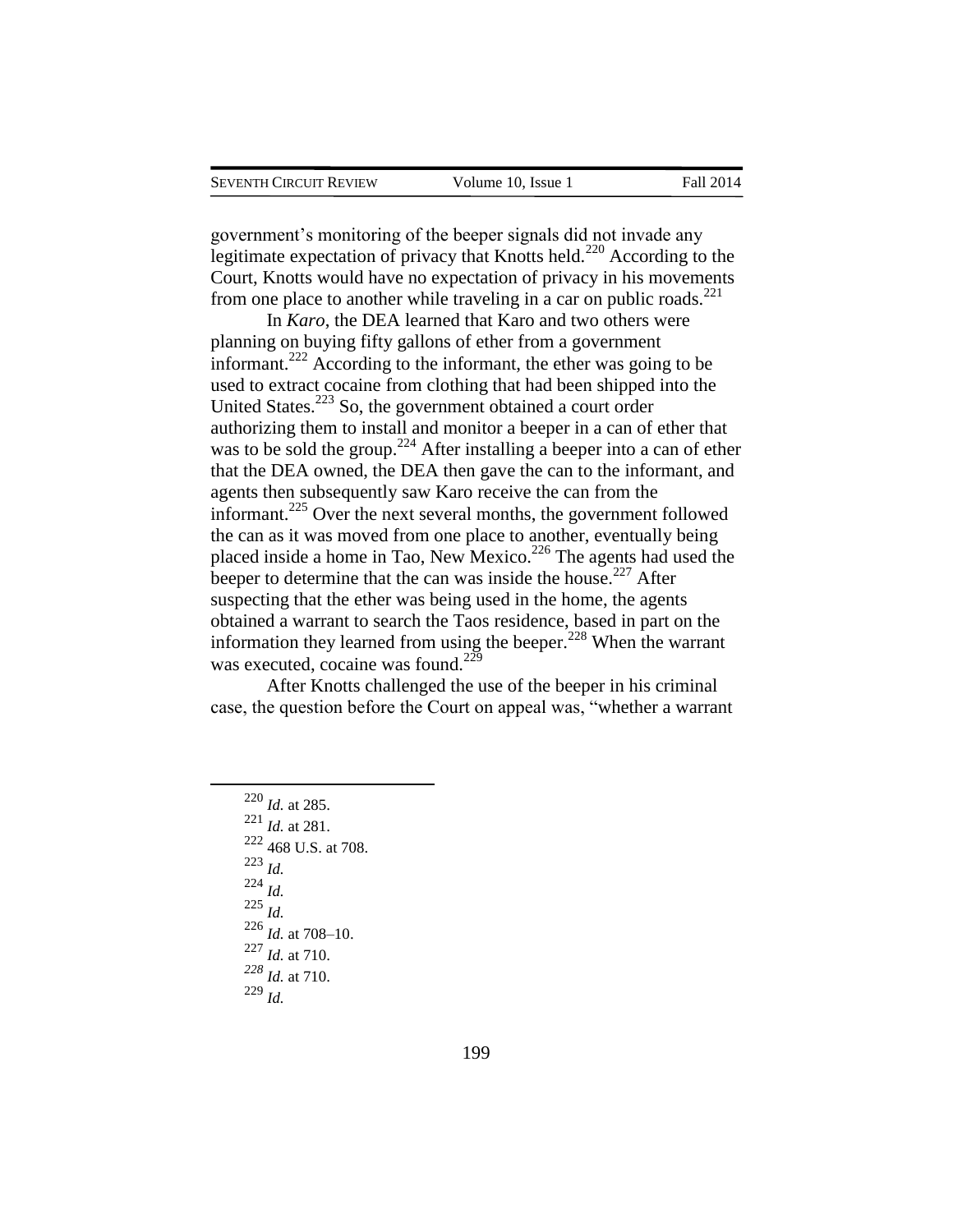was required to authorize either the installation of the beeper or its subsequent monitoring." $^{230}$ 

In terms of the installation, the Court held that no Fourth Amendment search or seizure occurred.<sup>231</sup> No search occurred because the can into which the beeper was placed belonged (at the time) to the DEA, and no seizure occurred because the placement of the beeper into the can did not interfere with anyone's possessory interest in the can in a meaningful way.<sup>232</sup> However, in terms of the monitoring, the Court held that a search had occurred.<sup>233</sup> This was because the agents had used the beeper to monitor the can while it was inside a private residence, and this violated a justifiable expectation of privacy in that residence. $234$ 

In *Jones*, law enforcement officers began investigating Jones after suspecting him of drug trafficking.<sup>235</sup> Based on their initial investigation, the government applied for a warrant authorizing the use of a GPS tracking device on a Jeep registered to Jones' wife.<sup>236</sup> A warrant was issued requiring the device to be installed within ten days in the District of Columbia, but the officers did not install the device until the 11th day, and they installed it in Maryland.<sup>237</sup> The agents then used the device to monitor the Jeep's movements for twenty-eight days.<sup>238</sup> Ultimately, the Court held that the government's installation of the GPS device on a Jones' vehicle, and its use of that device to monitor the vehicle's movements, did constitute a Fourth Amendment search because the government "physically occupied private property for the purpose of obtaining information."<sup>239</sup>

```
230 Id. at 711. 
231 Id. 
232 Id. at 711–13.
233 Id. at 714.
234 Id. at 714–15.
235 132 S. Ct. 945, 948 (2012).
236 Id.
237 Id.
238 Id.
239 Id. at 949.
```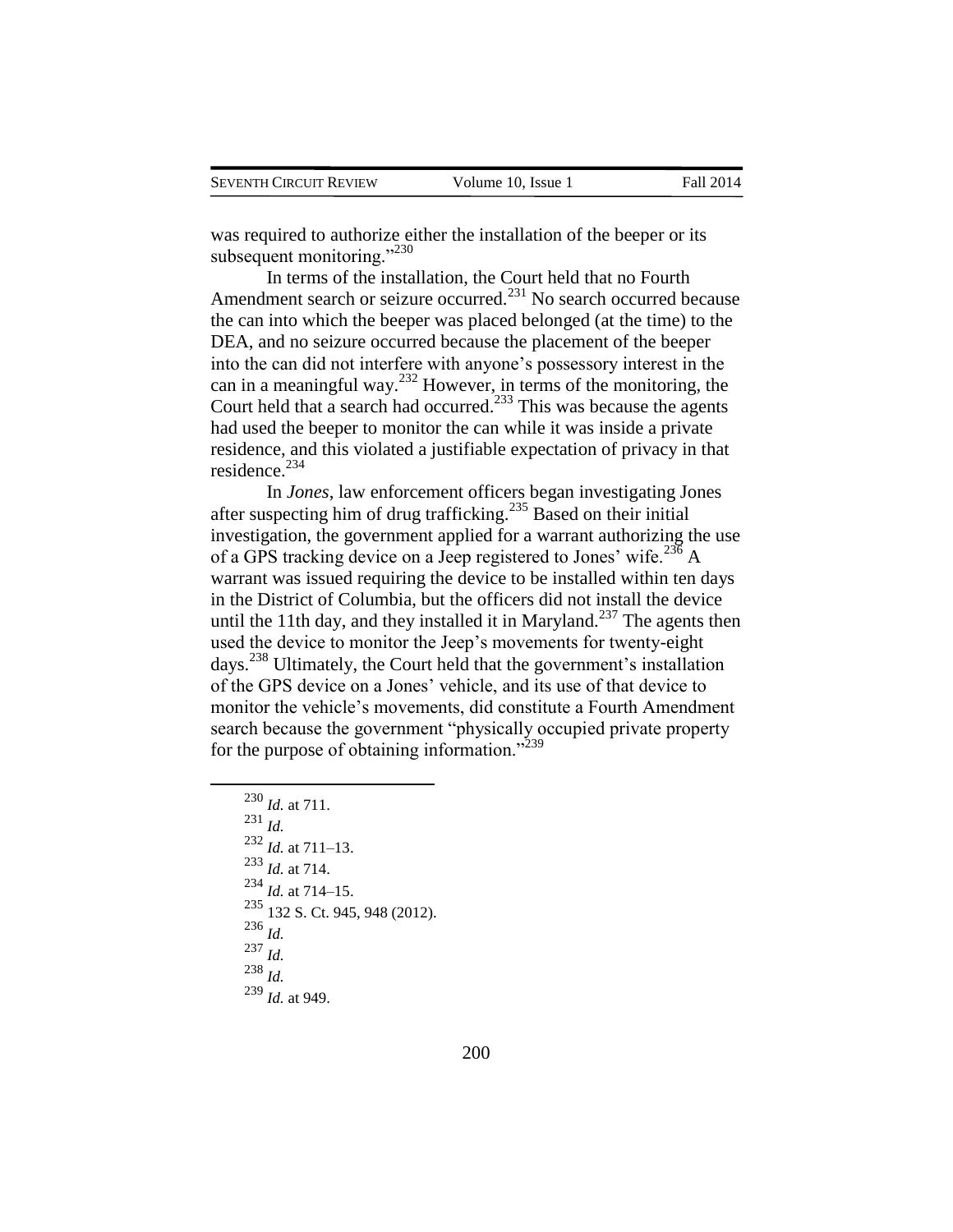| SEVENTH CIRCUIT REVIEW | Volume 10. Issue 1 | <b>Fall 2014</b> |
|------------------------|--------------------|------------------|
|                        |                    |                  |

The government argued that, based on the Court's landmark decision in *Katz v. United States*<sup>240</sup> no search had occurred.<sup>241</sup> In *Katz*, the Court held that a Fourth Amendment search occurs when the government violates an expectation of privacy that society is prepared to consider reasonable.<sup>242</sup> So, the government argued there was no search because, given *Knotts*, and *Karo*, Jones had no expectation of privacy in the underbody of jeep that the agents accessed in placing the device, or in the locations of the Jeep as it traveled on public roads. $^{243}$ 

But, the Court disagreed, and held that Jones' Fourth Amendment rights did not "rise or fall" based on the test articulated in *Katz*. <sup>244</sup> In other words, the Court held that "the *Katz* reasonableexpectation-of-privacy test has been *added to,* not *substituted for,* the common-law trespassory test."<sup>245</sup> So, because the government had committed a trespass by attaching the device onto the undercarriage of Jones's wife's jeep, the Court held that a search had occurred within the meaning of the Fourth Amendment.<sup>246</sup> It is also important to note that before *Jones*, lower courts were split on whether the government's installation of a GPS device and its use to monitor a suspect's car constituted a search.<sup>247</sup>

<sup>243</sup> *Jones*, 132 S. Ct. at 951–52.

<sup>244</sup> *Id.* at 950.

 $\overline{a}$ 

<sup>245</sup> *Id.* at 952.

<sup>246</sup> *Id.* at 949.

<sup>247</sup> *See, e.g.*, United States v. Garcia, 474 F.3d 994, 996–98 (7th Cir. 2007) (holding that the government's GPS monitoring of a vehicle's public movements was not a Fourth Amendment search); United States v. Pineda-Moreno, 591 F.3d 1212, 1216–17 (9th Cir. 2010); United States v. Maynard, 615 F.3d 544, 555–56

<sup>240</sup> 389 U.S. 347 (1967).

<sup>241</sup> *Jones*, 132 S. Ct. at 950.

<sup>242</sup> 389 U.S. at 353 (Harlan, J., concurring). Justice Harlan's concurrence became the test adopted by the Court in many future cases. *See, e.g.*, Bond v. United States, 529 U.S. 334, 338 (2000); California v. Ciraolo, 476 U.S. 207, 211 (1986); United States v. Jacobsen, 466 U.S. 109, 113 (1984); Smith v. Maryland, 442 U.S. 735, 739 (1979). *But see* Kyllo v. United States, 533 U.S. 27, 34 (2001) (criticizing the test).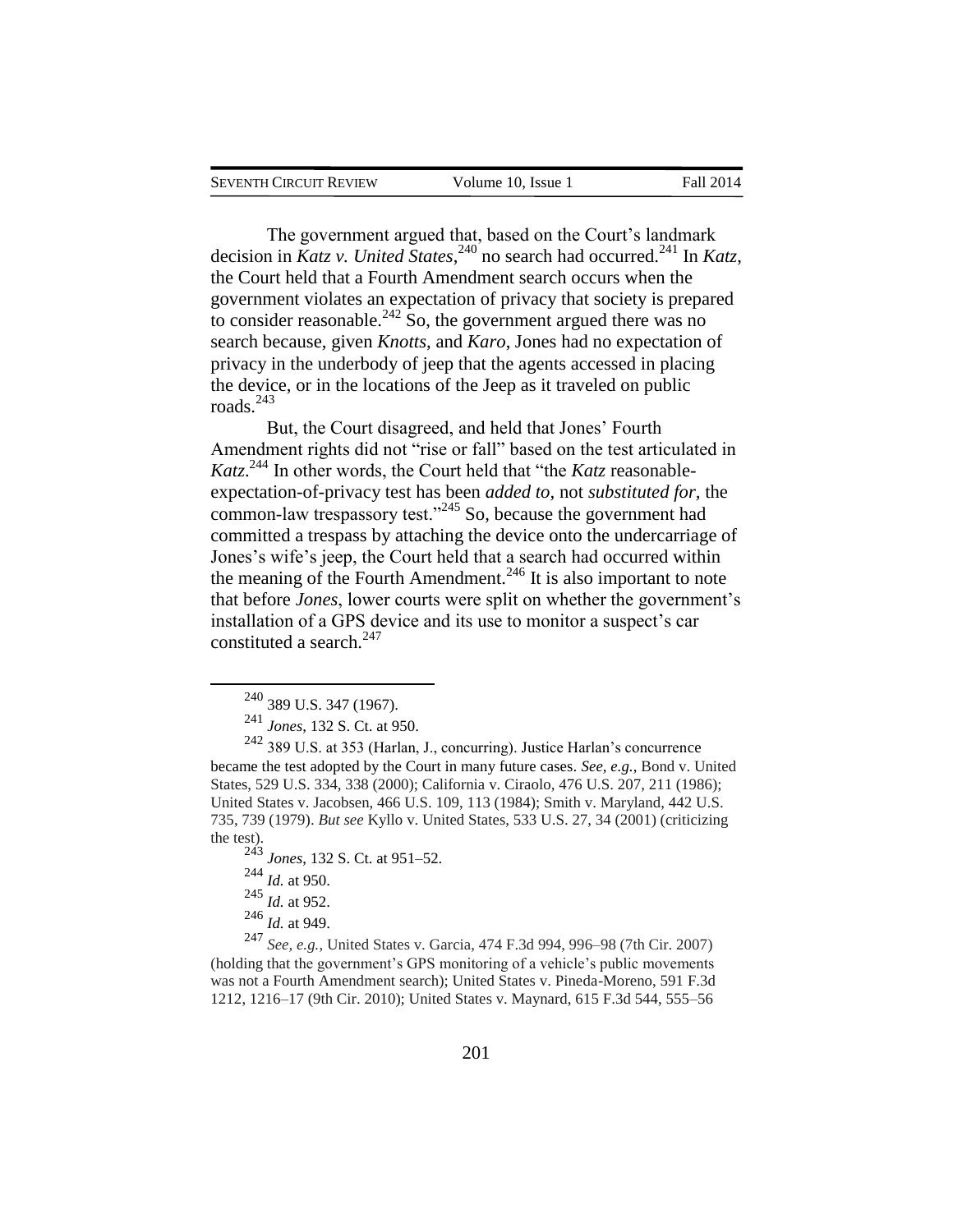| <b>SEVENTH CIRCUIT REVIEW</b> | Volume 10. Issue 1 | Fall 2014 |
|-------------------------------|--------------------|-----------|
|                               |                    |           |

Given this background, virtually all of the cases discussed below follow a similar fact pattern: law enforcement officers place a GPS device on a suspect's car without a warrant before the Court's decision in *Jones* (January 2012), and then courts of review are asked to determine after *Jones* was decided whether the officers could rely in good faith on any binding precedent that using the GPS devices did not constitute a Fourth Amendment search for which a warrant would be required. $248$ 

One common question in these cases has been whether law enforcement officers could rely in good faith on *Knotts* and *Karo* when both installing GPS devices on suspects' cars, and using the devices to monitor those cars' movements.<sup>249</sup> Among these decisions, courts are split, with some courts answering that the officers could rely in good faith on *Knotts* and *Karo* to authorize both GPS installation and monitoring,<sup>250</sup> and other courts answering that officers could not

 $\overline{a}$ 

 $248$  See United States v. Baez, 744 F.3d 30 (1st Cir. 2014); United States v. Sparks, 711 F.3d 58 (1st Cir. 2013); United States v. Aguiar, 737 F.3d 251 (2d Cir. 2013); United States v. Katzin, 769 F.3d 163 (3d Cir. 2014); United States v. Stephens, 764 F.3d 327 (4th Cir. 2014); United States v. Andres, 703 F.3d 828 (5th Cir. 2013); United States v. Fisher, 745 F.3d 200 (6th Cir. 2014); United States v. Brown, 744 F.3d 474 (7th Cir. 2014); United States v. Barraza-Maldonado, 732 F.3d 865 (8th Cir. 2013); United States v. Ransfer, 749 F.3d 914 (11th Cir. 2014); State v. Mitchell, 323 P.3d 69 (Ariz. Ct. App. 2014); People v. LeFlore, 996 N.E.2d 678 (Ill. App. Ct. 2013); Kelly v. State, 82 A.3d 205 (Md. 2013); State v. Adams, 763 S.E.2d 341 (S.C. 2014); Taylor v. State, 410 S.W.3d 520 (Tex. App. 2013); State v. Oberst, 847 N.W.2d 892 (Wis. Ct. App. 2014).

<sup>249</sup> *Aguiar*, 737 F.3d at 256–57; United States v. Katzin, 732 F.3d 187, 206–07 (3d Cir. 2013) (*rev'd en banc*, 769 F.3d 163); *Katzin*, 769 F.3d 163; *Stephens*, 764 F.3d at 332–34; *Mitchell*, 323 P.3d at 76–78; *LeFlore*, 996 N.E.2d at 692; *Adams*, 763 S.E.2d at 347.

<sup>250</sup> *Aguiar*, 737 F.3d at 261–62; *Katzin*, 769 F.3d at 173–74; *Stephens*, 764 F.3d at 337–38. These cases' holdings are interesting, given the fact that the Court itself in *Jones* held that *Knotts* and *Karo* did not authorize the law enforcement officers' conduct. See 132 S. Ct. at 951–52.

<sup>(</sup>D.C. Cir. 2010) (holding that government's GPS monitoring of a vehicle's movements was a Fourth Amendment search).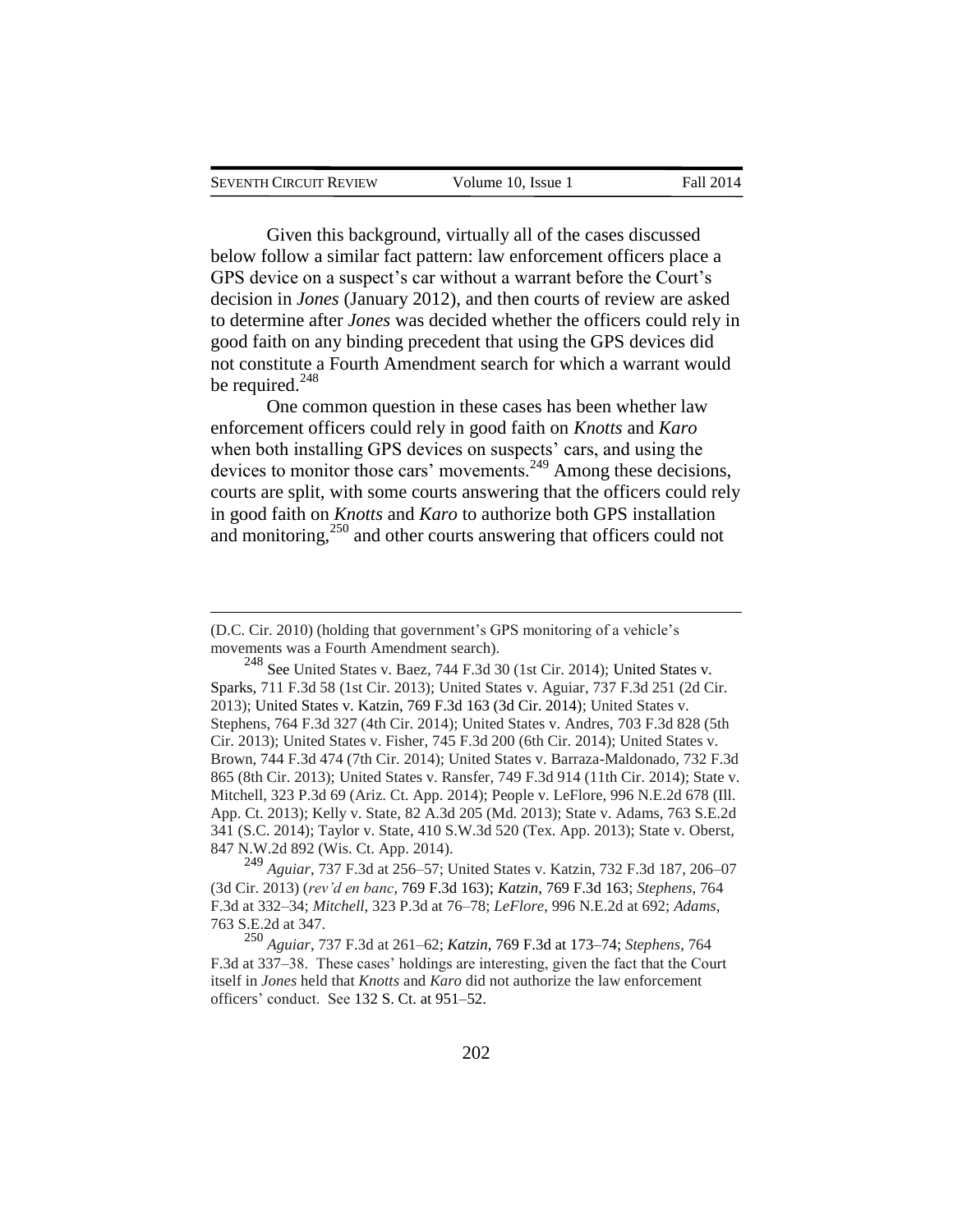have such good faith reliance. $^{251}$  Another court has held that officers could rely on *Knotts* and *Karo* when using a GPS device to monitor a suspect's car, but did not have to reach the question of installation of the device because it had been done without a trespass.<sup>252</sup> Other courts have held that officers could rely in good faith on *Knotts* or *Karo* when using GPS devices to monitor suspects' cars, but have relied on other authority as providing the source of officers' good faith reliance when installing the devices. $253$  Some courts, despite the obvious fact that *Knotts* and *Karo* will always qualify as binding precedent because they are Supreme Court cases, have failed to discuss their significance entirely, although this is likely because there were other binding decisions that were more on point.<sup>254</sup> However, in one case, a court did discuss the relevance of *Knotts* (without discussing *Karo*), when other more on point Circuit precedent authorized the officers' conduct.<sup>255</sup> Finally, one court has expressly declined to decide the issue of whether the officers could have relied in good faith on *Knotts* and *Karo*, because it held that the officers could rely in good faith on other precedent.<sup>256</sup>

So, on the question of whether officers could rely in good faith on *Knotts* and *Karo* when installing GPS devices and using the devices to monitor suspects' cars, courts are very split.

 $\overline{a}$ 

 $255$  United States v. Ransfer, 749 F.3d 914, 922–23 (11th Cir. 2014).

<sup>256</sup> United States v. Fisher, 745 F.3d 200, 204 (6th Cir. 2014) ("Some appellate courts have [held] that *Knotts* and *Karo* actually authorized the warrantless use of GPS devices and therefore are themselves a basis for asserting the good-faith exception . . . . We need not go that far here because at the time of the search the Sixth Circuit had already approved the police conduct.").

<sup>251</sup> *Mitchell*, 323 P.3d at 78; LeFlore, 996 N.E.2d at 692; *Adams*, 763 S.E.2d at 347; *Katzin*, 732 F.3d at 206.

<sup>252</sup> *Brown*, 744 F.3d at 478.

<sup>253</sup> *Baez*, 744 F.3d at 35; *Sparks*, 711 F.3d at 65.

<sup>254</sup> *Andres*, 703 F.3d at 834–35; United States v. Barraza-Maldonado, 732 F.3d 865, 867–68 (8th Cir. 2013).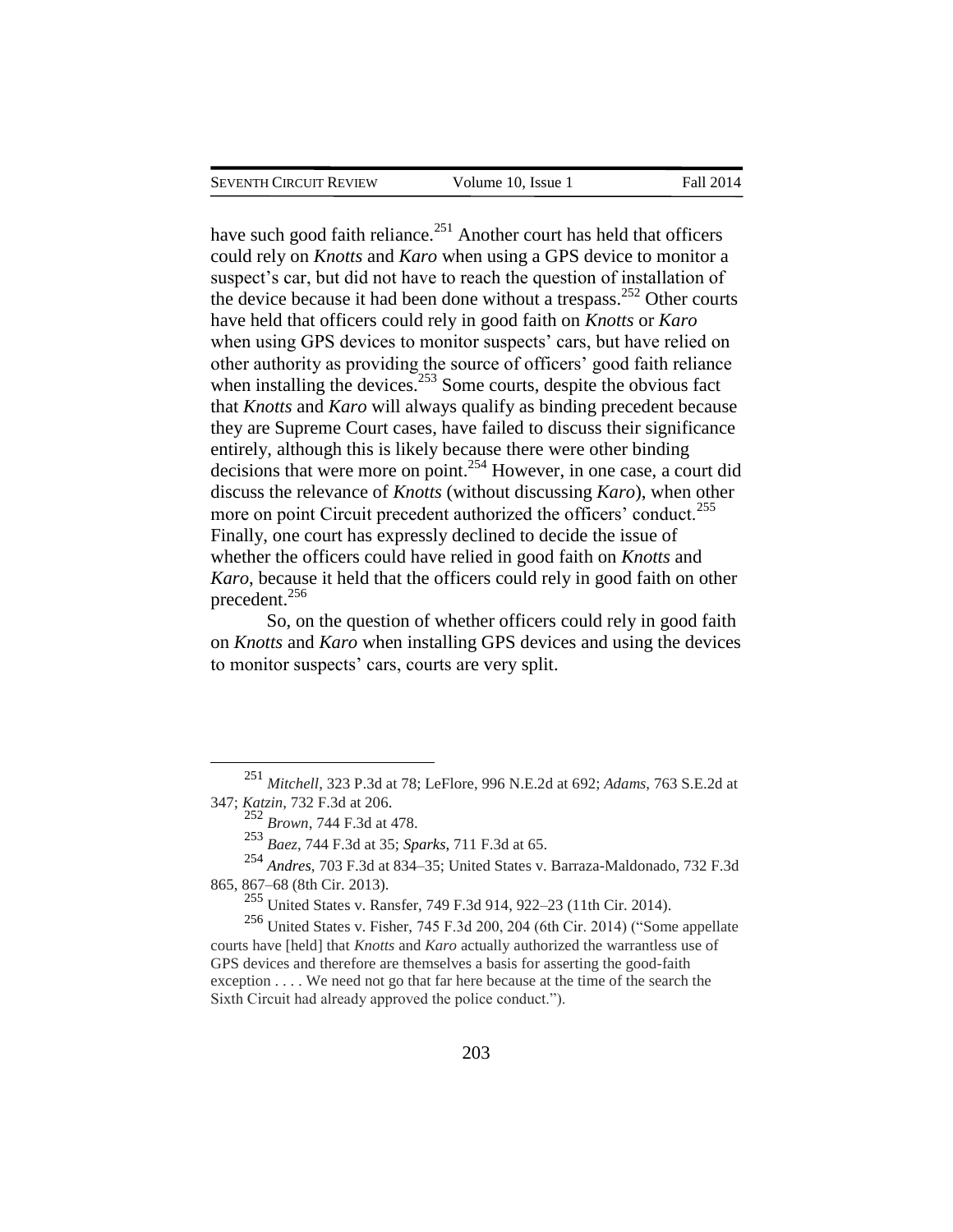### b. Cases Involving Searches of Cars Incident to Arrest

In terms of searches of cars incident to arrest, the Court in *New York v. Belton* held that "when a policeman has made a lawful custodial arrest of the occupant of an automobile, he may, as a contemporaneous incident of that arrest, search the passenger compartment of that automobile."<sup>257</sup> Many courts understood *Belton* to have announced a bright line rule authorizing searches of cars incident to arrests of recent occupants regardless of whether the arrestee was within reaching distance of the car during the search.<sup>258</sup> This was true even when the arrestee had exited the vehicle and been taken into custody by the police.<sup>259</sup> However, in *Arizona v. Gant* (decided in April 2009), the Court changed course and held that the *Belton* rule only applied where "the arrestee is unsecured and within reaching distance of the passenger compartment at the time of the search."<sup>260</sup> The end result of *Gant* is that a search of a car incident to an occupant's arrest is now constitutional only if the arrestee is within reaching distance of the car during the search, or if the police have reason to believe that there is "evidence relevant to the crime of arrest" in the vehicle. $261$ 

Again, like the GPS cases, all cases interpreting *Davis* in this context follow a similar fact pattern: law enforcement officers conduct a search of a car incident to an arrest in violation of *Gant's* holding but before *Gant* was decided, and then courts of review have had to determine after *Gant* whether the officers could have relied in good faith on any binding precedent (usually *Belton* or lower decisions applying *Belton*) that their conduct was permissible under the Fourth

<sup>257</sup> 453 U.S. 454, 459–60 (1981).

<sup>258</sup> Davis v. United States, 131 S. Ct. 2419, 2424 (citing Thornton v. United States, 541 U.S. 615, 628 (2004)).

<sup>259</sup> *Id.* at 2424 n.3.

<sup>260</sup> 556 U.S. 332, 343 (2009).

<sup>261</sup> *Id.* at 332–33.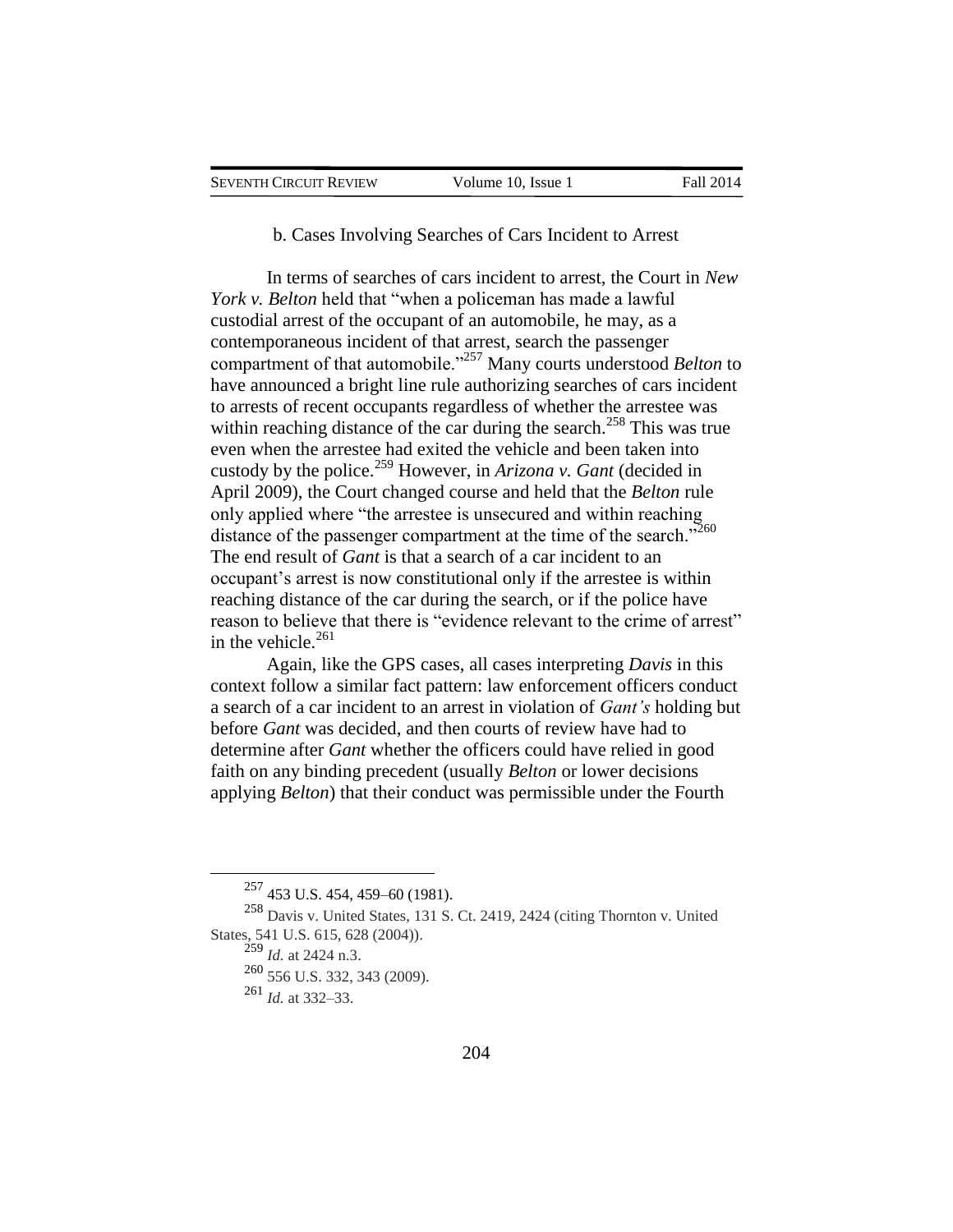$\overline{a}$ 

Amendment.<sup>262</sup> However, unlike the GPS cases, the courts in this context have uniformly held that the officers were acting in good faith, due to the fact that *Belton*, or lower courts' applications have *Belton*, established a bright-line rule that such searches were constitutionally permissible.<sup>263</sup>

So, in terms of how similar precedent must be to the case at hand for officers to rely on the precedent in good faith, the search incident to arrest cases have been more uniformly decided than the GPS cases, because of the presence of the bright-line rule that existed before *Gant*. However, there was no such bright line rule concerning officers' installation and use of GPS monitoring devices. So, in the GPS cases, this absence of any underlying bright line rule has led to far more varied results.

In the cases applying *Davis'* discussed above, the common question has been whether the binding precedent law enforcement relied on actually *authorized* the police's conduct when it was being performed.<sup>264</sup> This focus is in line with the *Davis* opinion, where the Court held that "when binding appellate precedent specifically *authorizes* a particular police practice, well-trained officers will and should use that tool to fulfill their crime-detection and public-safety responsibilities."<sup>265</sup>

However, some courts have turned away from *Davis'* suggestion that binding precedent must actually authorize law enforcement's conduct for officers to be able to reasonably rely on that

<sup>262</sup> United States v. Baker, 719 F.3d 313 (4th Cir. 2013); United States v. Madden, 682 F.3d 920 (10th Cir. 2012); United States v. Soza, 643 F.3d 1289 (10th Cir. 2011); Parker v. Commonwealth, 440 S.W.3d 381, 385 (Ky. 2014); Briscoe v. State, 30 A.3d 870, 873 (Md. 2011); People v. Mungo, 813 N.W.2d 796, 797 (Mich. Ct. App. 2012); State v. Johnson, 354 S.W.3d 627, 630 (Mo. 2011); Narciso v. State, 723 S.E.2d 369, 372 (S.C. 2012).

<sup>263</sup> *Baker*, 719 F.3d at 320; *Madden*, 682 F.3d at 927; *Soza*, 643 F.3d at 1291; *Parker*, 440 S.W.3d at 385; *Briscoe*, 30 A.3d at 873; *Mungo*, 813 N.W.2d at 797; *Johnson*, 354 S.W.3d at 630; *Narciso*, 723 S.E.2d at 372. *See also* People v. Hopper, 284 P.3d 87, 90 (Colo. App. 2011) (Hopper conceded that the search of his car was proper under then binding precedent).

<sup>264</sup> *See, e.g.*, United States v. Baez, 744 F.3d 30, 33 (1st Cir. 2014). <sup>265</sup> 131 S. Ct. at 2429.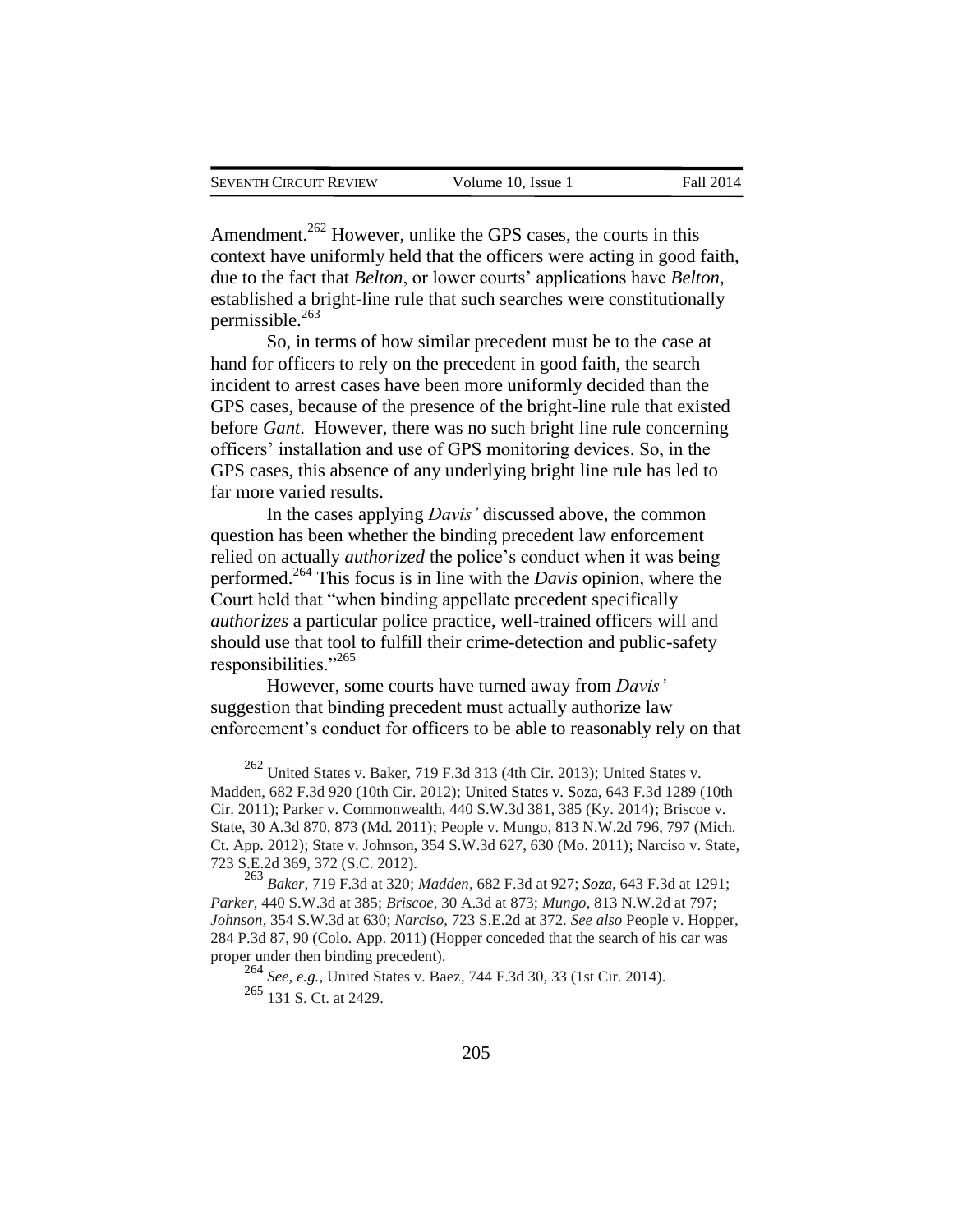precedent.<sup>266</sup> In *Katzin*, the court construed the "specifically *authorizes*" language in *Davis* (for the sake of argument only) to mean that, "the relied-upon case must affirmatively authorize the precise conduct at issue in the case under consideration." <sup>267</sup> But, the court went on to hold:

> While reliance is likely reasonable when the precise conduct under consideration has been affirmatively authorized by binding appellate precedent, it may be no less reasonable when the conduct under consideration clearly falls well within rationale espoused in binding appellate precedent, which authorizes nearly identical conduct. $2\overline{68}$

In other words, *Katzin* held that, even where precedent does not actually authorize the police's conduct, and only authorizes conduct that is similar to that authorized in a past case, officers may still reasonably rely on that precedent.<sup>269</sup>

Another court has gone ever further, and held that even if officers are mistaken about the law and the precedent they rely on does not authorize their conduct, *Davis'* good faith exception can still apply. $270$ 

In *United States v. Davis ("Davis DNA")*, law enforcement extracted DNA from clothing that had been seized from Davis after he went to a hospital with a gunshot wound and claimed to be a victim of a robbery.<sup>271</sup> Under the court's binding precedent,<sup>272</sup> if Davis had been a victim he would have had an expectation of privacy in his DNA, thus

 $\overline{a}$ 

<sup>270</sup> *Davis DNA*, 690 F.3d at 230.

<sup>271</sup> *Id.* at 230–31.

<sup>266</sup> United States v. Katzin, 769 F.3d 163 (3d Cir. 2014); United States v. Davis (*"Davis DNA"*), 690 F.3d 226 (4th Cir. 2012).

<sup>267</sup> 769 F.3d at 176.

<sup>268</sup> *Id.*

<sup>269</sup> *Id.*

<sup>272</sup> Jones v. Murray, 962 F.2d 302 (4th Cir. 1992).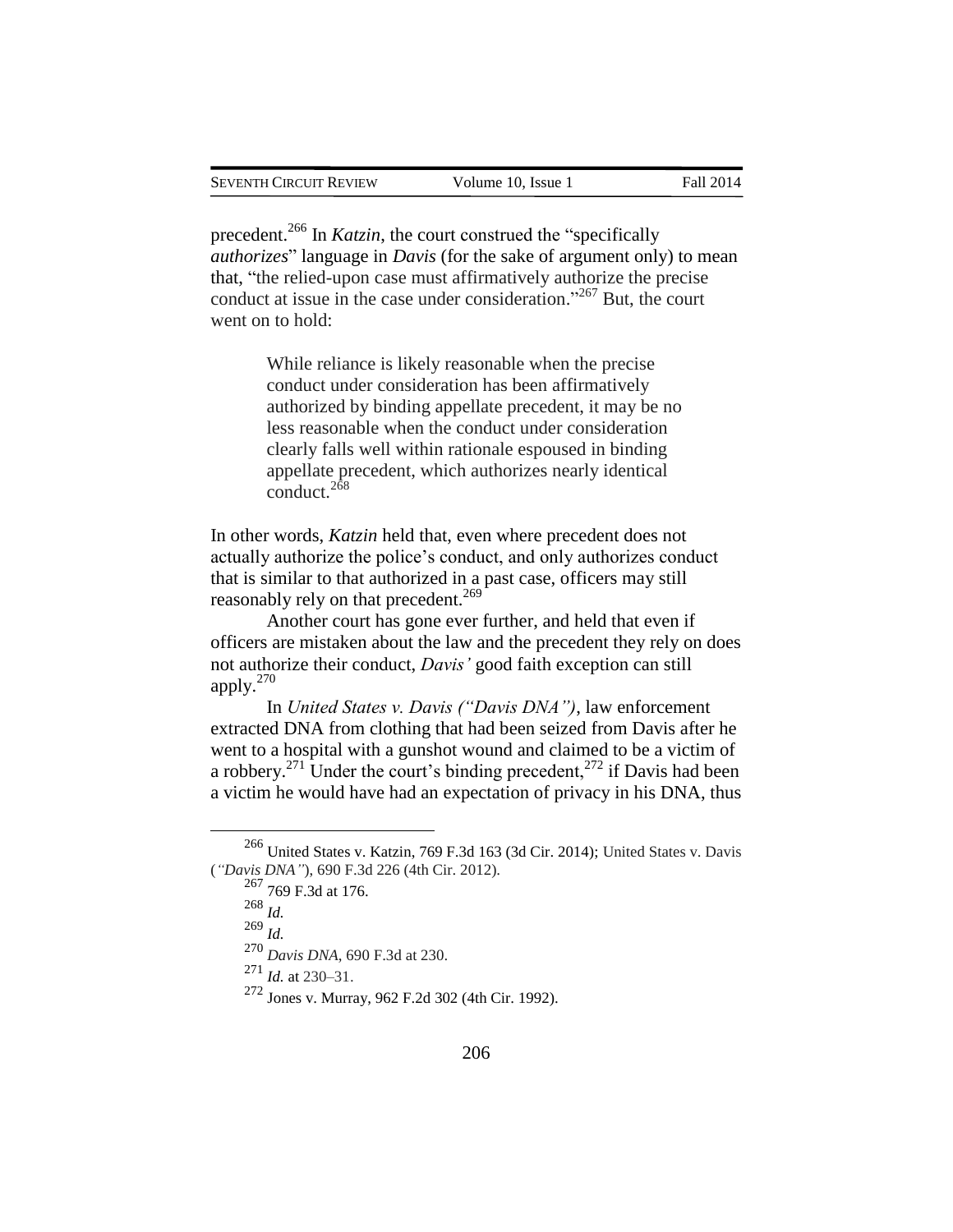making the police's later extraction of his DNA from his clothing unlawful.<sup>273</sup> But, if Davis had been a suspect, he would not have had such a privacy interest, making the extraction lawful.<sup>274</sup> Despite this precedent, the court held that even if the officers knew that Davis was a victim, the extraction of the DNA based on a misreading of the relevant precedent would be permissible and in good faith under *Davis*, making the exclusionary rule inapplicable.<sup>275</sup>

The court reached this holding even though it candidly and repeatedly recognized that the law surrounding individuals' privacy in their DNA was unsettled.<sup>276</sup> So, *Davis DNA* represents at least one court that has held that, even if binding precedent does not actually authorize a police practice at the time it is carried out, but officers mistakenly think that it does, *Davis'* good faith exception may still apply.

Justice Breyer's foresaw this exact issue in his dissent in *Davis*, and warned of the dangers of such holdings:

> [A]n officer who conducts a search that he believes complies with the Constitution but which, it ultimately turns out, falls just outside the Fourth Amendment's bounds is no more culpable than an officer who follows erroneous "binding precedent." Nor is an officer more culpable where circuit precedent is simply suggestive rather than "binding," where it only describes how to treat roughly analogous instances, or where it just does not exist. Thus, if the Court means what it now says, if it would place determinative weight upon the culpability of an individual officer's conduct, and if it would apply the exclusionary rule only where a Fourth Amendment violation was "deliberate, reckless, or

<sup>274</sup> *Id.*

<sup>273</sup> *Davis DNA*, 690 F.3d at 244.

<sup>275</sup> *Id.* at 254.

<sup>276</sup> *Id.* at 240, 246.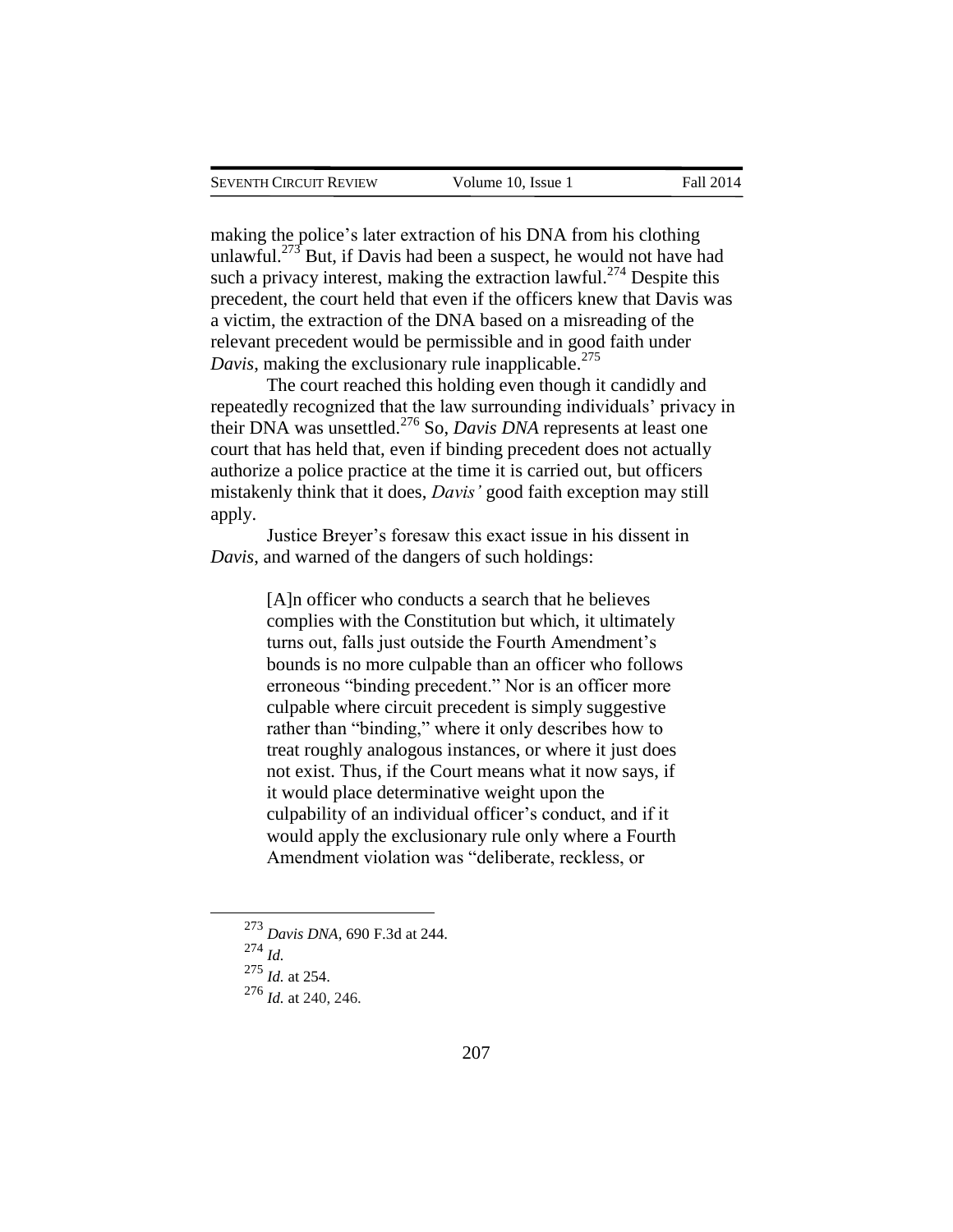grossly negligent," then the "good faith" exception will swallow the exclusionary rule.<sup>277</sup>

Given the remarkable breadth of some courts' applications of *Davis'* new rule, and the lack of any concrete limiting principle for declining to apply *Davis'* good faith exception, Justice Breyer's prediction that the exclusionary rule will be swallowed may very likely come true if courts do not begin interpreting the rule more narrowly.

ii. Is the Law Authorizing the Police's Conduct Settled?

Some defendants have argued that the police should not be able to act in good faith reliance on binding precedent if that precedent is currently being challenged in a court of review.<sup>278</sup> In *Barraza-Maldonado*, Barraza-Maldonado argued that the DEA could not have acted in good faith reliance on any precedent<sup> $279$ </sup> when they installed a GPS monitoring device onto his car, because at the time of the installation (December 21st,  $2011$ )<sup>280</sup> the constitutionality of this practice was being challenged and was pending in the Supreme Court.<sup>281</sup> However, the court rejected this argument, and held that the fact that the officers may have known the legality of their conduct may soon become unlawful was irrelevant.<sup>282</sup>

A similar argument was also rejected in *United States v. Davis ("Davis Dog")*. <sup>283</sup> In that case, on December 12th, 2012, the police used a drug-sniffing dog to sniff the front door of Davis' apartment

<sup>277</sup> Davis v United States, 131 S. Ct. 2419, 2439 (2011) (Breyer, J., dissenting).

<sup>278</sup> United States v. Davis (*"Davis Dog"*), 760 F.3d 901, 905 (8th Cir. 2014); United States v. Barraza-Maldonado, 732 F.3d 865, 869 (8th Cir. 2013).

<sup>279</sup> *See* United States v. Pinedo-Moreno, 591 F.3d 1212 (9th Cir. 2010).

<sup>280</sup> Brief and Addendum of the Appellant at 3, United States v. Barraza-Maldonado, 732 F.3d 865 (8th Cir. 2013) (No. 12-3903).

<sup>281</sup> *Barraza-Maldonado*, 732 F.3d at 869. The Supreme Court heard oral arguments in *United States v. Jones* on November 11th, 2011, roughly five weeks before the agents attached the device to Barraza-Maldonado's car.

*<sup>282</sup> Id.* at 869.

<sup>283</sup> 760 F.3d 901 (8th Cir. 2014).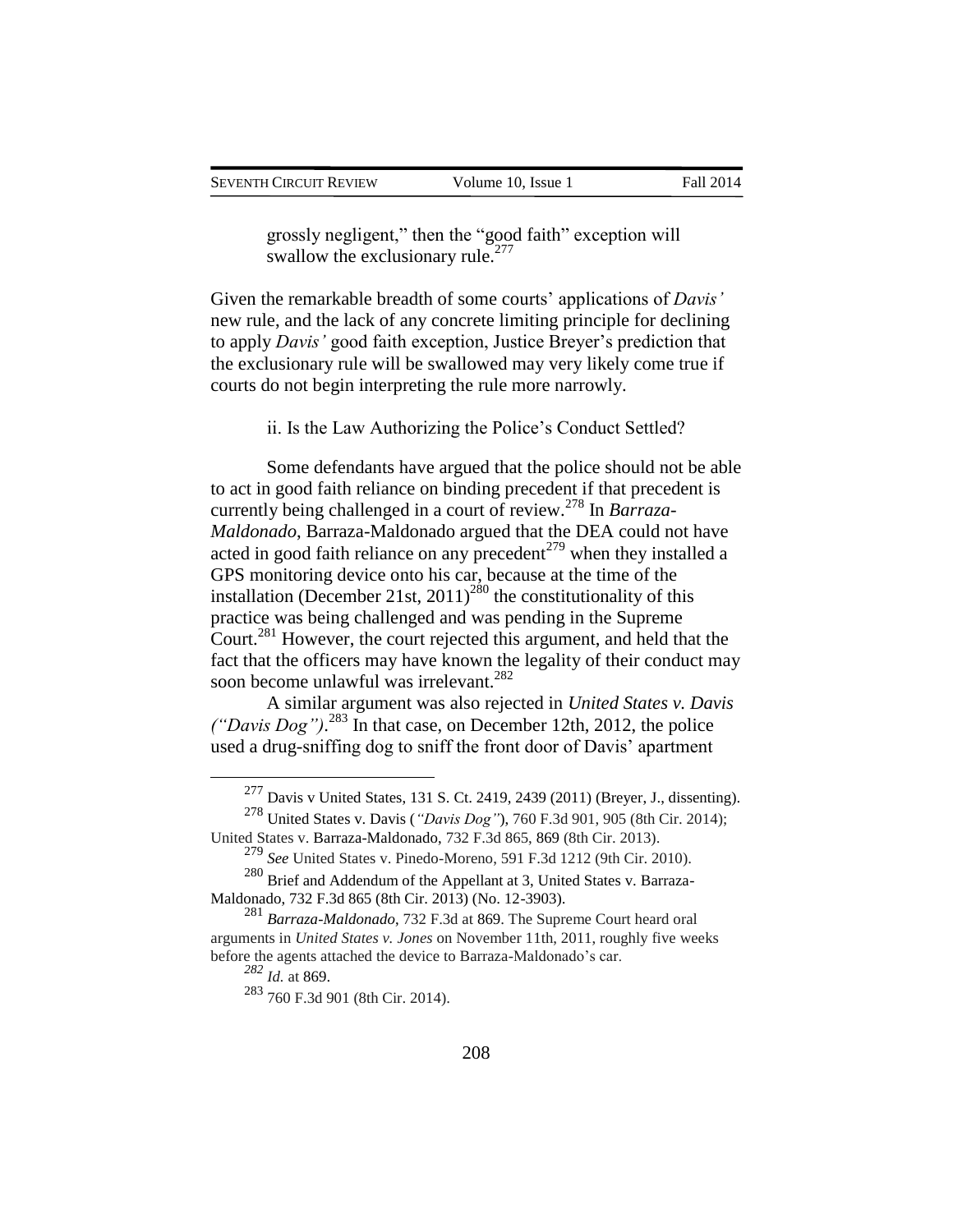without a warrant.<sup>284</sup> Davis argued that one reason the officers could not have been acting in good faith on any precedent when using the dog was because, as in *Barraza-Maldonado*, the legality of such a practice was currently pending in the Supreme Court.<sup>285</sup> However, again the court held that this fact was irrelevant.<sup>286</sup>

A related question has been the relevance of the timing of an officer's actions *after* a decision has been announced holding a specific practice unconstitutional. For example, in *State v. Fierro*, the Supreme Court of South Dakota held that an officer could not rely on precedent to authorize his conduct when that precedent had been overruled by the State Supreme Court four months earlier.<sup>287</sup> However, if negligent police mistakes are permissible under *Davis*, a situation could arise in which reliance on precedent that had been overruled could be determined to be in good faith. Would an officer be more than negligent if the precedent he was relying on had been overruled just a few hours prior to his actions? One day? Two days? One week? It is hard to define the precise moment in time when the officer's conduct would turn from simple negligence to culpable negligence or recklessness that a court may aim to deter.

3. Other Issues In Applying *Davis*

### i. The Actor Problem

Generally, the Supreme Court has held that the exclusionary rule is only designed to deter police officers, and that the rule cannot be used to deter other actors who may be involved in the police's

<sup>284</sup> *Id.* at 902.

<sup>285</sup> *Id.* at 905. The Supreme Court heard oral arguments in *Florida v. Jardines* on October 31st, 2012, roughly six weeks before the agents used the dog to sniff Davis' door.

<sup>286</sup> 760 F.3d at 905. *See also* State v. Edwards, 853 N.W.2d 246, 254 (S.D. 2014) (holding that an officer was acting in good faith on binding precedent even though the legality of the practice he engaged in was pending before the Supreme Court in Missouri v. McNeely, 133 S. Ct. 1552 (2013)).

<sup>287</sup> 853 N.W.2d 235, 245 (S.D. 2014).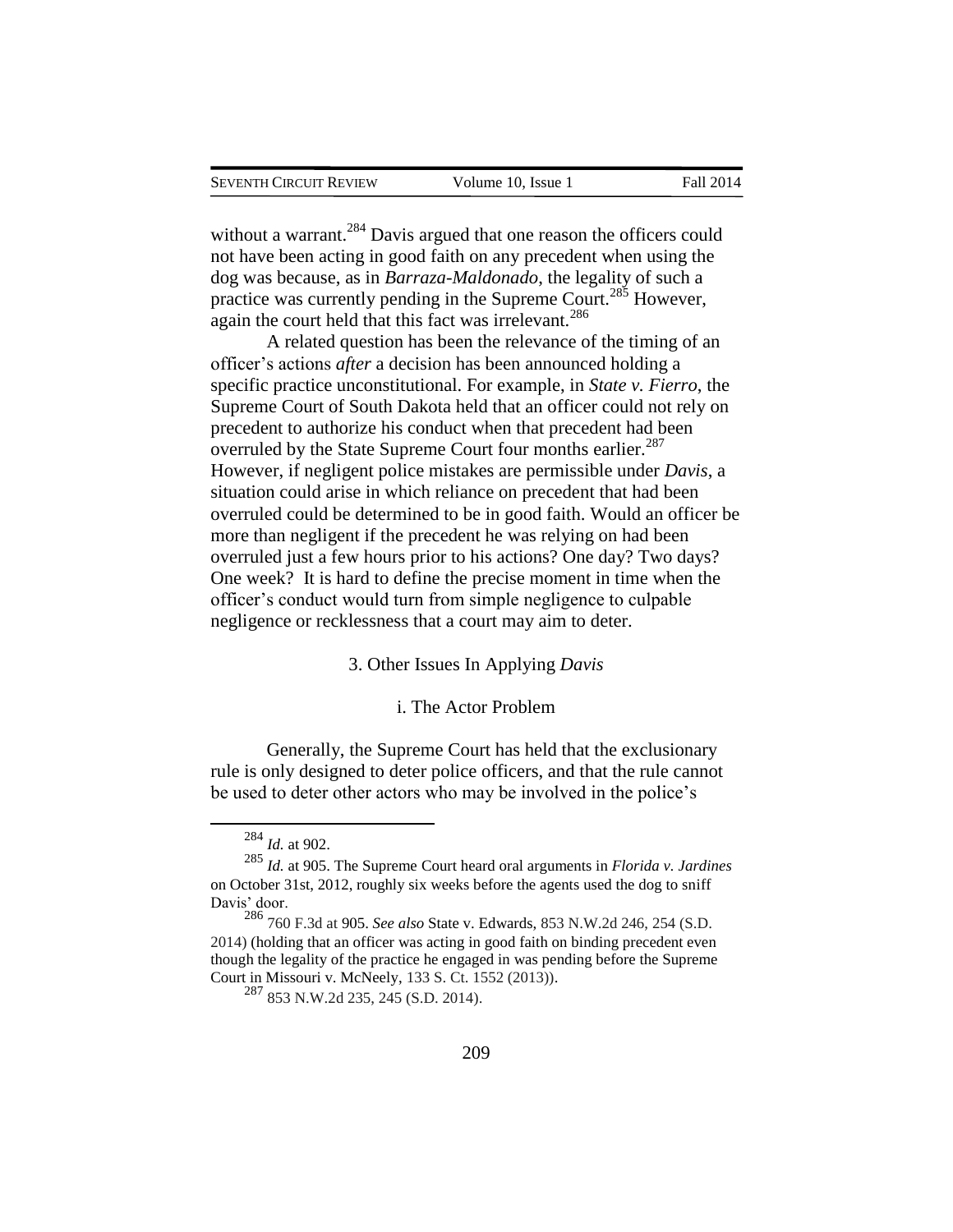constitutional violations. For example, in *Leon*, the Court held that "the exclusionary rule is designed to deter police misconduct rather than to punish the errors of judges and magistrates [who issue warrants]."<sup>288</sup> In *Krull*, the Court held that "legislators, like judicial officers, are not the focus of the rule," and that the exclusionary rule should not be used to deter legislators unless they "ignore or subvert the Fourth Amendment," because legislators are not adjuncts of law enforcement.<sup>289</sup> In *Evans*, the Court noted that, "the exclusionary rule was historically designed as a means of deterring police misconduct, not mistakes by court employees."<sup>290</sup> Further, the Court held that rule should not be used to try to deter court employees because, at least in the case at bar, there was no evidence that such employees were "inclined to ignore or subvert the Fourth Amendment  $\ldots$ ."<sup>291</sup> Finally, in *Davis*, the Court also held that the exclusionary rule should not be used to try to deter appellate judges from writing unconstitutional opinions. $^{292}$ 

What the Court has not had occasion to rule on is whether the exclusionary rule can be invoked to deter prosecutors or other government lawyers who advise the police on the constitutionality of their conduct. However, the Court's holding in *Krull* does suggest that the exclusionary rule could be used to deter prosecutors, because they are clearly adjuncts of law enforcement. After *Davis* was decided, this issue has arisen in a few federal appellate court decisions.

In *Katzin*, the court held that one of the reasons the officers had "an objectively reasonable good faith belief that their conduct was lawful," was because before the officers installed a GPS device on the car in question they consulted with an Assistant United States Attorney (AUSA) about their proposed conduct.<sup>293</sup> So, because the

<sup>288</sup> United States v. Leon, 468 U.S. 897, 916 (1984).

<sup>289</sup> Illinois v. Krull, 480 U.S. 340, 350–51 (1987).

<sup>290</sup> Arizona v. Evans, 514 U.S. 1, 14 (1995).

<sup>291</sup> *Id.* at 14–15.

<sup>292</sup> Davis v. United States, 131 S. Ct. 2419, 2429 (2011).

<sup>293</sup> United States v. Katzin, 769 F.3d 163, 181 (3d Cir. 2014).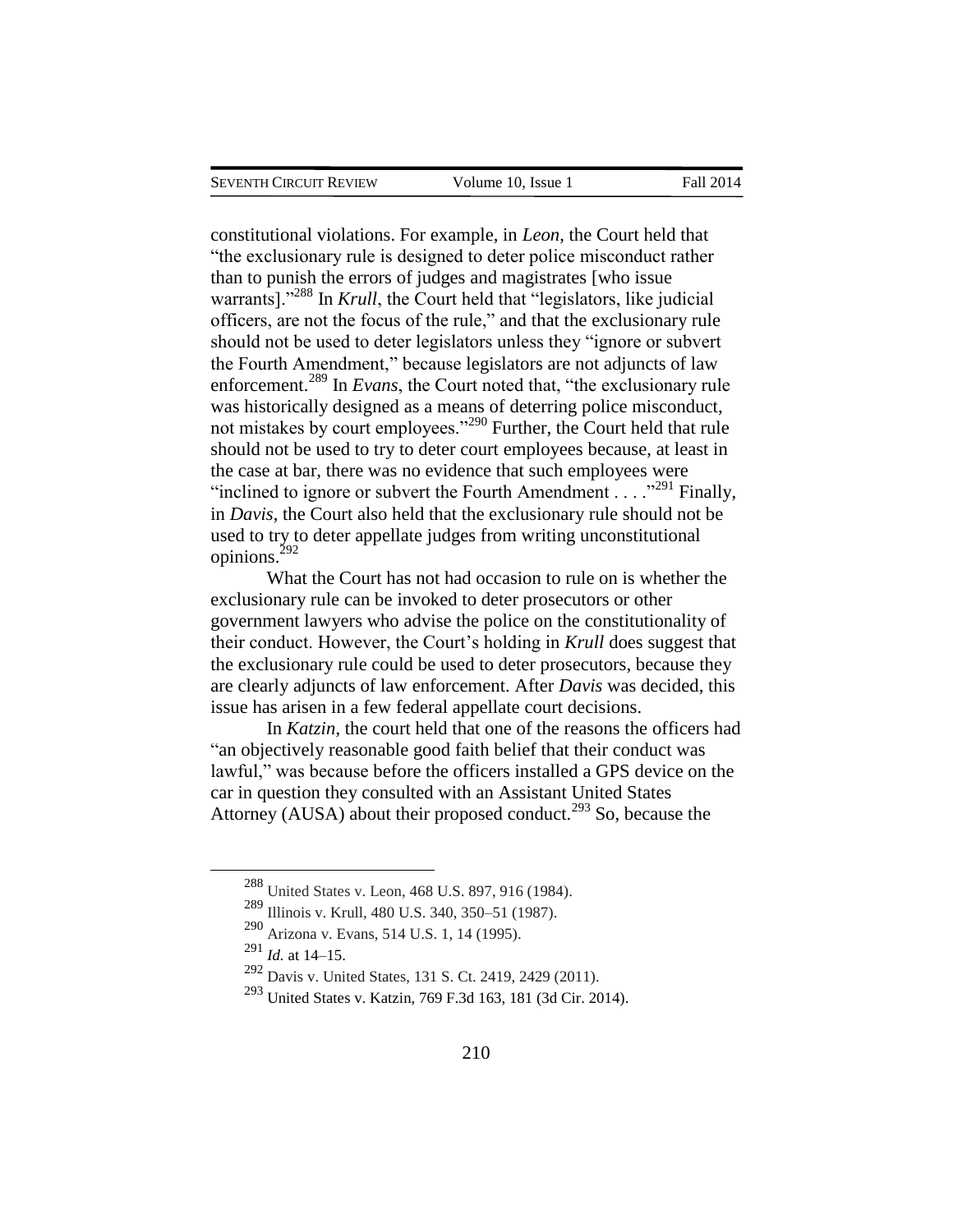AUSA approved the agents' conduct<sup>294</sup>, this fact aided the court in holding the officers were acting in good faith.<sup>295</sup> Katzin argued that application of the exclusionary rule would deter prosecutors from "engaging in overly aggressive readings of non-binding authority," however the court never really addressed the significance of deterring prosecutors, suggesting that it found such deterrence irrelevant.<sup>296</sup>

However, the principal dissent sharply criticized the majority's position. First, the dissent noted that the consultation with the AUSA was not a "panacea" for the constitutional issues raised, because the AUSA was not a neutral party (unlike a magistrate).<sup>297</sup> Further, the dissent argued that the good faith exception should be limited to cases involving "nondeterrable" mistakes, or to cases where officers rely on a neutral third party.<sup>298</sup> So, the dissent strongly suggested that the exclusionary rule could be used to deter officers from relying exclusively on advice from AUSAs, and that the exclusionary rule could even be used to deter the AUSAs themselves.<sup>299</sup>

In *Brown*, the Seventh Circuit took a similar position to the principal dissent in *Katzin*, and did suggest that the exclusionary could be used to deter lawyers advising federal or state law enforcement officers.<sup>300</sup> However, this suggestion was a very minor part of the court's overall opinion.

So, *Katzin* has suggested that the exclusionary rule should not be used to try to deter prosecutors from aggressive readings of authority, and that the fact that police rely on a prosecutor's advice can be a factor suggesting the officer was acting in good faith. However, *Brown* has suggested the opposite.

<sup>294</sup>*See id.* at 168. It was the Department of Justice's policy that warrants were not required to install GPS devices on cars parked in public streets and survey the car on public roads.

 $\frac{295}{295}$  *Id.* at 181.

<sup>296</sup> *See id.* at 185–87.

<sup>297</sup> *Id.* at 187.

<sup>298</sup> *Id.* at 189–90.

<sup>299</sup> *Id.* at 191.

<sup>300</sup> United States v. Brown, 744 F.3d 474, 478 (7th Cir. 2014).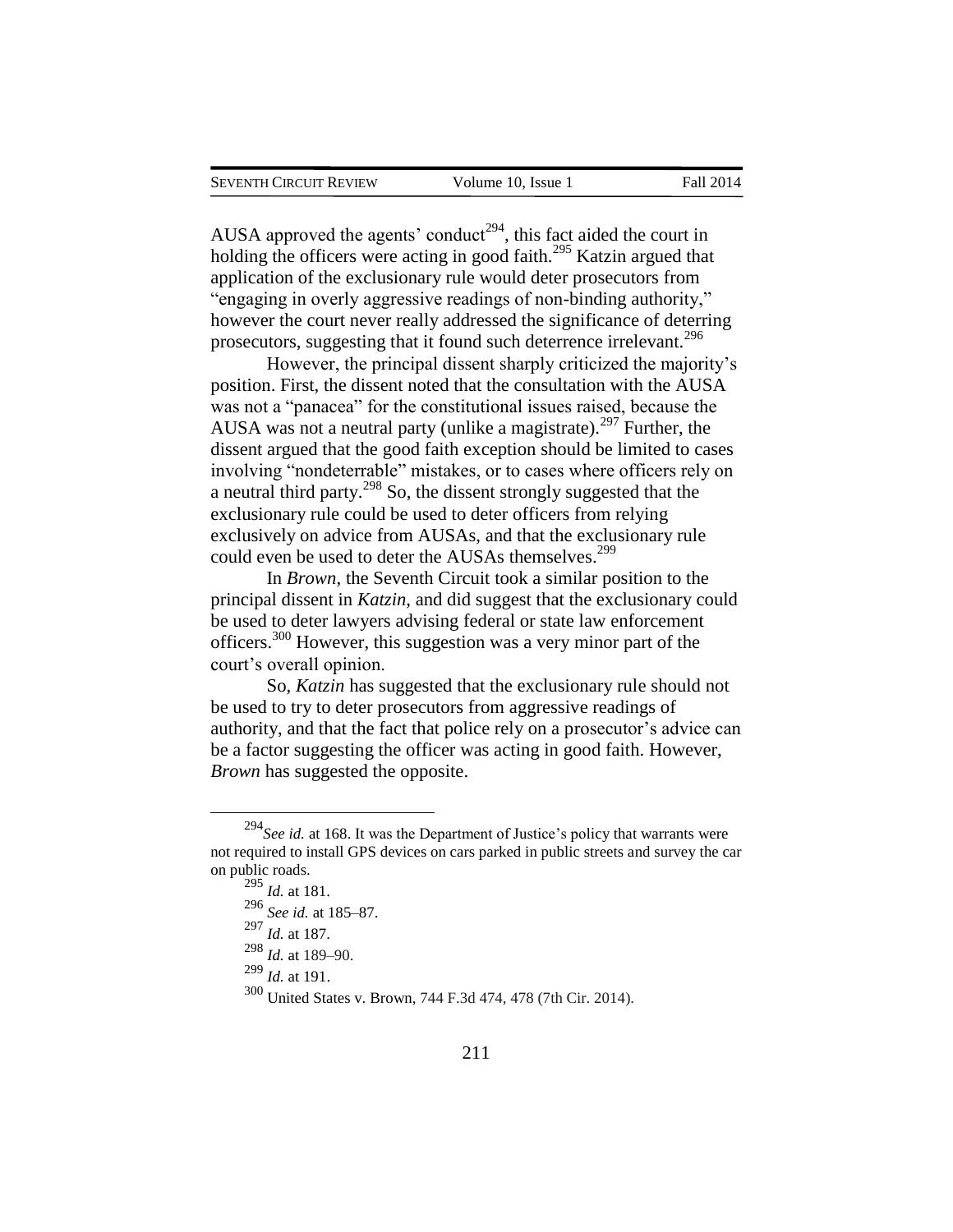| SEVENTH CIRCUIT REVIEW | Volume 10, Issue 1 | Fall 2014 |
|------------------------|--------------------|-----------|

## ii. Courts Have Assumed Fourth Amendment Issues Without Deciding Them

A very large number of courts have declined to actually discuss or reach a holding about whether a Fourth Amendment violation occurred, and instead have assumed without deciding that there was a Fourth Amendment violation (or accepted the government's concession that violation occurred) in order to reach a good faith analysis.<sup>301</sup> This is important because, when courts do this, they fail to set meaningful precedent about what is and what is not constitutional.

iii. Courts are Interpreting *Davis* Very Broadly

Overall courts are interpreting *Davis'* rule incredibly broadly, and not giving much consideration to Justice Sotomayor's concurrence that the law must be settled in order for the police to reasonably rely on it.<sup>302</sup> For example, although *Davis'* exception has been raised in a variety of different circumstances, and some cases are easier to decide that others, only one federal court of appeal $^{303}$  and six state courts of review<sup>304</sup> to consider *Davis'* good faith exception have held that officers were not in fact acting in good faith on binding precedent.

<sup>301</sup> United States v. Sparks, 711 F.3d 58, 62 (1st Cir. 2013); *Katzin*, 769 F.3d at 170; United States v. Stephens, 764 F.3d 327, 334 (4th Cir. 2014); United States v. Davis, 690 F.3d 226, 233 (4th Cir. 2012); United States v. Andres, 703 F.3d 828, 834 (5th Cir. 2013); *Brown*, 744 F.3d at 476; United States v. Davis ("Davis Dog"), 760 F.3d 901, 903 (8th Cir. 2014); United States v. Thomas, 726 F.3d 1086, 1093 (9th Cir. 2013); United States v. Pineda-Moreno, 688 F.3d 1087, 1090 (9th Cir. 2012); Kelly v. State, 82 A.3d 205, 214 (Md. 2013).

<sup>302</sup> *See, e.g.*, United States v. Davis ("Davis DNA"), 690 F.3d 226, 240, 246 (4th Cir. 2012).

<sup>303</sup> *See* United States v. Martin, 712 F.3d 1080 (7th Cir. 2013).

<sup>304</sup> State v. Mitchell, 323 P.3d 69 (Ariz. Ct. App. 2014); Smallwood v. State, 113 So.3d 724 (Fl. 2013); People v. LeFlore, 996 N.E.2d 678, 691 (Ill. Ct. App. 2013); State v. Thomas, 334 P.3d 941, 945 (Okla. Ct. App. 2014); State v. Adams, 763 S.E.2d 341 (S.C. 2014); State v. Fierro, 853 N.W.2d 235, 244 (S.D. 2014).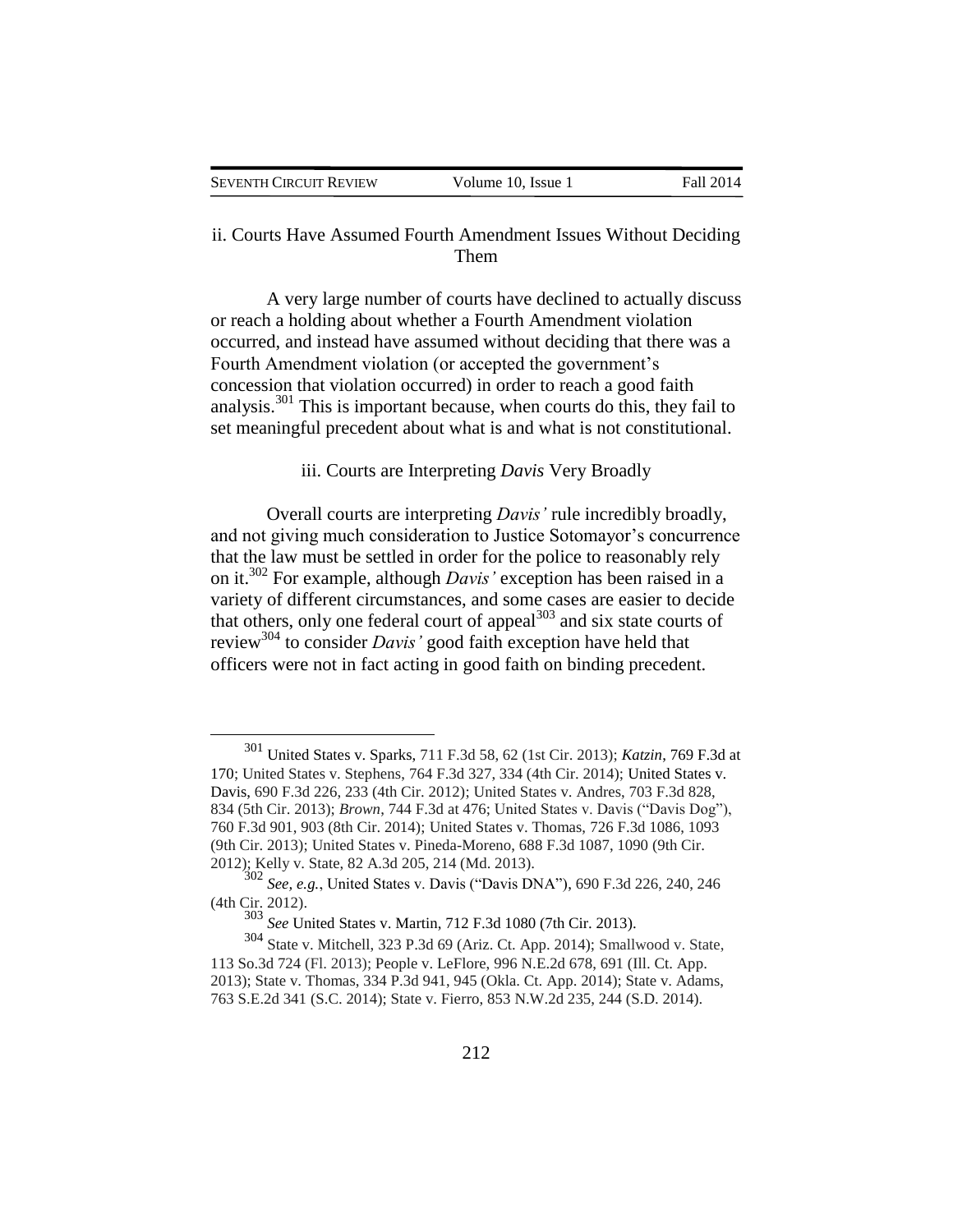| SEVENTH CIRCUIT REVIEW | Volume 10. Issue 1 | Fall 2014 |
|------------------------|--------------------|-----------|
|                        |                    |           |

Conversely, seventeen federal courts of appeal $305$  and thirteen state courts of review<sup>306</sup> have held that officers were acting in good faith on binding precedent.

## *E. The Best Path Forward in Applying Davis*

The exclusionary rule began as a device to give effect to the Fourth Amendment, and make citizens more secure in their persons, houses, papers, and effects.<sup>307</sup> By limiting the government's incentive to violate individuals' Fourth Amendment rights, and by significantly weakening its ability to convict individuals of crimes subsequent to such violations, the exclusionary has served as an incredibly important limit on government power.

The best path forward in applying *Davis'* binding precedent exception is consistent with the exclusionary rule's origins and purpose, and colored by a deep respect for the rule's survival as a limit on the government's power to search and seize in the future. The best path forward thus limits officers' ability to rely on precedent, and also limits result-oriented courts from interpreting *Davis* however they

<sup>305</sup> United States v. Baez, 744 F.3d 30 (1st Cir. 2014); *Sparks*, 711 F.3d 58; United States v. Aguilar, 737 F.3d 251 (2d Cir. 2013); *Katzin*, 769 F.3d 163; *Stephens*, 764 F.3d 327; United States v. Baker, 719 F.3d 313 (4th Cir. 2013); *Davis*, 690 F.3d 226; *Andres*, 703 F.3d 828; United States v. Fisher, 745 F.3d 200 (6th Cir. 2014); *Brown*, 744 F.3d 474; *Davis*, 760 F.3d 901; United States v. Barraza-Maldonado, 732 F.3d 865 (8th Cir. 2013); *Thomas*, 726 F.3d 1086; *Pinedo-Moreno*, 688 F.3d 1087; United States v. Madden, 682 F.3d 920 (10th Cir. 2012); United States v. Soza, 643 F.3d 1289 (10th Cir. 2011); United States v. Ransfer, 749 F.3d 914 (11th Cir. 2014).

<sup>306</sup> People v. Hopper, 284 P.3d 87 (Colo. Ct. App. 2011); Henderson v. State, 953 N.E.2d 639 (Ind. Ct. App. 2011); State v. Carlton, 304 P.3d 323 (Kan. 2013); Parker v. Commonwealth, 440 S.W.3d 381 (Ky. 2014); Briscoe v. State, 30 A.3d 870 (Md. 2011); Kelly v. State, 82 A.3d 205 (Md. 2013); People v. Mungo, 813 N.W.2d 796 (Mich. Ct. App. 2012); State v. Johnson, 354 S.W.3d 627 (Mo. 2011); State v. Hoffman, No. 2013–0688, 2014 WL 5648448 (Ohio 2014); State v. Brown, 736 S.E.2d 263 (S.C. 2012); State v. Edwards, 853 N.W.2d 246 (S.D. 2014); Taylor v. State, 410 S.W.3d 520 (Tex. App. 2013); State v. Oberst, 847 N.W.2d 892 (Wis. Ct. App. 2014).

<sup>307</sup> Weeks v. United States, 232 U.S. 383, 391–92 (1914).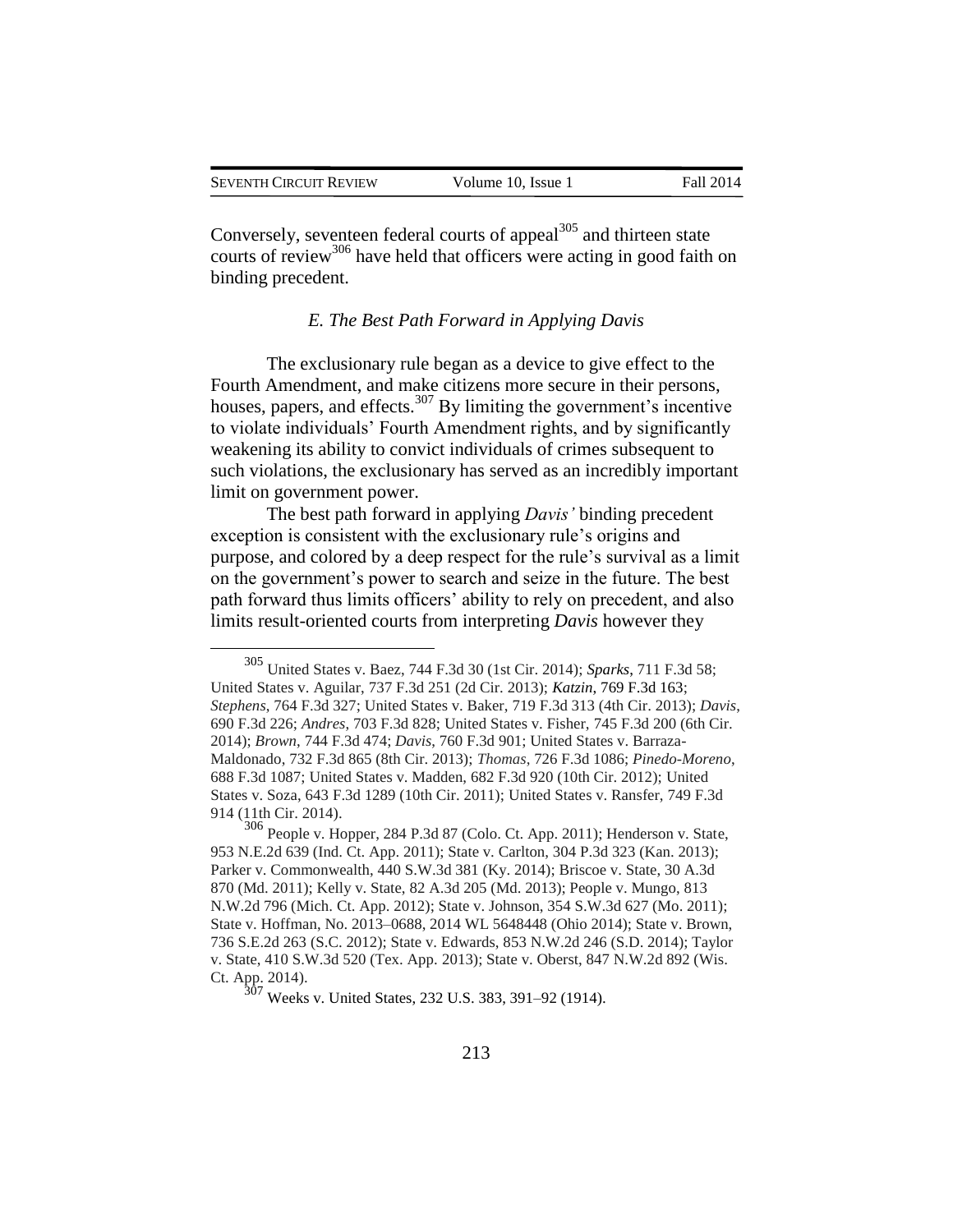wish, to reach whatever result they wish. The following hypothetical will be used throughout the discussion of the best path in order to illustrate its merits.

Over the last century, a common situation in which the Court has constantly been confronted with Fourth Amendment problems is when the police develop new technology to investigate crime.<sup>308</sup> So, as a useful hypothetical, suppose that law enforcement agencies around the country develop, and begin to use, a new sophisticated device that allows them to remotely scan individuals, and indicate whether the individual has used illegal drugs within the last thirty days (much like a drug test). Now suppose the police use their new device, without a warrant, to scan Randy, a young man walking down the street in a bad neighborhood. The scan is done without Randy's knowledge, and the device informs the police that Randy has recently ingested cocaine, probably within the last seventy-two hours. So, the police conduct a *Terry* stop, things go downhill for Randy, and the police find drugs and a knife on his person after a lawful *Terry* pat-down.<sup>309</sup>

In his subsequent criminal trial, Randy argues that the police's act of using the device constituted a Fourth Amendment search, and he asks the trial court to suppress the evidence because the search was unreasonable and the fruit of the officers' initial unlawful use of the device. However, the government argues that the use of the device was not a search, that even if there was a search it was reasonable, and that no matter how the first two issues are resolved the evidence should not be suppressed because, pursuant to *Davis*, the police were acting in good faith on binding precedent when using the device. The trial court could determine that the police's use of the device was not a search, but for our purposes the court does not do so and proceeds to consider the government's good faith argument under *Davis*. 310

<sup>308</sup> *See, e.g.*, United States v. Jones, 132 S. Ct. 945 (2012); Kyllo v. United States, 533 U.S. 27 (2001); United States v. Karo, 468 U.S. 705 (1984); United States v. Knotts, 460 U.S. 276 (1983); Olmstead v. United States, 277 U.S. 438 (1928).

<sup>309</sup> *See* Terry v. Ohio, 392 U.S. 1 (1968).

<sup>&</sup>lt;sup>310</sup> The court could also choose not to address the merits of whether a Fourth Amendment violation occurred, and only conduct a good faith analysis, as some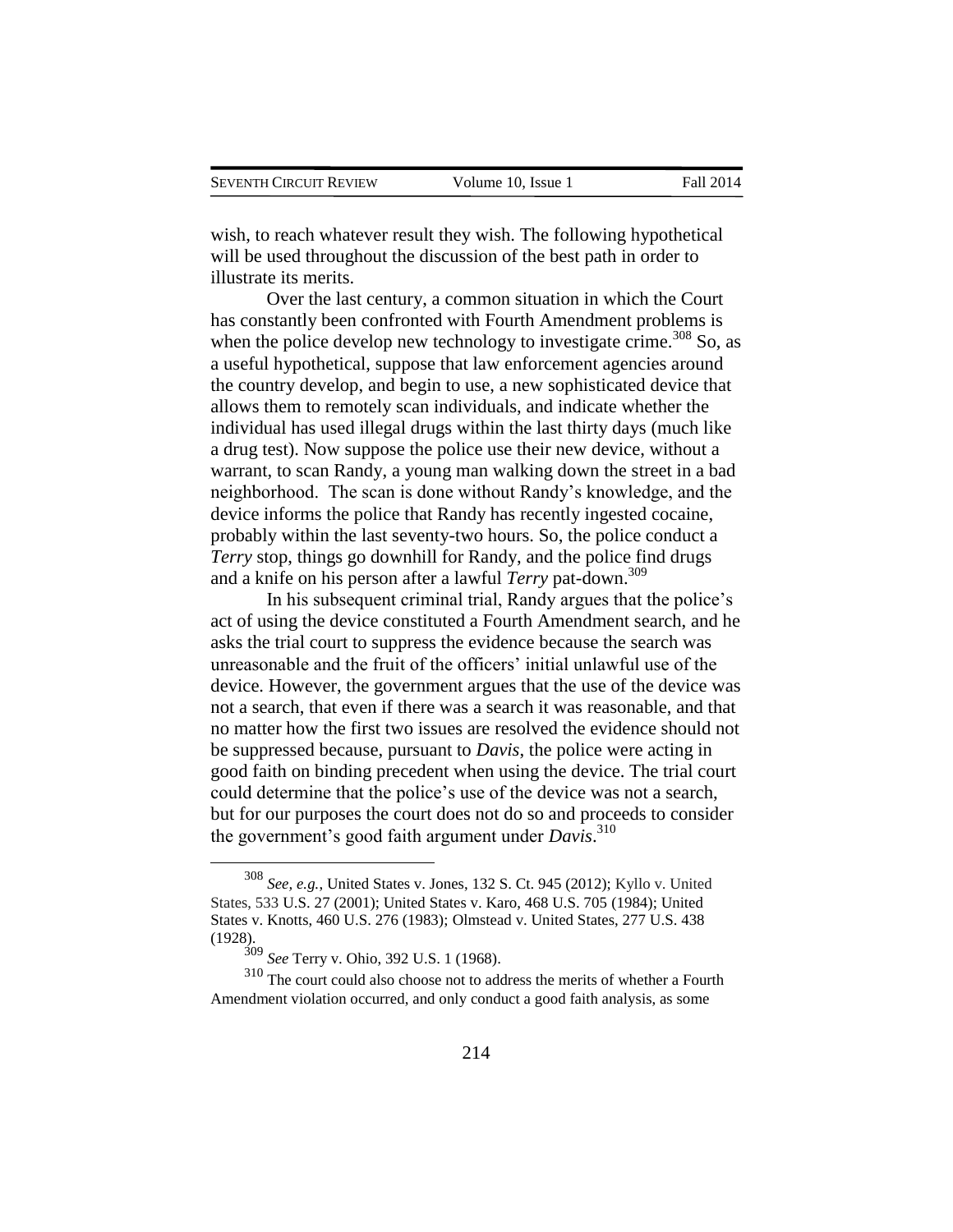#### 1. How Binding Precedent Should Be Defined

The question of what exactly should constitute precedent is a tricky one. For example, the court in Randy's case, regardless of what universe of cases it decides is binding and what those cases hold, can use *Davis'* holding to do whatever it wishes. If the court desires to reach a certain result, instead of trying to objectively apply the law, whatever result the court desires can be readily reached through various interpretive techniques. All lawyers know that precedent can be shaved down to a fine point, or flattened into a bludgeon, as long as the craftsman is skilled. For this portion of the discussion, it also does not matter whether Randy is tried in federal or state court.

If the court wants to admit the evidence and hold that the officers were acting in good faith, it could find some precedent from its own jurisdiction or from the United States Supreme Court, and hold that the precedent authorized the police to use their device. For example, the court could use *Kyllo*, and hold that because the device was available to the public for general use, the police acted in good faith belief they were not conducting a Fourth Amendment search.<sup>311</sup>

If no reasonable argument could be made that the device was available for public use (meaning the court would lose legitimacy if it held to the contrary), or if the court did not want to use *Kyllo* for whatever reason, it could instead look at the general legal landscape around the country, as some courts have done.<sup>312</sup> After this review, the court would find some cases holding that individuals do not have a reasonable expectation of privacy in concealing contraband, and thus a police practice that only reveals the presence or absence of contraband is not a search.<sup>313</sup> Of course, given *Jones*, the court would also have to hold that the government had not physically trespassed into Randy's body, but this would be a reasonable argument to make.

 $\overline{a}$ 

<sup>312</sup> *See Katzin*, 769 F.3d at 177–82; *Stephens*, 764 F.3d at 338.

<sup>313</sup> Illinois v. Caballes, 543 U.S. 405, 408–09 (2005).

courts have done. *See* United States v. Sparks, 711 F.3d 58, 62 (1st Cir. 2013);*. Katzin*, 769 F.3d at170; United States v. Stephens, 764 F.3d 327, 334 (4th Cir. 2014).

<sup>311</sup> 533 U.S. 27, 34 (2001).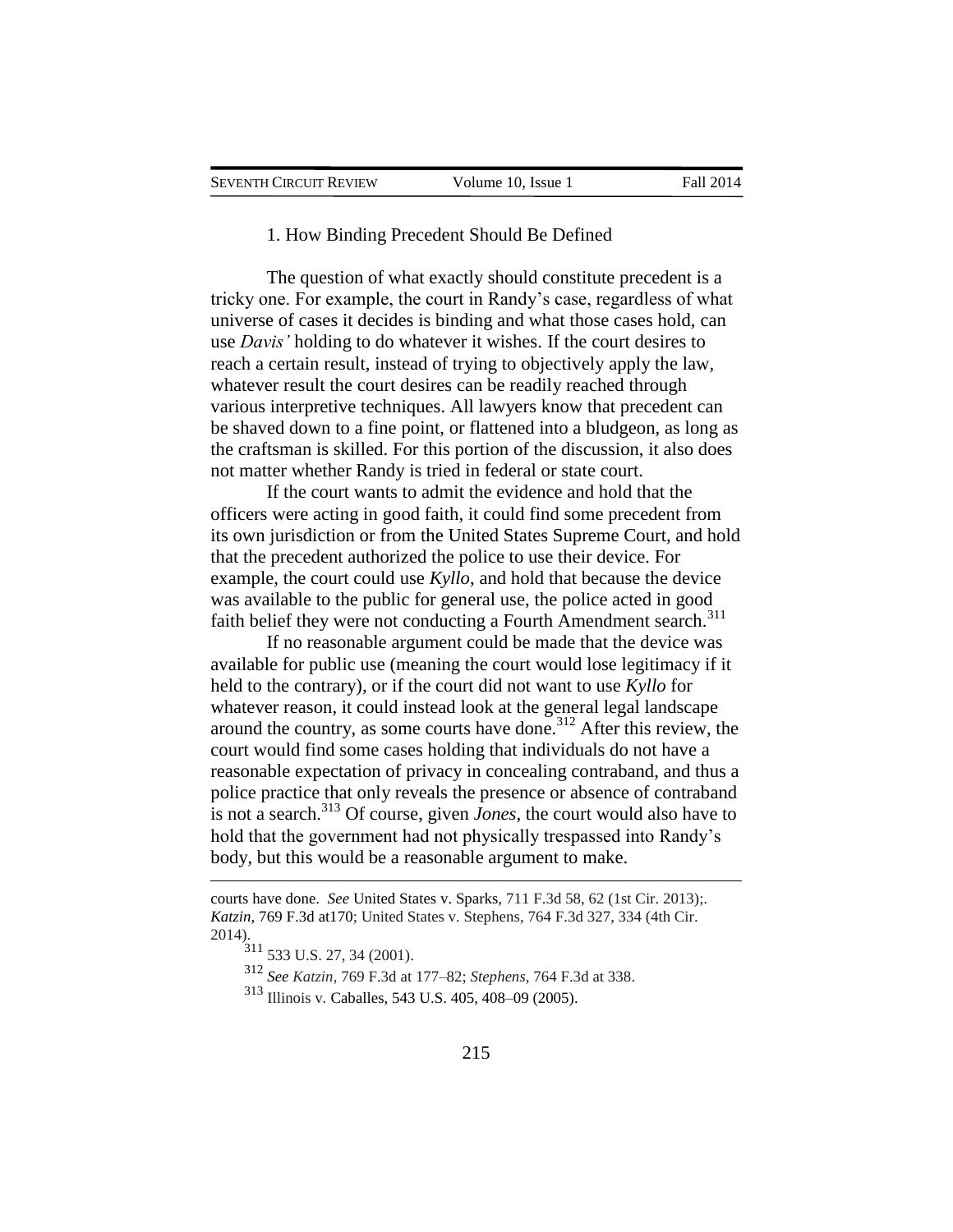| SEVENTH CIRCUIT REVIEW | Volume 10. Issue 1 | <b>Fall 2014</b> |
|------------------------|--------------------|------------------|
|                        |                    |                  |

Simply put, if the court wanted to admit the evidence, it could either: (1) choose a case from its own jurisdiction and hold that it authorized the police to use the device, or (2) if no such useful case were available, expand the universe of binding cases until it found a case sufficiently similar to Randy's that authorized the officers' conduct. There is no doubt one will almost always exist somewhere, so long as courts are willing to look hard.

If the court wants to exclude the evidence, it could also easily do so, and again it is totally irrelevant what cases actually exist throughout the country. For example, the court could hold that the officers should have known the device was not widely available for public use under *Kyllo*, and thus that using the device would be a search. And again, if this is an unsavory statement to make and one the court wants to avoid, the court could (again quite reasonably) hold that the officers should have known that the device was much like a government trespass into Randy's body, and thus would be a search. Even if there was binding precedent within the court's jurisdiction that appeared to directly authorize the police's use of the device, the court could look to the legal landscape around the country, but this time look for cases that would indicate the use of such devices was unsettled. For example, even if no case in the country had addressed the use of the remote drug-testing device, the court could find a case holding that a suspicionless drug test of an individual constituted a search absent some special need.<sup>314</sup> Then, the court stress the importance of Justice Sotomayor's concurrence, and hold that because the legality of the device was not clearly settled, the police could not have acted in good faith. $315$ 

Now, change the facts of the hypothetical slightly, and imagine the law enforcement officers using the device are agents with the DEA. Now, the agents are in East St. Louis in Illinois, very close to

<sup>314</sup> *See, e.g.*, Chandler v. Miller, 520 U.S. 305, 308 (1997).

<sup>315</sup> Another way to think about this kind of hypothetical is to consider, if the case of *Kyllo* arose "for the first time today rather than in 2001," whether the evidence unconstitutionally seized would be admissible under *Davis*. JOSHUA DRESSLER & GEORGE C. THOMAS, III, CRIMINAL PROCEDURE *INVESTIGATING CRIME* 527 (West, 5th ed. 2013).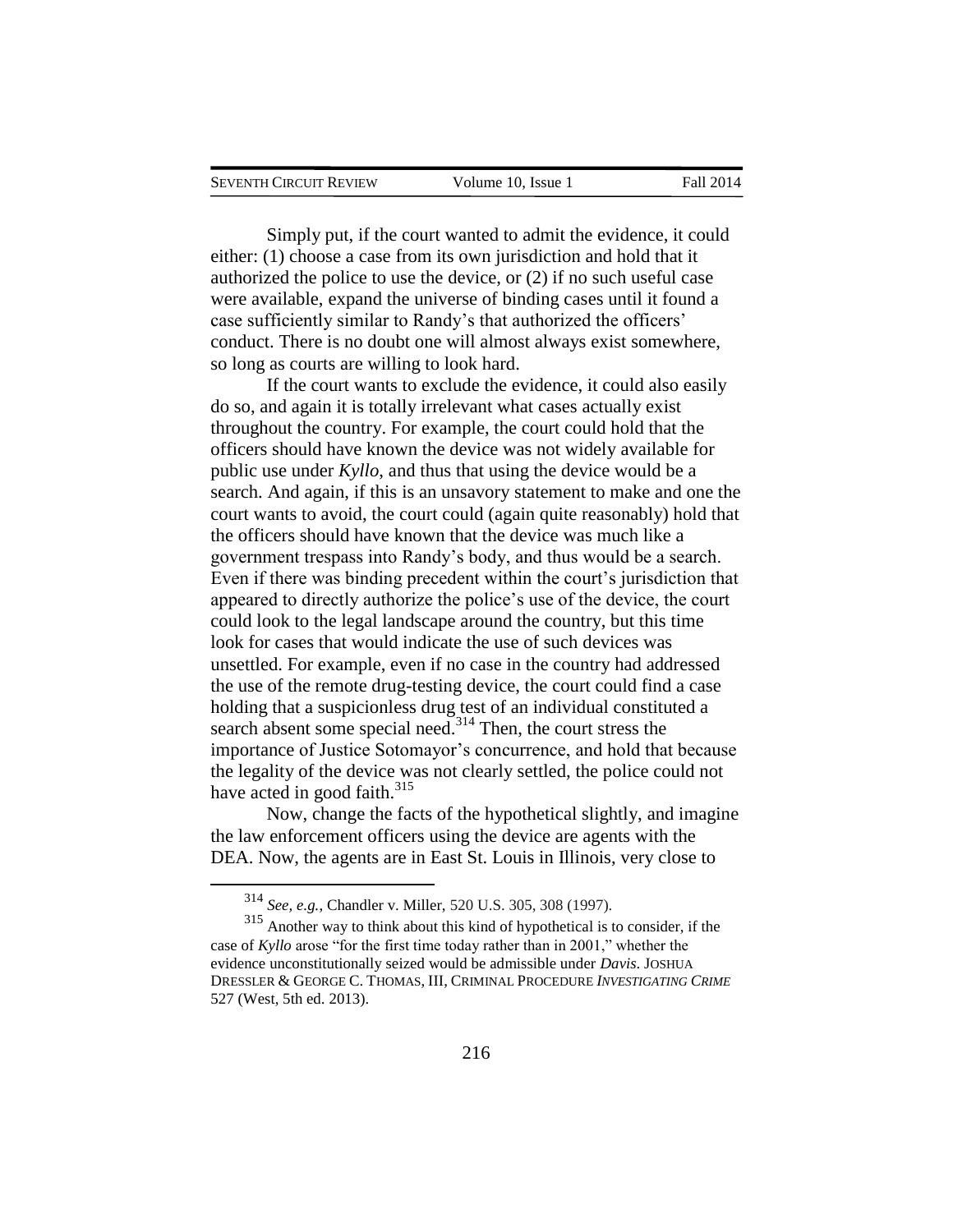$\overline{a}$ 

the border between Illinois and Missouri. Randy the unfortunate is still in his bad neighborhood, but now he is in St. Louis, Missouri. What precedents may the agents now rely on? The Seventh Circuit's? The Eighth Circuit's? Illinois state law? Missouri state law?

The answer again is largely irrelevant, because if a court wants to admit the evidence, the only thing that will stand in its way is if all the jurisdictions have cases directly on point clearly prohibiting the use of the device. As long as one jurisdiction allows it, a court could hold that that jurisdiction alone enabled the agents to act in good faith. One out of four might be a hard sell, but the court's holding could be bolstered by concluding that the jurisdiction's precedent that authorized the conduct was the only jurisdiction that mattered.<sup>316</sup>

For example, the court that the agents' conduct suggests that the government intended to prosecute Randy in the jurisdiction that allowed the use of the device, and it should not matter if plans changed after the contraband was found. Or, to getter better odds (one out of two), the court could hold that all that mattered was where Randy was (Missouri or the Eighth Circuit), or all that mattered was where the agents were (Illinois or the Seventh Circuit).

And again, if the court wished to keep the evidence out, it could go through similar interpretive hurdles, holding that the choice precedent provided an unsettled landscape rather than judicial authorization. The only thing standing in its way would be if all four jurisdictions had cases on point clearly authorizing the practice.

"Binding precedent" is a nebulous concept. In this nebula, law enforcement officers and courts alike are free to maneuver without limitation and pursue any subjective goal they wish, without much regard to how the Fourth Amendment protects all people. Given this reality, binding precedent should be defined narrowly, in order to accomplish two important goals: (1) providing clarity, and (2) providing limitations.

Therefore, "binding precedent" should be defined for both state and federal law enforcement officers as the decisions of the state and

<sup>316</sup> *See, e.g.*, United States v. Barraza-Maldonado, 732 F.3d 865 (8th Cir. 2013).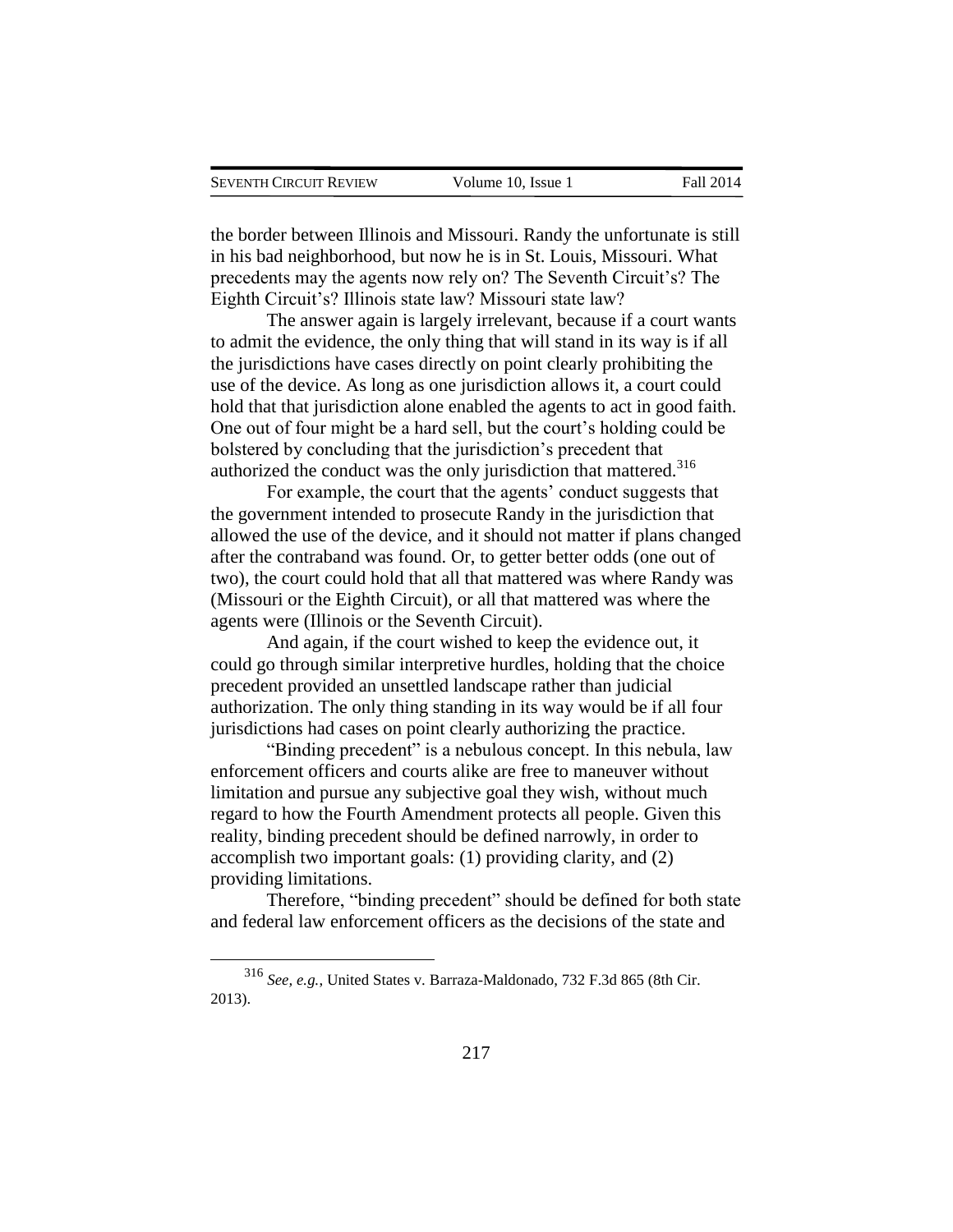$\overline{a}$ 

federal circuit in which they are acting, and the decisions of the United States Supreme Court. When federal and state law conflicts, this should be a factor suggesting the officers could not have relied in good faith on either jurisdictions' precedent (due to its unsettled nature).

This rule should also hold true if federal officers' conduct extends over many jurisdictions. In these situations, precedential universe expands, but the limiting principle remains with equal if not greater force, because any conflicts that arise are still a factor suggesting the officers could not have relied in good faith on any jurisdictions' precedent, again due to its unsettled nature. In these circumstances, agents must strictly comply with all jurisdictions' precedents in which they may act, and if they fail to do this courts should lean towards holding the officers did not act in good faith. This would go along way to solve the multi-jurisdictional issues discussed above.

Good officers should be trained on what the law allows,  $317$  but this will be incredibly hard if "binding precedent" is not defined clearly and narrowly. Officers should not be tasked with knowing how the Fourth Amendment is being interpreted in fifty different states and twelve different federal circuits. Further, limiting the definition of binding precedent will prevent overly aggressive police officers from unnecessarily risking violations of people's Fourth Amendment rights. If officers feel that courts will support their actions by looking around the entire country for precedent to authorize their conduct after the fact, such risks may be taken more frequently without the officers seeking a warrant from an independent judicial officer.

Courts of review should also be interested in limiting themselves, and lower courts over which they sit. Limiting what constitutes precedent as described above will restrict (although not stop entirely) lower courts using whatever interpretive tools they wish to reach any result they wish. This limitation would also provide more clear guidance for judges trying to objectively apply the law without regard for what result is reached. And, by doing so, such a rule would

<sup>317</sup> *See* United States v. Leon, 468 U.S. 897, 919 (1984) (holding that officers should have a reasonable knowledge of what the law prohibits).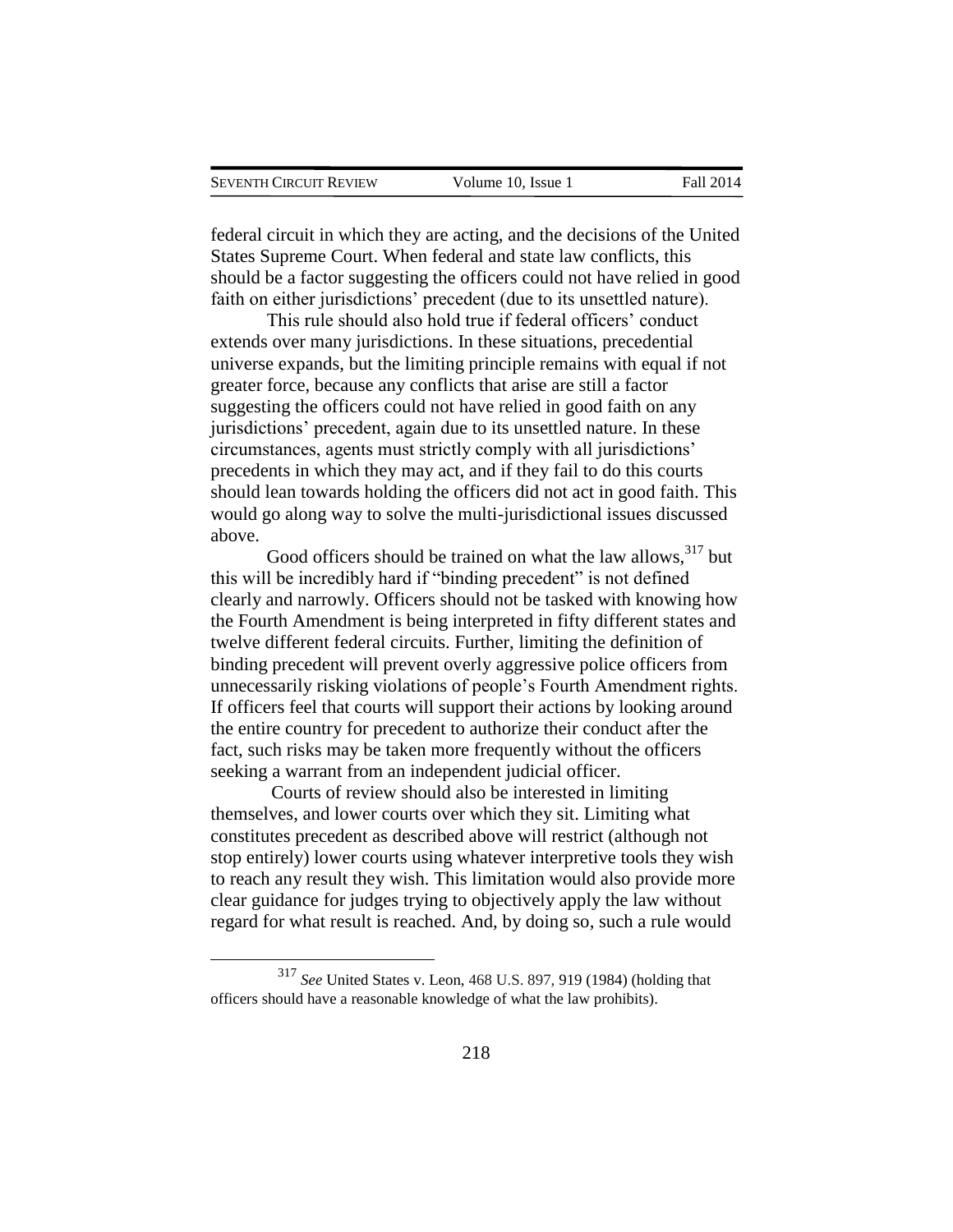| <b>SEVENTH CIRCUIT REVIEW</b> | Volume 10, Issue 1 | Fall 2014 |
|-------------------------------|--------------------|-----------|

provide more consistent results, as opposed to the incredibly varied results that courts have thus far reached.

2. Defining the Limits of Officers' Good Faith Reliance on Binding Precedent

This question is complicated, because it is hard to precisely apply *Davis'* culpability rubric when dealing with officers' reliance on precedent. For example, under the Court's current regime, an officer will not be culpable if he acts with isolated or simple negligent reliance on precedent.<sup>318</sup> But, the officer will be culpable if his reliance on precedent was grossly negligent or reckless.<sup>319</sup> The line between these two standards of culpability is obviously a very hard to draw.

Because of this difficulty, and because of the variety of different contexts in which past precedent can guide officers' present conduct, no fixed line can ever be drawn. Instead a variety of different tests for each conceptual problem raised needs to be considered.

## i. Binding Precedent Must Be Very Similar to the Present Case Under Review

The best approach to use when determining how similar precedent must be to a present case under review is to hold that, consistent with *Davis*, the precedent must "specifically authorize" the officers' conduct in order for officers to be able to rely in good faith on that precedent.

To determine whether precedent specifically authorizes the officers' current conduct, courts should examine two factors: (1) whether the facts of the old case are similar to the present case, and (2) whether the underlying rationales used to decide the old case could have led the officers to think their present conduct was constitutional. For example, *Davis* held that *Belton* "specifically authorized" the

<sup>318</sup> Davis v. United States, 131 S. Ct. 2419, 2427–28 (2011).

<sup>319</sup> *Id.*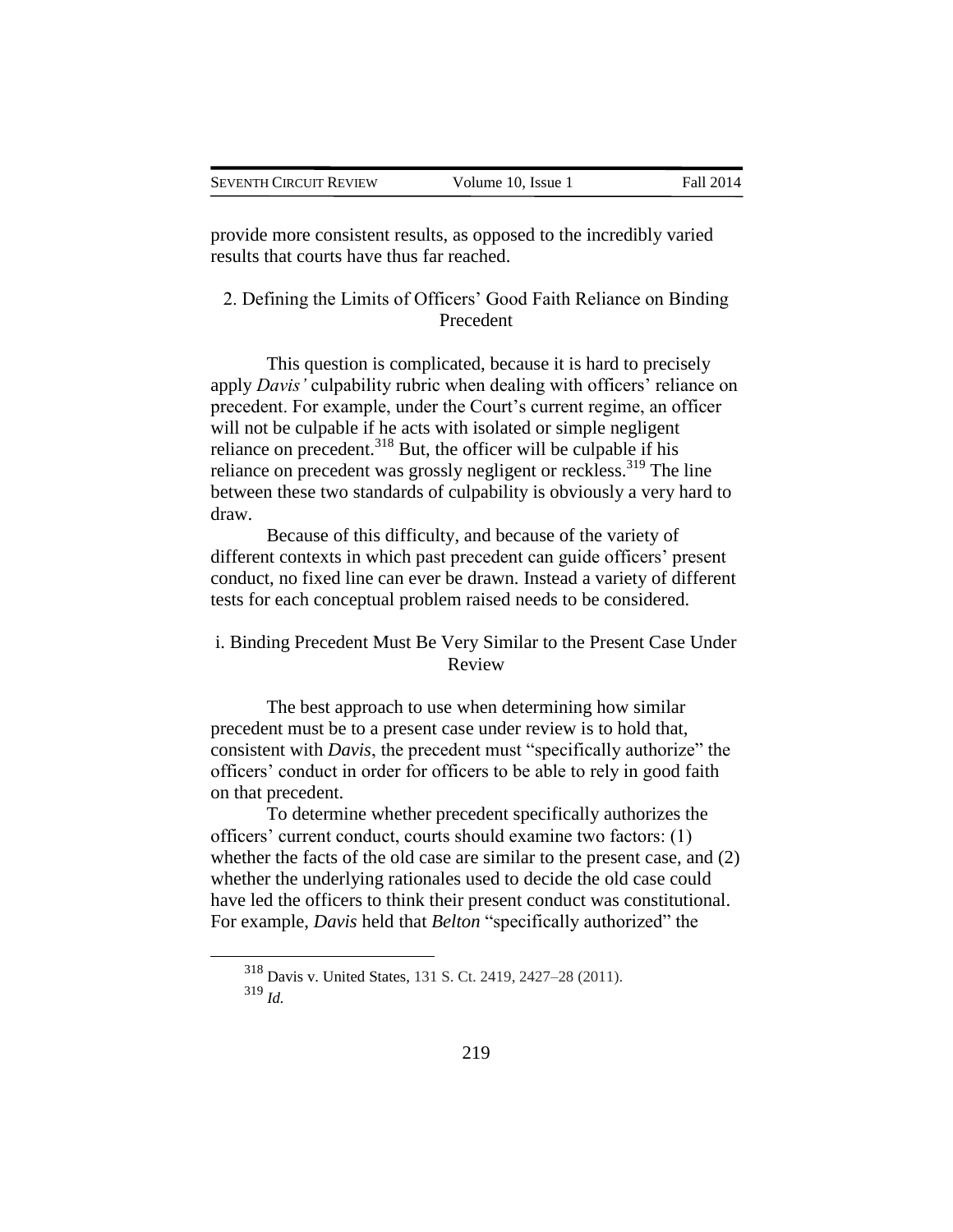police's search of Davis' car, because the conduct at issue in both cases was incredibly similar (searches of cars incident to the arrest of a recent occupant). And, *Belton's* underlying rationale, that police officers could always conduct such searches regardless of whether the arrestee was in reaching distance of the vehicle due of the need for officer safety and clear guidelines in that specific context also applied with full force to the search of Davis' car.

However, if this two-part test does not indicate that the old precedent specifically authorized the officers' current conduct, this should constitute a per se bar to a finding of good faith, and the inquiry can end. This will stop courts from completely eroding the exclusionary rule over time. If officers can be held to be acting in good faith even when the past precedent does not specifically authorize their conduct, no limiting principle to application of *Davis'* holding will exist and the exclusionary rule will disappear. $320$ 

Applying this test to our hypothetical with Randy above would almost certainly lead to the conclusion that the officers were not in fact acting in good faith on any precedent when using their device. First, unlike in *Davis* where the officers could have relied on *Belton* to specifically authorize their conduct, in our hypothetical no such precedent would lead the officers to believe that their conduct was not a search (unless other binding precedent had already resolved that nearly identical conduct was not a search). So, the good faith inquiry could end there.

However, if a court holds that precedent does specifically authorize the police's conduct, such a court should proceed to the next step in the analysis, which is determining whether or not the constitutionality of the practice is settled.

ii. The Law Authorizing the Police's Conduct Must be Settled

As Justice Sotomayor noted in her concurrence in *Davis*, courts should consider whether the law authorizing a practice is settled, because a situation where the law is unsettled is a very different

<sup>320</sup> *See Davis*, 131 S. Ct. at 2439 (Breyer, J., dissenting).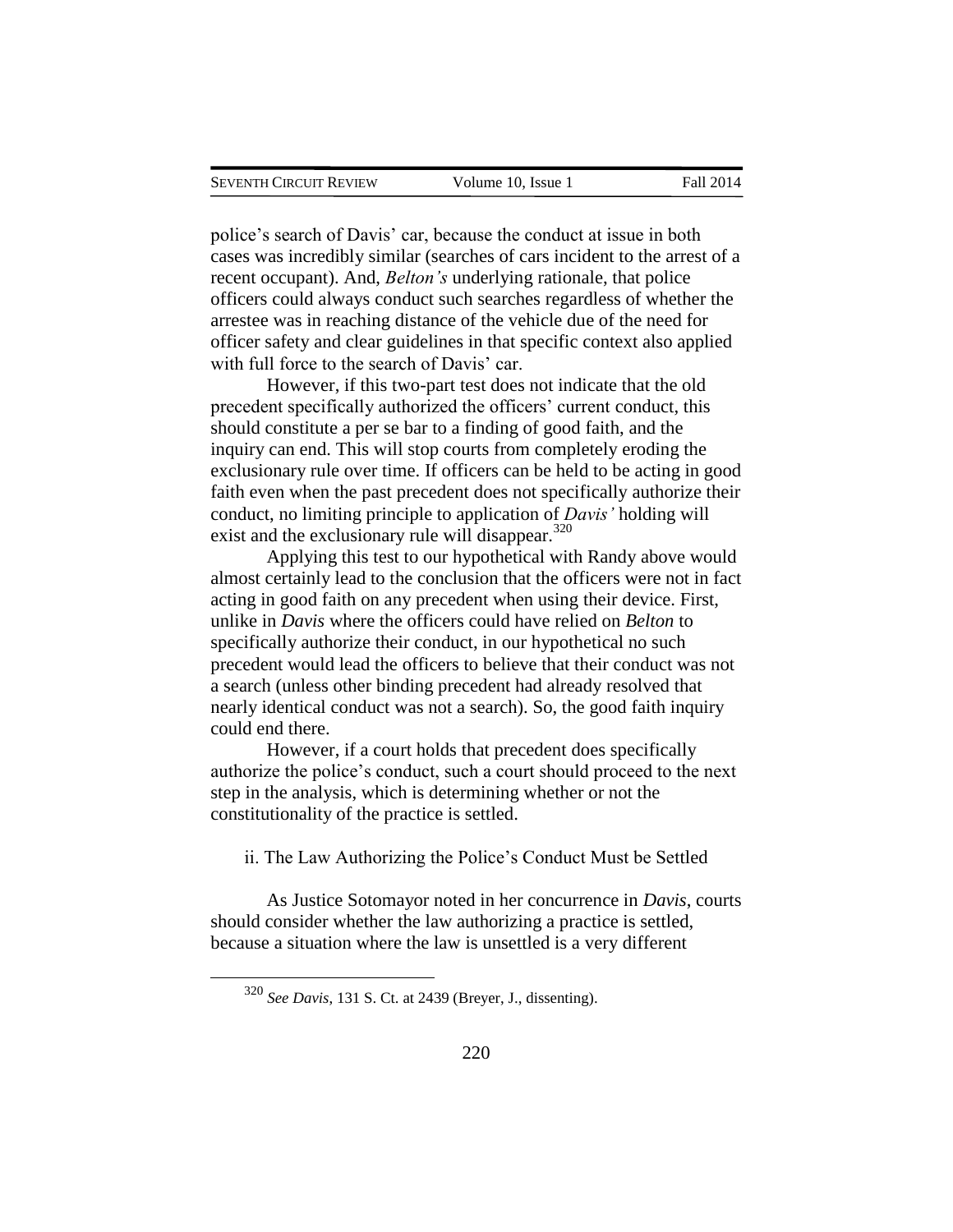situation than one where the law is clearly settled, as was the case in *Davis*. <sup>321</sup> The difference is of course that when the law is unsettled, officers should be much less certain that their conduct is authorized, and courts in these circumstances should not find that the officers acted in good faith.

To determine whether the law is settled, courts should only look at binding precedent (defined above as the law of the relevant federal circuit and state). This is because it would be unfair to ask officers to only look to binding precedent for guidance regarding the constitutionality of their actions, but allow courts to look outside this sphere to determine whether the law was settled.

Although determining when the law is "settled" may be difficult in some circumstances, courts should consider this factor with an eye towards always holding that the underlying law is unsettled absent a high degree of clarity. For example, if a state Supreme Court was reviewing the constitutionality of a practice about which lower courts had disagreed, this should strongly suggest that the law was unsettled, regardless of the weight of authority on each side of the split.

Also, the fact that a particular practice is being challenged in a court of review is important in determining whether the law is settled. For this inquiry, the court hearing the challenge to a police practice will be relevant. For example, an appellate court's decision may only call into question the constitutionality of a police practice, while a Supreme Court (either state or federal) has a greater ability and likelihood to definitively settle the constitutionality of a practice. Further, the fact that a court where a defendant has an appeal of right has taken the case would have less significance than the fact that a court which only grants such defendants permissive appeals has taken the case. This is because, when a court which grants permissive appeals such as a state Supreme Court or the United States Supreme Court takes a case, the courts are making a deliberate decision to consider the constitutionality of a particular practice. Such a decision

<sup>321</sup> *Id.* at 2434–35 (Sotomayor, J. concurring).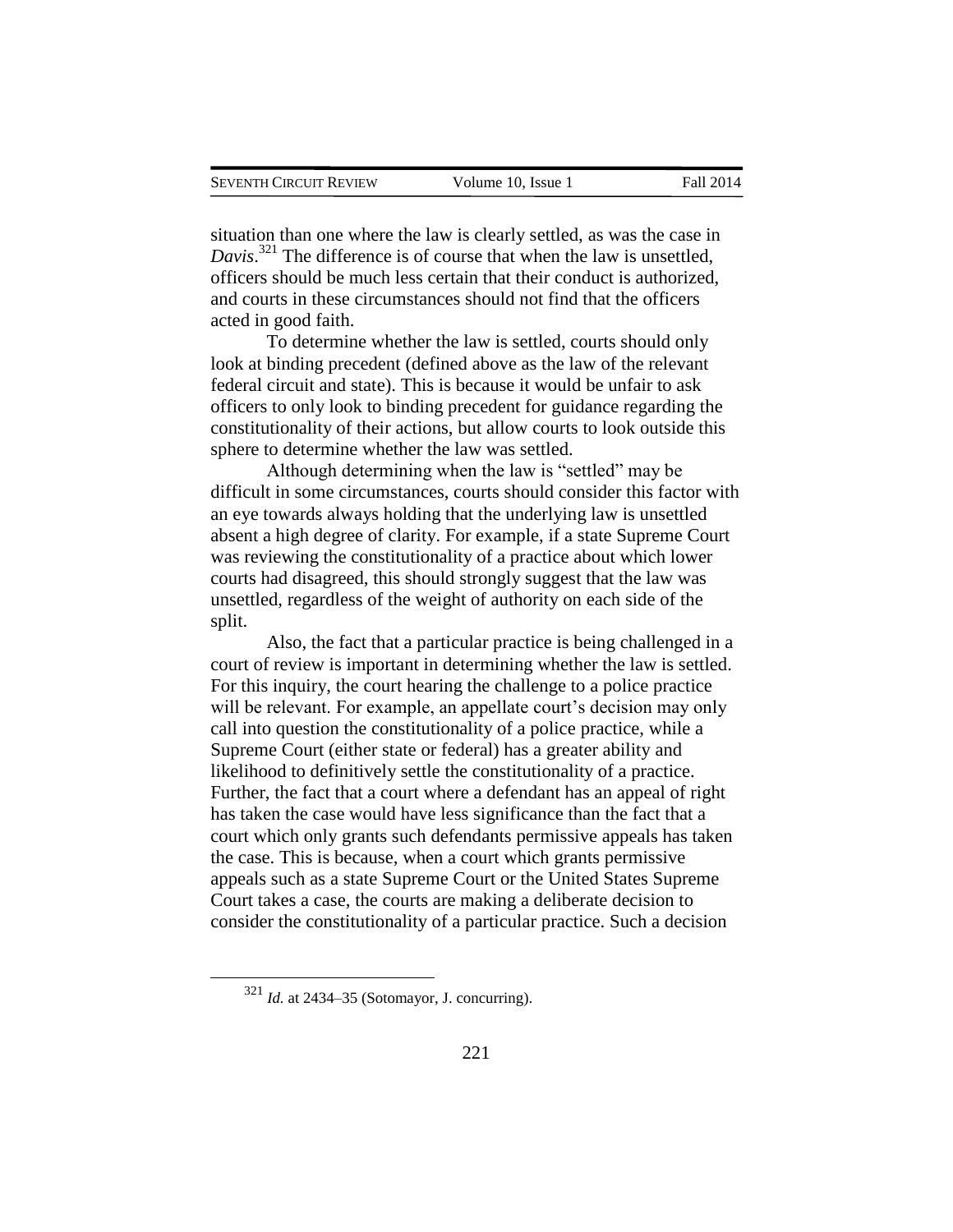should put officers on notice that their conduct may be unconstitutional.

Although some courts have held that the fact that a practice is being challenged does not matter,<sup>322</sup> the Court in *Leon* held that officers should be tasked with having a reasonable understanding of what the law is. Knowing what the law is involves knowing when a practice is authorized and the law authorizing it is settled, and when the law concerning the practice is unsettled and under review. The fact that a practice is being challenged is certainly not dispositive in the good faith analysis, but it should be a factor courts consider.

3. Resolving Other Issues Raised By *Davis*

### i. The Actor Problem

The exclusionary rule should be used to deter prosecutors, especially when the government seeks to justify the officers' good faith on the fact that the officers consulted with a prosecutor. Because prosecutors are "adjuncts to the law enforcement team,"<sup>323</sup> courts applying *Davis* should use the exclusionary rule to deter prosecutors from over-aggressive advising of officers. However, courts should not hold prosecutors to a higher burden of knowing the law in these circumstances, and be quicker to find bad faith, because such a rule would act as a disincentive for police officers from seeking advice on the law from government lawyers.

## ii. Courts should not Assume Fourth Amendment Issues Without Deciding Them

One final issue is that courts should not avoid deciding the merits of a case simply because the court has determined that the

<sup>322</sup> *See* United States v. Davis, 760 F.3d 901, 905 (8th Cir. 2014); United States v. Barraza-Maldanado, 732 F.3d 865, 869 (8th Cir. 2013).

<sup>323</sup> Illinois v. Krull, 480 U.S. 340, 350–51 (1987).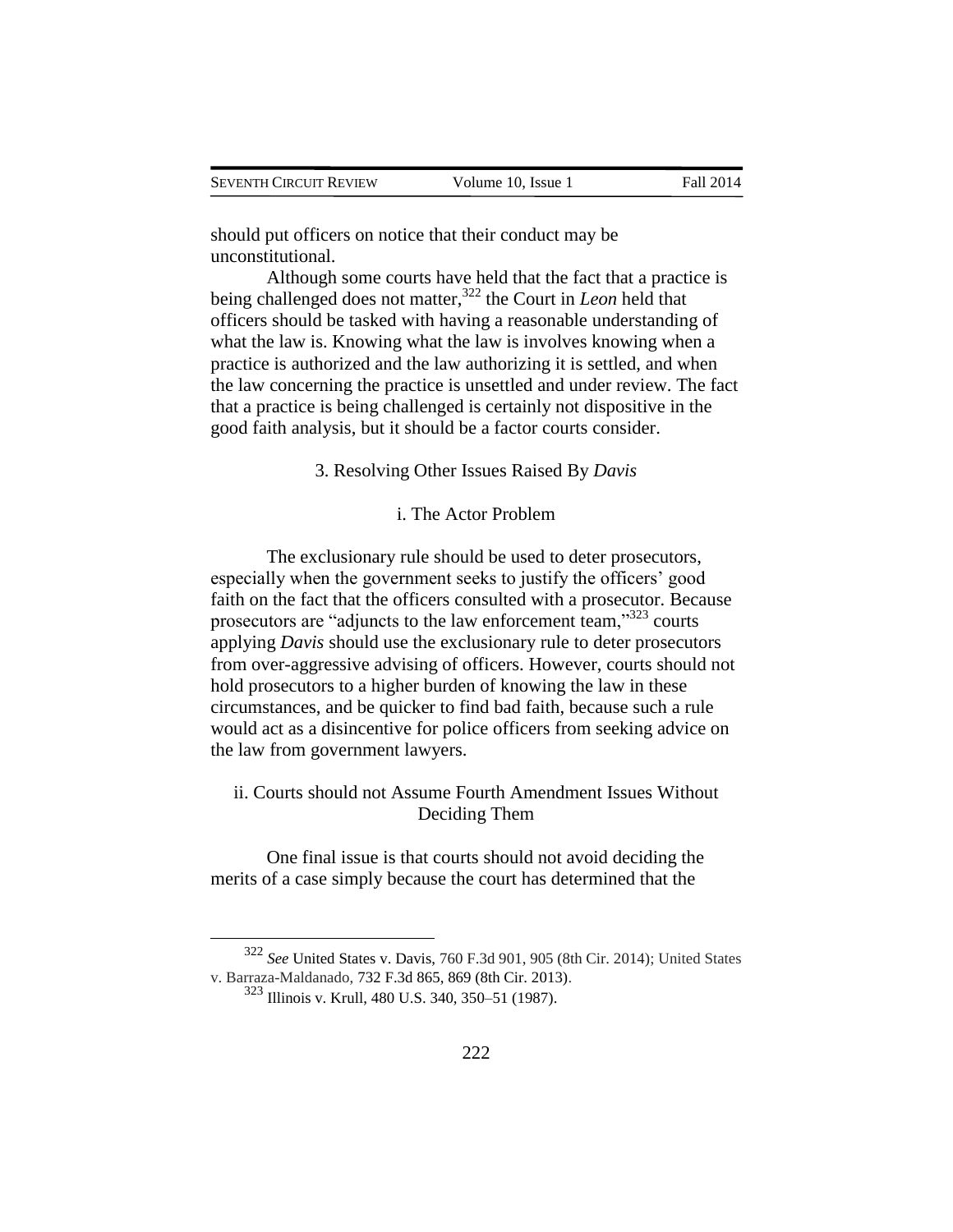officers were acting in good faith.<sup>324</sup> Instead of leaping to a good faith analysis, courts must first analyze whether the underlying conduct is reasonable under the Fourth Amendment. Doing this will set new precedent about the boundaries of the Fourth Amendment, and provide guidance to law enforcement in the future.

If all courts from 2015 onwards begin refusing to decide the merits of cases, and instead simply decide whether officers were acting in good faith on previous precedent, our common law system would largely end in the Fourth Amendment context. When law enforcement develops new technology in the future, courts would forever be deprived of the ability to make reasoned holdings based on what the Fourth Amendment requires, because as time moves on less and less precedent will be available to them. Instead, courts will have to decide, based on cases resolving the constitutionality of conduct decided before 2015, whether or not the officers were acting in good faith that their conduct was reasonable, not whether in fact the conduct was reasonable. There may seem to be little distinction between these choices now, but in one hundred years the problem will be more severe.

To avoid this problem, courts must make holdings regarding the constitutionality of officers' conduct before deciding if the officers were acting in good faith on binding precedent.

#### *E. How the Seventh Circuit Went Astray In Gutierrez*

 $\overline{a}$ 

In *Gutierrez*, the Seventh Circuit erred in both the analytical tools it chose use in applying *Davis*, and the results it reached in using the tools it choose.

<sup>324</sup> *See* United States v. Sparks, 711 F.3d 58, 62 (1st Cir. 2013); United States v. Katzin, 769 F.3d 163, 170 (3d Cir. 2014); United States v. Stephens, 764 F.3d 327, 334 (4th Cir. 2014).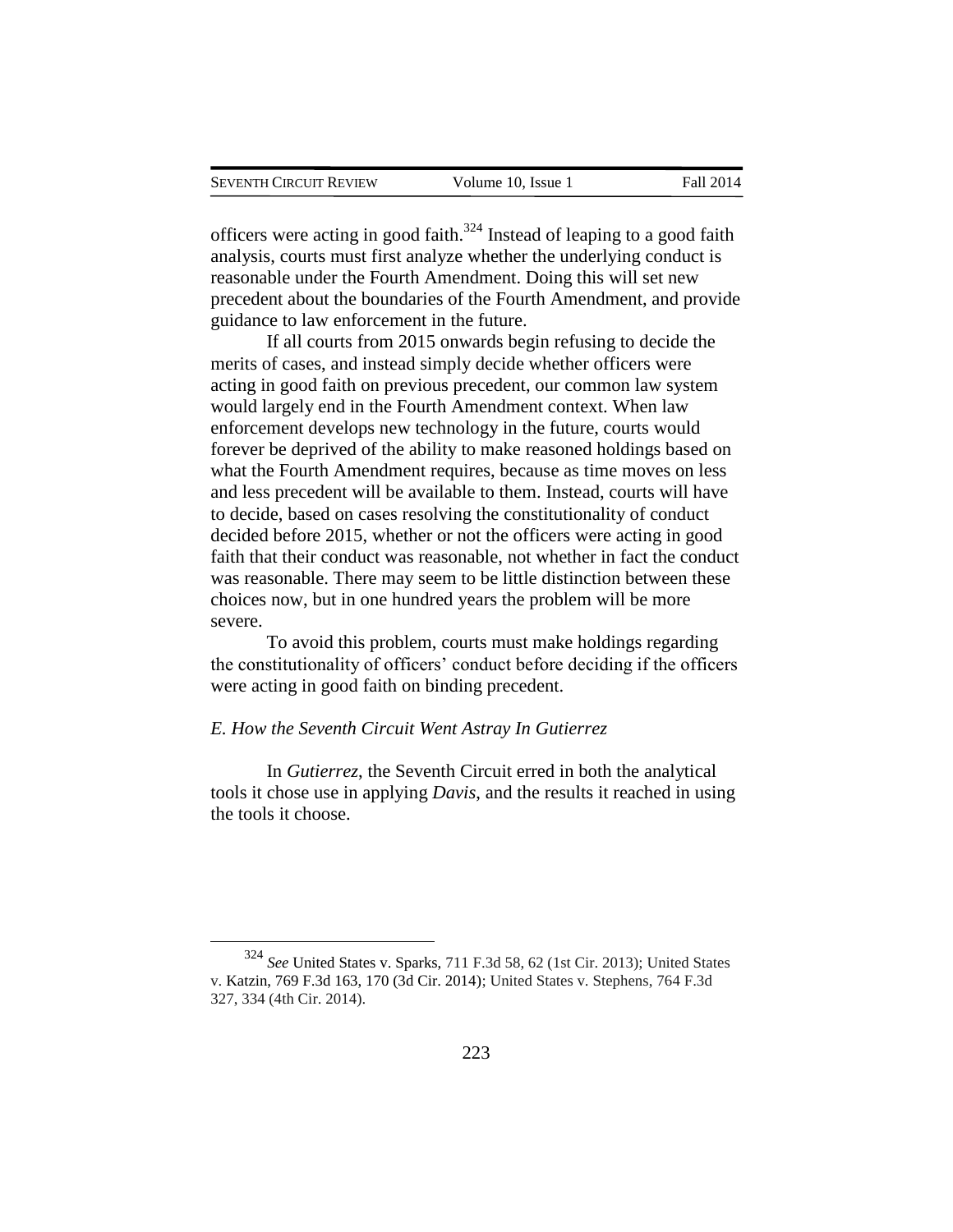| SEVENTH CIRCUIT REVIEW | Volume 10, Issue 1 | Fall 2014 |
|------------------------|--------------------|-----------|
|                        |                    |           |

## 1. The Court Failed to Adopt the Best Interpretation of Binding Precedent

Before *Gutierrez* was decided, a split existed within the Seventh Circuit as to what constituted binding precedent under *Davis*. In *Martin*, the court rejected the government's argument that the police should be able to rely in good faith on "the weight of authority around the country,"<sup>325</sup> while in *Brown* the court strongly suggested that officers may rely on decisions from other federal circuits because not allowing police to do so would not yield much deterrence.<sup>326</sup>

*Gutierrez* failed to resolve this split, and the court also failed to adopt the best interpretation possible of what constitutes binding precedent. Although the court held that officers could have relied on one of the Seventh Circuit's previous cases, *United States v. Brock*, 327 the court failed to address an important case decided by Indiana Court of Appeals, *Hoop v. State*. <sup>328</sup> And, *Hoop* had been addressed at length by the district court,<sup>329</sup> and in the parties' briefs to the Seventh Circuit.<sup>330</sup> So, the court should have taken the opportunity, given the existence of *Hoop*, to weigh in on the split in the Seventh Circuit over what constitutes binding precedent. Given the best definition discussed above, the court should have evaluated *Hoop* in conjunction with *Brock* as binding precedent.

The court probably choose not to address *Hoop* because doing so would have raised two difficult questions: (1) whether federal officers can rely on state cases to authorize their conduct, and (2) whether those state cases may also limit the bounds of federal officers'

 $\overline{a}$ 

<sup>330</sup> Brief and Required Short Appendix for Defendant-Appellant at 10, United States v. Gutierrez, 760 F.3d 750 (7th Cir. 2014) (No. 14-1159); Brief of the Plaintiff-Appellee, United States of America at 18–19, *Gutierrez*, 760 F.3d (No. 14- 1159); Reply Brief of Defendant Appellant at 1–2, *Gutierrez*, 760 F.3d (No. 14- 1159).

<sup>325</sup> United States v. Brown, 744 F.3d 474, 478 (7th Cir. 2014).

<sup>326</sup> United States v. Martin, 712 F.3d 1080, 1082 (7th Cir. 2013).

<sup>327</sup> 417 F.3d 692 (7th Cir. 2005).

<sup>328</sup> Hoop v. State, 909 N.E.2d 463 (Ind. Ct. App. 2009).

<sup>329</sup> United States v. Cota, 2013 WL 4510163 at \*4 (N.D. Ind. 2013).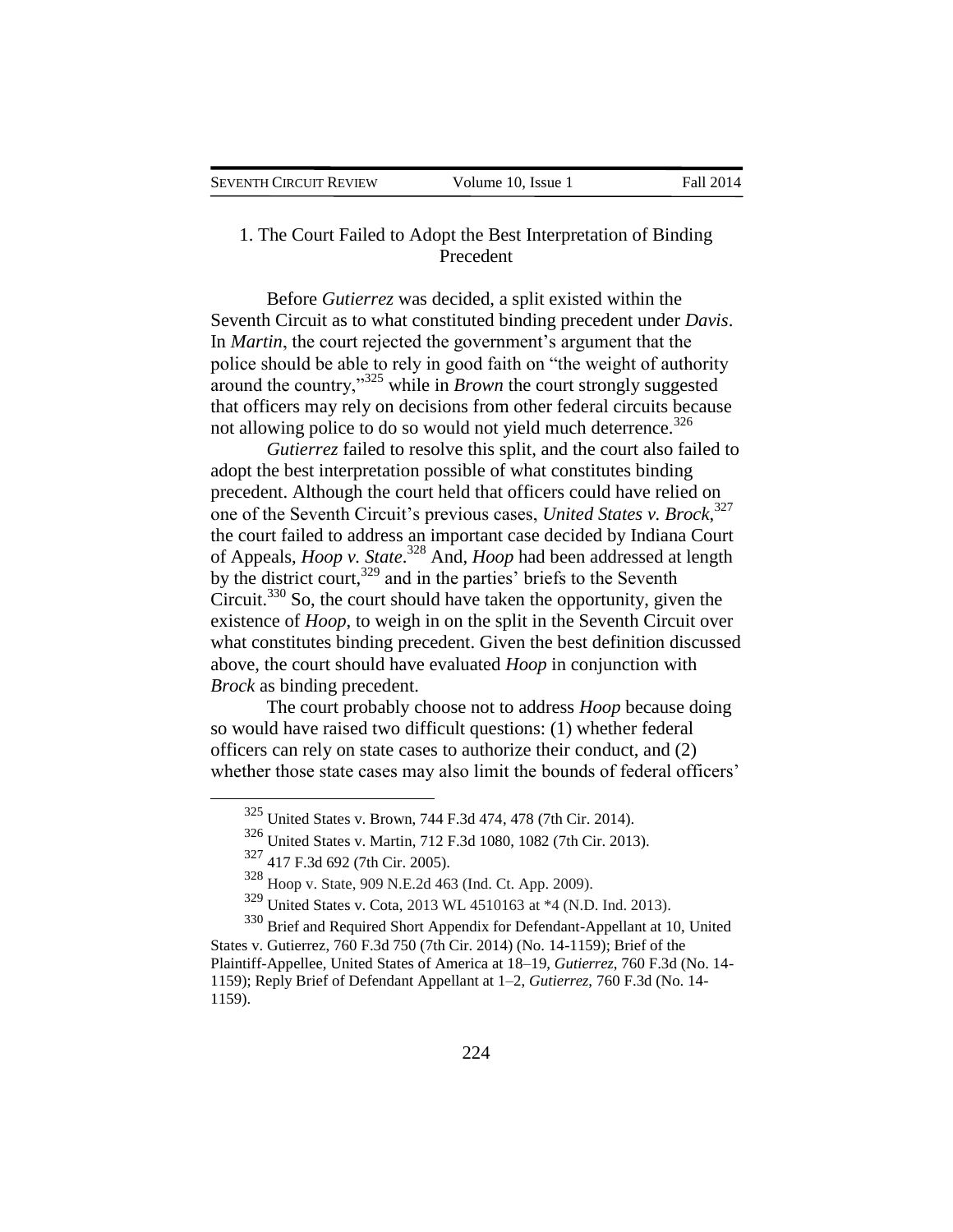| SEVENTH CIRCUIT REVIEW | Volume 10, Issue 1 | Fall 2014 |
|------------------------|--------------------|-----------|
|                        |                    |           |

good faith that their conduct was lawful. Although questions along these lines arose at oral argument,  $331$  the court did not give any answer in its opinion. So overall, the court's analysis of what constitutes binding precedent was very unsatisfactory.

#### 2. Good Faith Issues

*Gutierrez's* treatment of the good faith inquiry was also unsatisfactory. First, the court failed to enunciate a clear standard regarding how similar binding precedent must be to the present case under review in order for officers to be able to rely in good faith on that precedent. Second, the court failed to address the question of whether the precedent the officers relied on was settled, which is important because the legality of the officers' conduct in Gutierrez was very unsettled. Third, the court failed to address the significance of the officers' reliance on the advice they received from a State prosecutor.

In terms of whether previous precedent specifically authorized the officers' conduct, the court failed to enunciate a clear standard by which to evaluate cases. The court, on two occasions, cited *Davis'* holding that the evidence should not be suppressed if precedent specifically authorized the officers' conduct.<sup>332</sup> However, on each occasion, the court then almost immediately afterward held that the evidence should not be suppressed if precedent authorized the officers' conduct.<sup>333</sup> So, it appears the court did not follow *Davis'* suggestion that precedential authorization of police conduct must be specific, but the court did not explicitly state why it choose authorization instead of specific authorization, or whether it was choosing to use this slightly different language deliberately.

<sup>331</sup> Oral Argument, *Gutierrez*, 760 F.3d (Case No. 14-1159), *available at*  http://media.ca7.uscourts.gov/sound/2014/ab.14-1159.14-1159\_06\_02\_2014.mp3 (last visited Jan. 15th, 2015).

<sup>332</sup> *Gutierrez*, 760 F.3d at 750, 752, 754. <sup>333</sup> *Id.*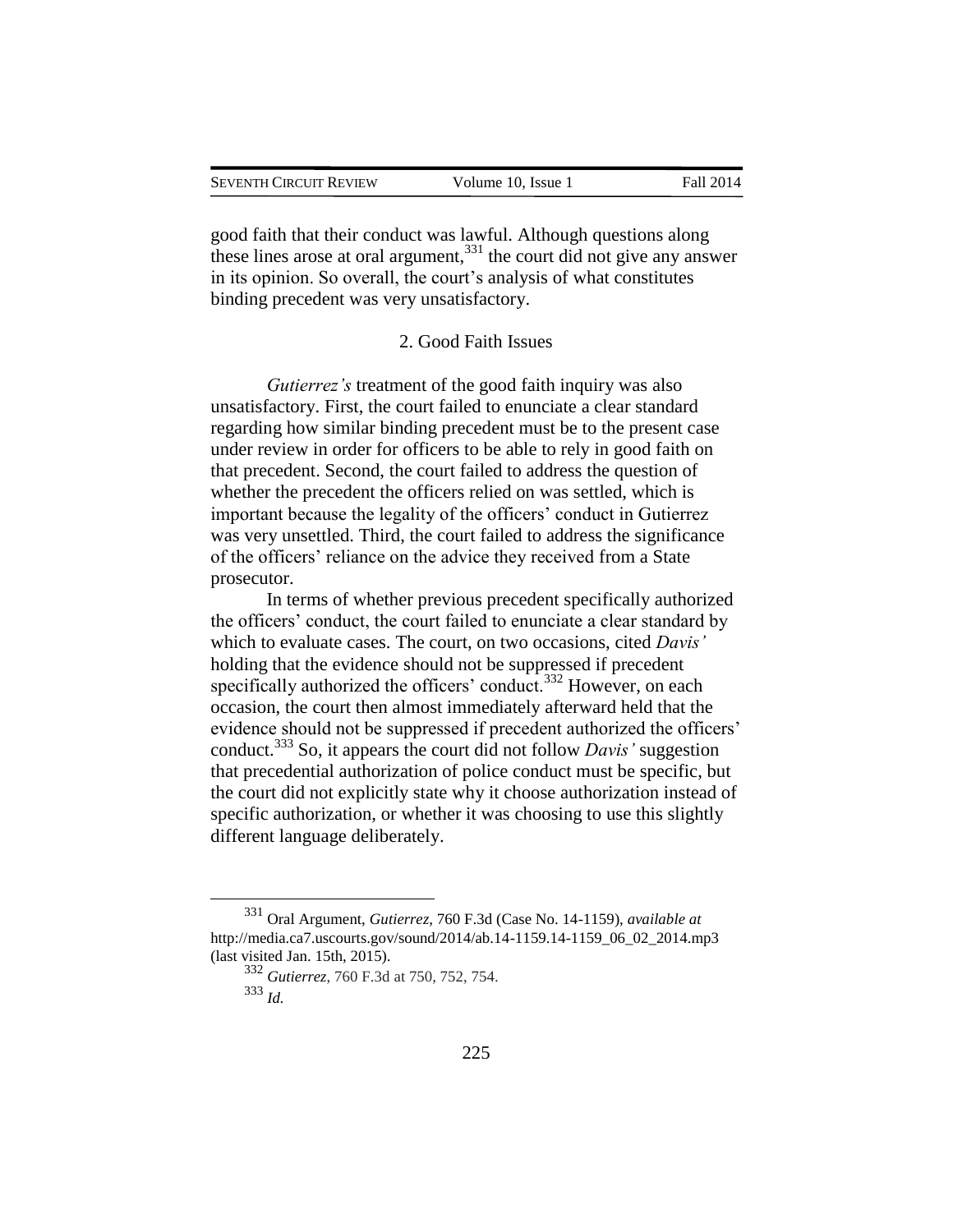|  | SEVENTH CIRCUIT REVIEW | Volume 10. Issue 1 | <b>Fall 2014</b> |
|--|------------------------|--------------------|------------------|
|--|------------------------|--------------------|------------------|

Further, the court erred in holding that past precedent was in fact similar enough to the case at bar to authorize the officers' conduct. As an initial matter the court should have considered *Hoop* as part of the binding precedent universe. *Hoop* provides that under the Indiana State constitution, law enforcement officers must have reasonable suspicion before conducting a dog-sniff of a private residence.<sup>334</sup> And, *Hoop* expressly declined to state whether an anonymous tip, like the officers had in *Gutierrez*, would be enough to supply this reasonable suspicion.<sup>335</sup> So, under *Hoop*, the officers<sup>'</sup> conduct was not clearly authorized.

However, even if *Hoop* is put aside and only *Brock* is considered, the court still erred in holding that the officers could have relied in good faith on *Brock* at the time they used Fletch to examine Gutierrez's front door. Essentially, *Brock* held that law enforcement officers do not commit a Fourth Amendment search, and thus do not need a warrant, to use a drug-sniffing dog to smell a home so long as the officers are lawfully present where the sniff is conducted. So, the key question for the court in *Gutierrez* was whether the police were lawfully present at Gutierrez's front door when they used Fletch.

Gutierrez correctly argued that, under *Jones*, the lawfulness of the officers' presence at his front door was unclear. *Jones* held that in addition to *Katz's* privacy test, the common law trespass test should be used to determine when a Fourth Amendment search occurs.<sup>336</sup> So, if the officers committed a trespass in searching for evidence at Gutierrez's front door, *Jones* held that such a trespass is relevant for Fourth Amendment purposes and would thus ordinarily render officers' conduct unconstitutional under the Fourth Amendment if such a trespass were done without a warrant.

The court in *Gutierrez* held that there was no trespass, because under the Court's decision in *Kentucky v. King*, <sup>337</sup> the police are allowed to approach a homeowner's front door and knock on it

<sup>335</sup> *Id.*

<sup>334</sup> Hoop v. State, 909 N.E.2d 463, 470 (Ind. Ct. App. 2009).

<sup>336</sup> *Gutierrez*, 760 F.3d at 756.

<sup>337</sup> 131 S. Ct. 1849 (2011).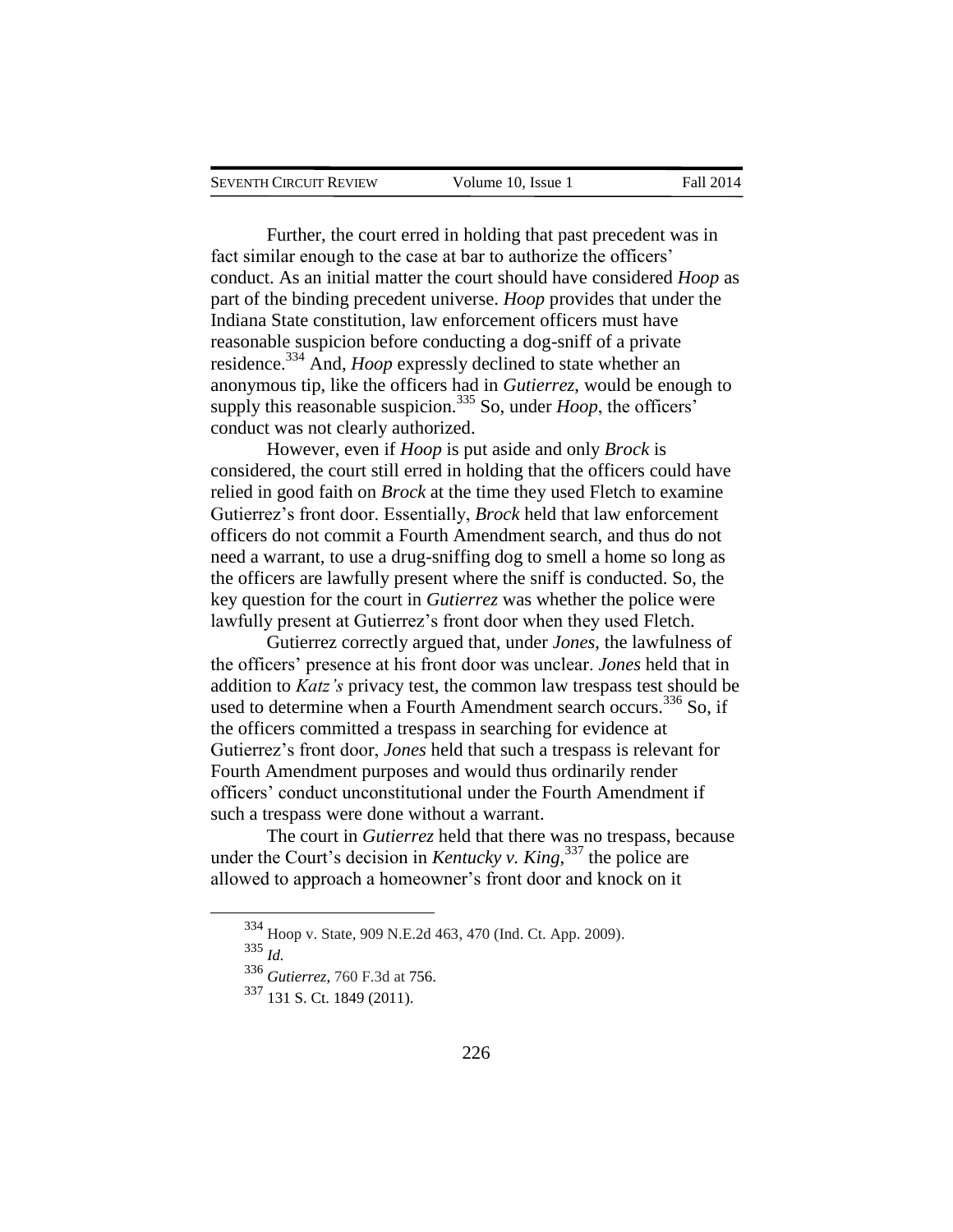because in doing so, the police do no more than the ordinary citizen.<sup>338</sup> However, the officers in *Gutierrez* did more than an ordinary citizen would do because they approached the home with a drug-sniffing dog. And, this is exactly why the Court in *Florida v. Jardines* held that such conduct is a search; officers who approach a home with a drugsniffing dog exceed their implied license to enter a person's property.<sup>339</sup> The court in *Gutierrez* recognized that the officers may not have been lawfully present if they "lingered" at Gutierrez's front door before using the dog (because such conduct also exceeds individuals' implied license to approach a home and knock on the door),<sup>340</sup> but the court failed to explain why the officers' approach of the home with Fletch would not also exceed their implied license, rendering their presence in front of Gutierrez's door unlawful and their subsequent actions unauthorized under *Brock*.

So, at the time of the officers' conduct in *Gutierrez*, *Brock's* validity had been significantly called into question by *Jones*, and *Brock* could not have provided sufficient authorization for the officers' conduct because the question of whether the officers were lawfully present in front of Gutierrez's front door was incredibly unclear.

The court also improperly characterized this portion of its analysis as whether or not *Jones* had "overruled" *Brock*, and whether *Brock* was still good law.<sup>341</sup> But, this was an incorrect approach. The more accurate question pursuant to *Davis* is, given binding precedent, could the officers have relied on good faith that *Brock* authorized their conduct. Given *Jones* and *King*, it was incredibly unclear whether *Brock* still provided such authorization, regardless of whether or not Brock had been formally overruled in its entirety.

The court also failed to discuss the importance of Justice Sotomayor's concurrence in *Davis*, and hold that the law regarding the constitutionality of a police practice must be settled in order for officers to rely in good faith that their conduct is authorized. This is

<sup>338</sup> *Gutierrez*, 760 F.3d at 756.

 $339$ <sub>133</sub> S. Ct. 1409, 1416 (2013).

<sup>340</sup> *Gutierrez*, 760 F.3d at 758.

<sup>341</sup> *Id.* at 756.